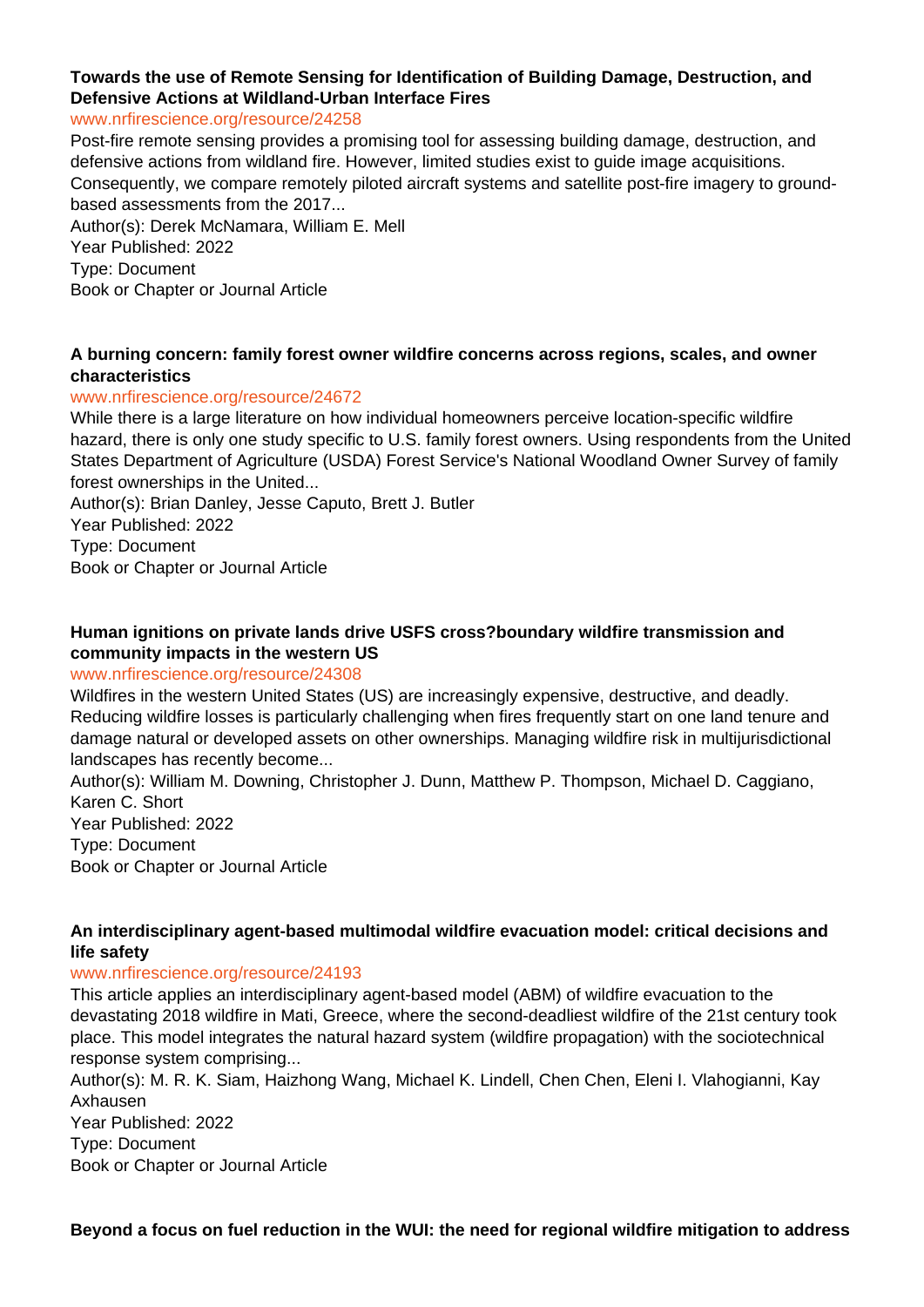#### **multiple risks**

#### www.nrfirescience.org/resource/24683

There are thousands of communities and millions of homes in fire-prone wildland–urban interface (WUI) environments. Although future developments may be sited and designed to be more survivable and resistant to losses, an over-arching strategy is needed for those that are already at high risk. Traditionally, most plans for...

Author(s): Max A. Moritz, Rob Hazard, Kelly Johnston, Marc Mayes, Molly Mowery, Katie Oran, Anne-Marie L. Parkinson, David A. Schmidt, Graham Wesolowski

Year Published: 2022

Type: Document

Book or Chapter or Journal Article

#### **Traditional Fire Knowledge: A Thematic Synthesis Approach**

www.nrfirescience.org/resource/24484

Building fire-adaptive communities and fostering fire-resilient landscapes have become two of the main research strands of wildfire science that go beyond strictly biophysical viewpoints and call for the integration of complementary visions of landscapes and the communities living there, with their legacy of knowledge and subjective...

Author(s): Carmen Vazquez-Varela, José M. Martínez-Navarro, Luisa Abad-González Year Published: 2022

Type: Document

Book or Chapter or Journal Article

#### **Quantifying production of hot firebrands using a fire-resistant fabric**

www.nrfirescience.org/resource/22688

Identifying the number of firebrands generated during wildfires is an important aspect of understanding their propagation. A key challenge in quantifying the number of firebrands released is to distinguish those that are 'hot' and could lead to further fire spread from the total number released. Recently, a fire-resistant fabric...

Author(s): Sampath Adusumilli, Tyler R. Hudson, Nathan Gardner, David L. Blunck

Year Published: 2021

Type: Document

Book or Chapter or Journal Article

#### **Putting people first: Using social science to reduce risk**

www.nrfirescience.org/resource/23365

The director of West Region Wildfire Council stood before council for the Town of Mountain Village in southwest Colorado with community social data in hand. Over the course of the next hour, Lilia Falk presented key points that refuted the dominant assumption that local residents were not concerned about wildfire, nor were they...

Author(s): Patricia A. Champ, Christopher M. Barth, Hannah Brenkert-Smith, Lilia C. Falk, Jamie Gomez, James R. Meldrum

Year Published: 2021

Type: Document

Book or Chapter or Journal Article

### **Data-driven investigations of using social media to aid evacuations amid western United States wildfire season**

#### www.nrfirescience.org/resource/24008

Wildfires have caused increasingly negative impacts with increasing occurrences close to densely populated regions. Evacuations are among the most critical measures in the immediate wildfire relief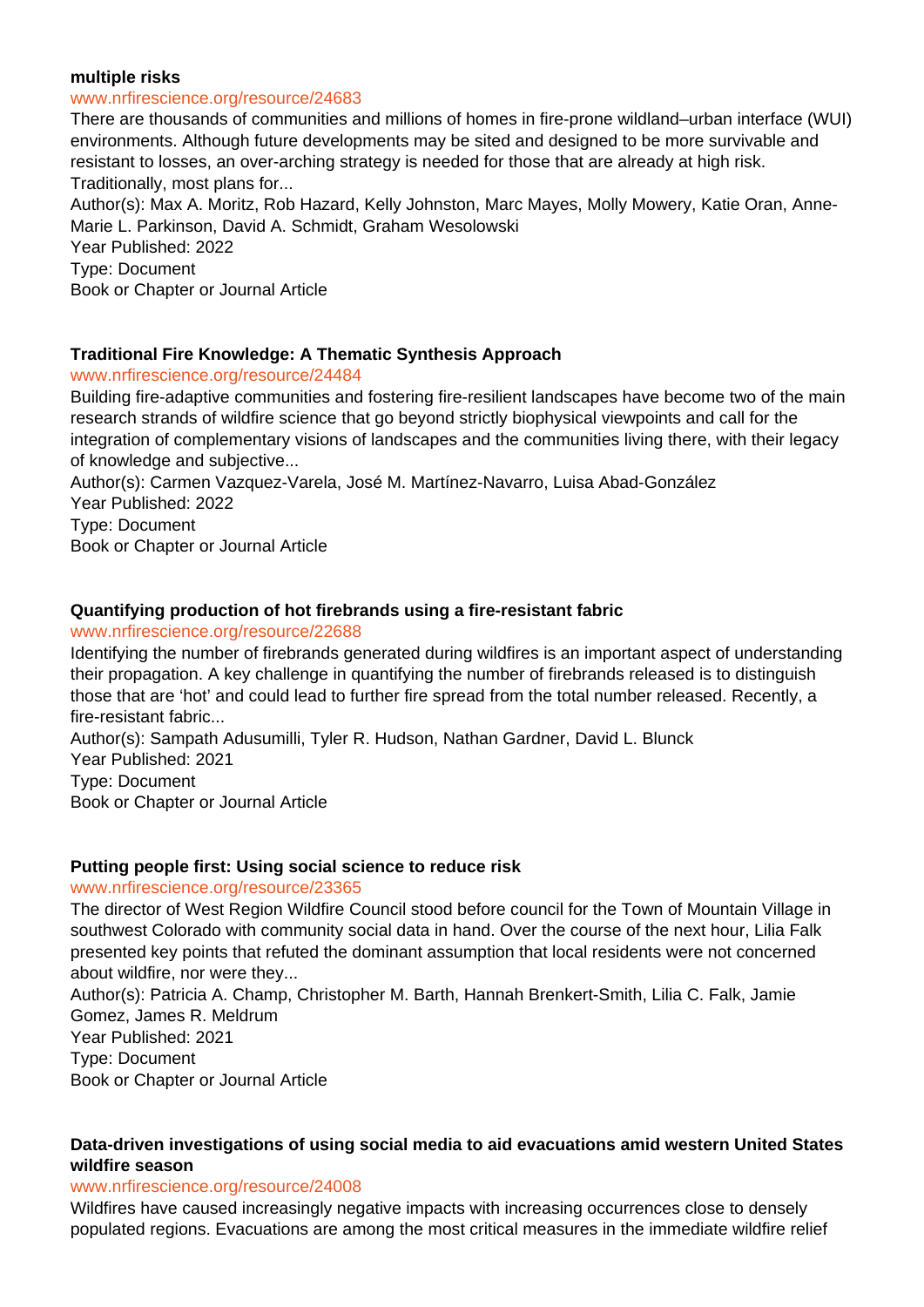measures. While social media have been used in natural disasters, there has been limited understanding of the efficacy of using social...

Author(s): Lingyao Li, Zihui Ma, Tao Cao Year Published: 2021 Type: Document Book or Chapter or Journal Article

# **Native American fire management at an ancient wildland-urban interface in the Southwest United States**

#### www.nrfirescience.org/resource/22621

The intersection of expanding human development and wildland landscapes—the "wildland–urban interface" or WUI—is one of the most vexing contexts for fire management because it involves complex interacting systems of people and nature. Here, we document the dynamism and stability of an ancient WUI that was apparently...

Author(s): Christopher I. Roos, Thomas W. Swetnam, T. J. Ferguson, Matthew J. Liebmann, Rachel A. Loehman, John R. Welch, Ellis Q. Margolis, Christopher H. Guiterman, William C. Hockaday, Michael J. Aiuvalasit, Jenna Battillo, Josh Farella, Christopher A. Kiahtipes

Year Published: 2021 Type: Document Book or Chapter or Journal Article

# **The changing risk and burden of wildfire in the United States**

www.nrfirescience.org/resource/23271

Recent dramatic and deadly increases in global wildfire activity have increased attention on the causes of wildfires, their consequences, and how risk from wildfire might be mitigated. Here we bring together data on the changing risk and societal burden of wildfire in the United States. We estimate that nearly 50 million homes are...

Author(s): Marshall Burke, Anne Driscoll, Sam Heft-Neal, Jiani Xue, Jennifer Burney, Michael Wara Year Published: 2021

Type: Document

Book or Chapter or Journal Article

# **The economic reality of the forest and fuel management deficit on a fire prone western US national forest**

# www.nrfirescience.org/resource/23933

Recent extreme wildfire seasons in the United States (US) have rekindled policy debates about the underlying drivers and potential role forest management can play in reducing fuels and future wildfire. Most US western national forests face a substantial backlog of treatments and manifold management issues related to wildfire, forest...

Author(s): Pedro Belavenutti, Woodam Chung, Alan A. Ager Year Published: 2021 Type: Document Book or Chapter or Journal Article

# **The changing risk and burden of wildfire in the United States**

#### www.nrfirescience.org/resource/22574

Recent dramatic and deadly increases in global wildfire activity have increased attention on the causes of wildfires, their consequences, and how risk from wildfire might be mitigated. Here we bring together data on the changing risk and societal burden of wildfire in the United States. We estimate that nearly 50 million homes are...

Author(s): Marshall Burke, Anne Driscoll, Sam Heft-Neal, Jiani Xue, Jennifer Burney, Michael Wara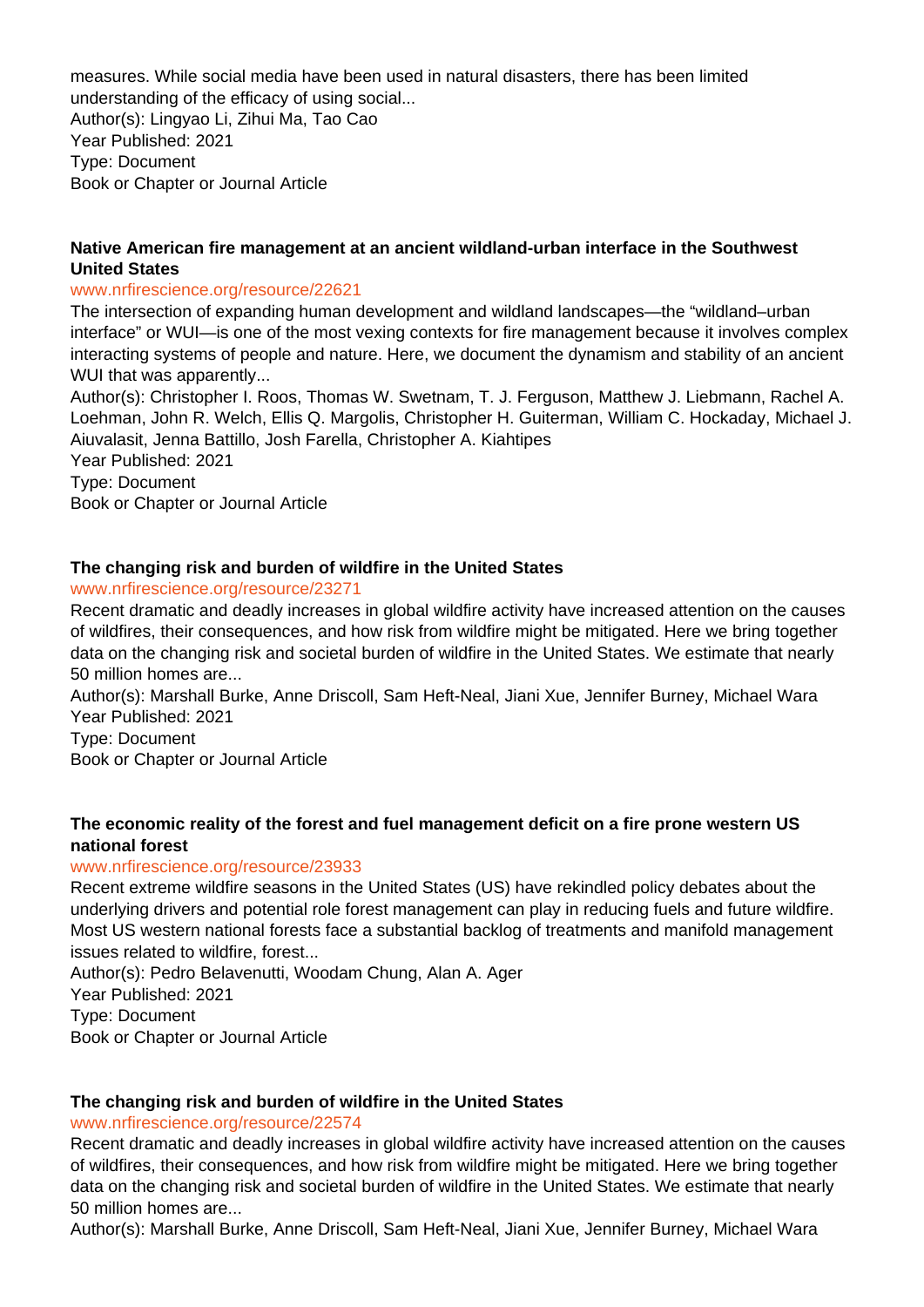Year Published: 2021 Type: Document Book or Chapter or Journal Article

# **Acoustical extinction of flame on moving firebrand for the fire protection in wildland-urban interface**

### www.nrfirescience.org/resource/23246

Firebrands are a widely observed phenomenon in wildland fires, which can transport for a long distance, cause spot ignition in the wildland–urban interface (WUI) and increase the rate of wildfire spread. The flame attached to a moving firebrand behaves as a potential pilot source for ignition, so extinguishing such a flame in the...

Author(s): Caiyi Xiong, Yanhui Liu, Cangsu Xu, Xinyan Huang Year Published: 2021 Type: Document Book or Chapter or Journal Article

#### **A new approach to characterize firebrand showers using advanced 3D imaging techniques** www.nrfirescience.org/resource/23702

A new approach to characterize airborne firebrands during Wildland-Urban Interface (WUI) fires is detailed. The approach merges the following two imaging techniques in a single field-deployable diagnostic tool: (1) 3D Particle Tracking Velocimetry (3D-PTV), for time-resolved mapping of firebrand 3D trajectories, and (2) 3D Particle...

Author(s): Nicolas Bouvet, Eric Link, Stephen A. Fink Year Published: 2021 Type: Document Book or Chapter or Journal Article

# **Would you like to know more? The effect of personalized wildfire risk information and social comparisons on information-seeking behavior in the wildland-urban interface**

#### www.nrfirescience.org/resource/23121

Private landowners are important actors in landscape-level wildfire risk management. Accordingly, wildfire programs and policy encourage wildland–urban interface homeowners to engage with local organizations to properly mitigate wildfire risk on their parcels. We investigate whether parcel-level wildfire risk assessment data....

Author(s): James R. Meldrum, Hannah Brenkert-Smith, Patricia A. Champ, Jamie Gomez, Hilary Byerly, Lilia C. Falk, Christopher M. Barth

Year Published: 2021 Type: Document Book or Chapter or Journal Article

# **The wildland fire system and challenges for engineering**

# www.nrfirescience.org/resource/23641

Recent wildland fire disasters have attracted interest from a variety of disciplines seeking to reduce impacts of fire on people and natural resources. Architecture, insurance and reinsurance, city and county government, and engineering sectors have contributed ideas to mitigate or avoid damage during wildland fires. This paper... Author(s): Mark A. Finney Year Published: 2021 Type: Document

Book or Chapter or Journal Article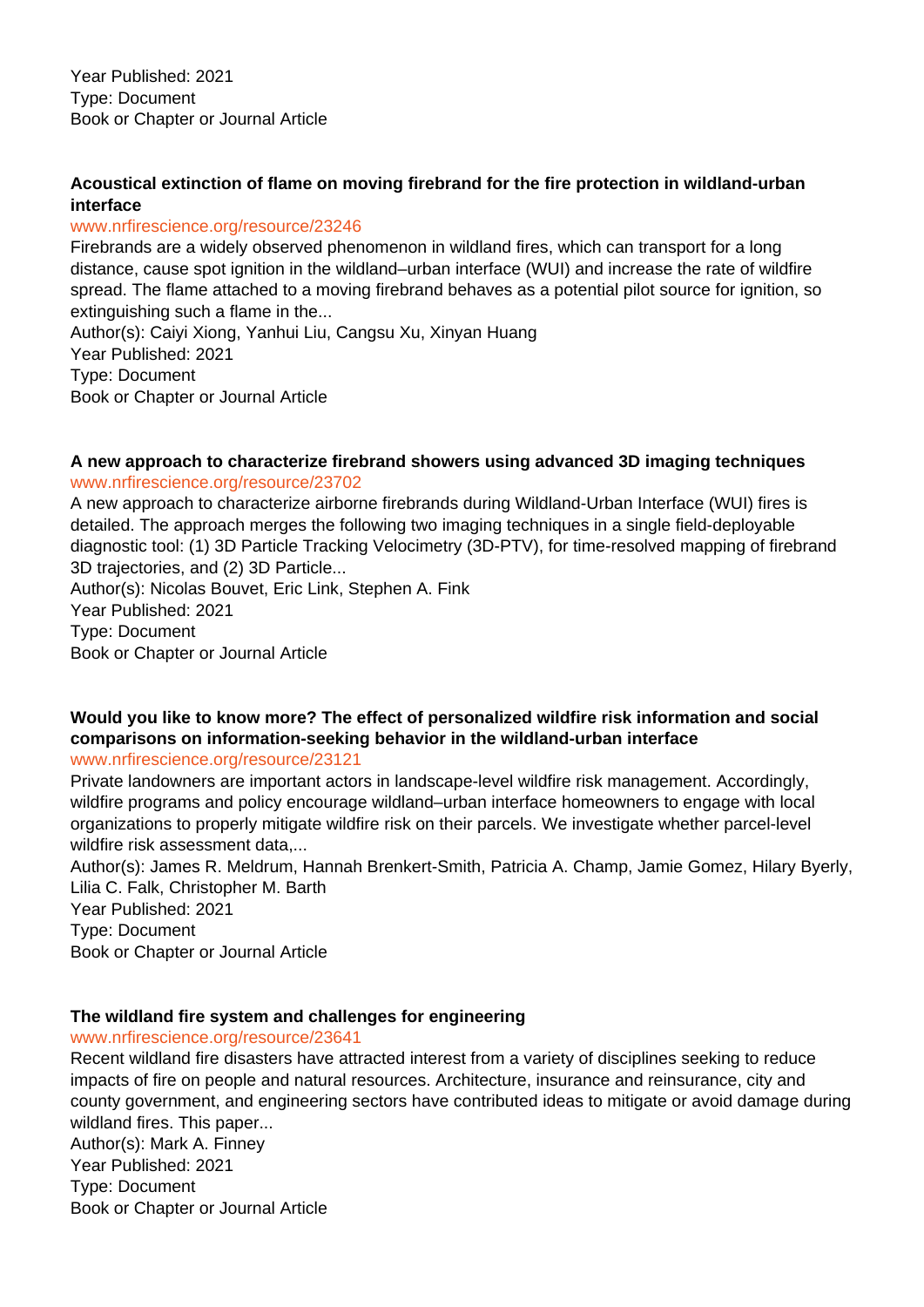# **Risk perceptions and mitigation behaviors of residents following a near-miss wildfire**

#### www.nrfirescience.org/resource/22923

Wildfires pose significant risks to populations living in the Wildland-Urban Interface (WUI). We examine the influence of WUI residents' risk perceptions as well as other cognitive constructs (guided by Protection Motivation Theory) likely to influence their decisions to take wildfire mitigation actions before and shortly after a...

Author(s): Lauren Nicole Dupey Larsen, Peter D. Howe, Mark W. Brunson, Larissa L. Yocom, Darren McAvoy, E. Helen Berry, Jordan W. Smith Year Published: 2021

Type: Document

Book or Chapter or Journal Article

# **Planning for future fire: scenario analysis of an accelerated fuel reduction plan for the western United States**

### www.nrfirescience.org/resource/23634

Recent fire seasons brought a new fire reality to the western US, and motivated federal agencies to explore scenarios for augmenting current fuel management and forest restoration in areas where fires might threaten critical resources and developed areas. To support this effort, we modeled the scheduling of an accelerated forest and...

Author(s): Alan A. Ager, Cody Evers, Michelle A. Day, Fermin Alcasena-Urdiroz, Rachel M. Houtman Year Published: 2021

Type: Document

Book or Chapter or Journal Article

# **Operationalising homeowner wildfire risk mitigation in fire-prone areas**

www.nrfirescience.org/resource/22851

A significant amount of research has examined what motivates people living in fire-prone areas to mitigate their wildfire risk (i.e. engage in activities that reduce vulnerability and the effects of a wildfire on an individual's property). However, drawing overarching conclusions from this research is difficult because of the...

Author(s): Hugh D. Walpole, Sarah M. McCaffrey, Claire Rapp, Robyn S. Wilson Year Published: 2021 Type: Document Book or Chapter or Journal Article

#### **Sensitivities of porous beds and plates to ignition by firebrands**

#### www.nrfirescience.org/resource/23542

The increasing occurrence of severe wildfires, coupled with the expansion of the wildland urban interface has increased the number of structures in danger of being destroyed by wildfires. Ignition by firebrands is a significant avenue for fire spread and structure loss; thus, understanding processes and parameters that control the...

Author(s): Derek Bean, David L. Blunck Year Published: 2021 Type: Document Book or Chapter or Journal Article

# **How Vulnerable Are American States to Wildfires? A Livelihood Vulnerability Assessment**

www.nrfirescience.org/resource/23510

Quantifying livelihood vulnerability to wildland fires in the United States is challenging because of the need to systematically integrate multidimensional variables into its analysis. We aim to measure wildfire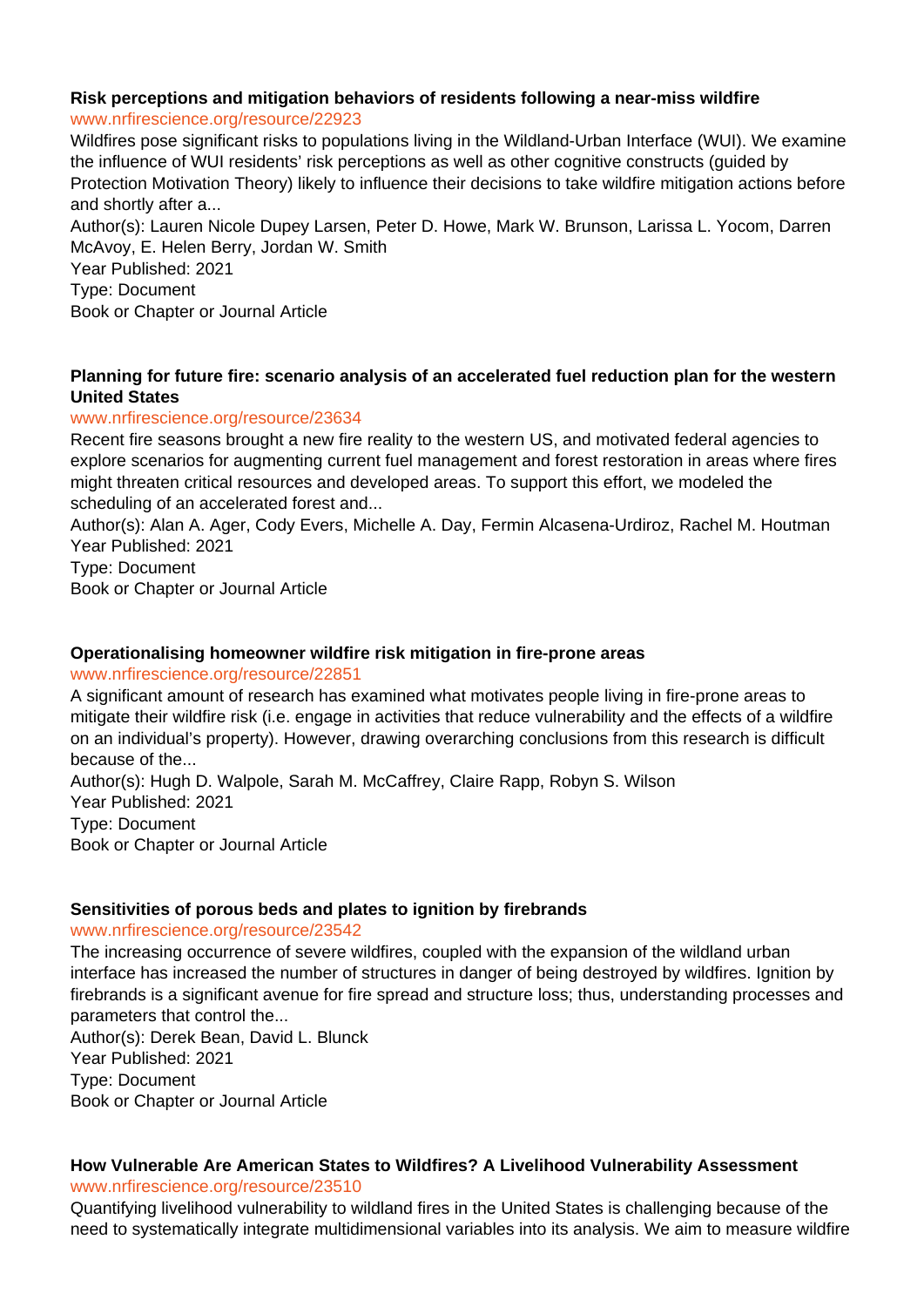threats amongst humans and their physical and social environment by developing a framework to calculate the livelihood...

Author(s): Janine A. Baijnath-Rodino, Mukesh Kumar, Margarita Rivera, Khoa D. Tran, Tirtha Banerjee Year Published: 2021 Type: Document

Book or Chapter or Journal Article

#### **On the complexity of fire dinamics at the wildland-urban interface**

www.nrfirescience.org/resource/22769

Complexity is the main feature of many fire-prone environments, in which the fire regime is driven by climate and socio-economic development on short and long timescales. In this study, the interaction between social and forest environments is modelled for the first time by assimilating socio-economic assets to a new flammable...

Author(s): Nadia Ursino Year Published: 2021 Type: Document Book or Chapter or Journal Article

# **Development and application of the fireshed registry**

### www.nrfirescience.org/resource/23374

The Fireshed Registry is an interactive geospatial data portal providing access to data describing past, present, and future trends regarding wildfire exposure to communities and forest and fuel management. The registry employs a nested spatial framework that organizes landscape variation in wildfire risk to developed areas into...

Author(s): Alan A. Ager, Michelle A. Day, Chris Ringo, Cody Evers, Fermin Alcasena-Urdiroz, Rachel M. Houtman, Michael Scanlon, Tania Ellersick

Year Published: 2021 Type: Document Technical Report or White Paper

# **Towards understanding the effect of cedar roof covering application on firebrand production in large outdoor fires**

# www.nrfirescience.org/resource/22624

Due to the increased concern for the environment, sustainable construction materials are getting increased attention. Wood is considered a renewable, sustainable construction material. The problem with wood is that it is a fire-prone material. With an increasing number of wildland-urban interface (WUI) fires recently, it is...

Author(s): Sayaka Suzuki, Sam Manzello Year Published: 2021 Type: Document Book or Chapter or Journal Article

# **Mapping smouldering fire potential in boreal peatlands and assessing interactions with the wildland–human interface in Alberta, Canada**

#### www.nrfirescience.org/resource/23360

Treed peatlands exhibit both crown and smouldering fire potential; however, neither are included in Canadian wildfire management models and, as such, they are not formally represented in management decision-making. The lack of smouldering fire risk assessment is a critical research gap as these fires can represent heavy resource...

Author(s): Sophie L. Wilkinson, A. K. Furukawa, B. Mike Wotton, James M. Waddington Year Published: 2021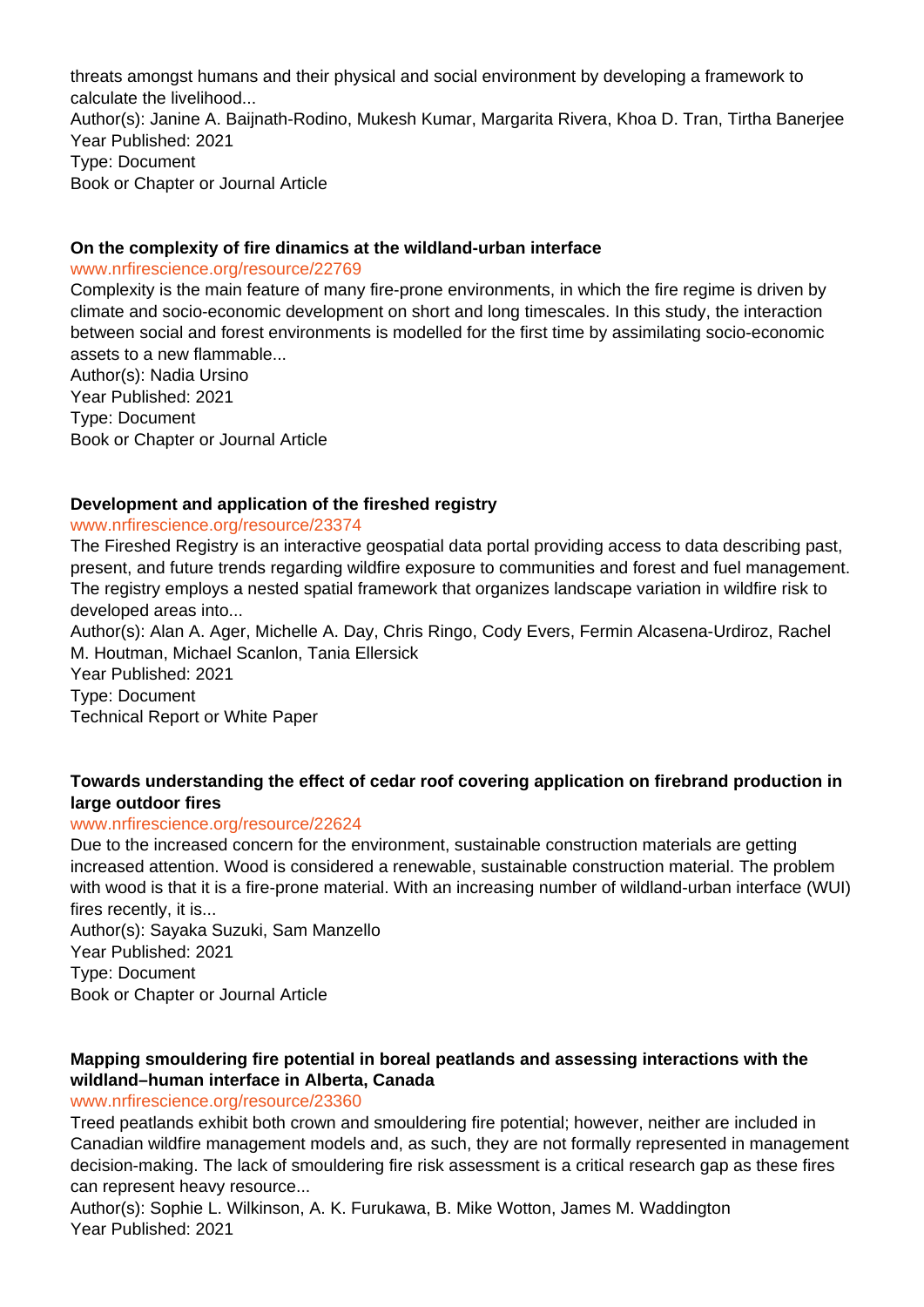# **"Us versus Them;" Local Social Fragmentation and Its Potential Effects on Building Pathways to Adapting to Wildfire**

#### www.nrfirescience.org/resource/23964

As the need for wildfire adaptation for human populations in the wildland-urban interface (WUI) intensifies in the face of changes that have increased the number of wildfires that exceed 100 thousand acres, it is becoming more important to come to a better understanding of social complexity on the WUI landscape. It is just as...

Author(s): Mark Billings, Matthew S. Carroll, Travis B. Paveglio, Kara Whitman Year Published: 2021 Type: Document Book or Chapter or Journal Article

### **Understanding support for regulatory approaches to wildfire management and performance of property mitigations on private lands**

### www.nrfirescience.org/resource/22609

Formal regulation of private property and exploration of 'risk transmission' across ownerships are two popular means for addressing wildfire management at landscape scales. However, existing studies also indicate that a number of barriers exist for implementing formal regulations surrounding wildfire risk, and that few efforts gauge...

Author(s): Travis B. Paveglio, Amanda M. Stasiewicz, Catrin Edgeley Year Published: 2021 Type: Document Book or Chapter or Journal Article

#### **Development of a field deployable firebrand flux and condition measurement system** www.nrfirescience.org/resource/23249

A new instrument to quantify firebrand dynamics during fires with particular focus on those associated with the Wildland-Urban Interface (WUI) has been developed. During WUI fires, firebrands can ignite spot fires, which can rapidly increase the rate of spread (ROS) of the fire, provide a mechanism by which the fire can pass over...

Author(s): Simone Zen, Jan C. Thomas, Eric Mueller, Bhisham Dhurandher, Michael R. Gallagher, Nick Skowronski, Rory Hadden

Year Published: 2021 Type: Document Book or Chapter or Journal Article

# **Effects of changing wildfire management strategies: Final Report to the Joint Fire Science Program**

# www.nrfirescience.org/resource/23791

Managed wildfires, naturally ignited wildfires that are managed for resource benefit, have the potential to reduce fuel loads and minimize the effects of future wildfires, but have been utilized mainly in remote settings. A new policy federal guidance in 2009 provided greater flexibility for using this tool with the effects of the...

Author(s): Jose M. Iniguez, Andrea E. Thode, Sarah M. McCaffrey, Alexander M. Evans, Marc D. Meyer, Shaula J. Hedwall Year Published: 2021 Type: Document Technical Report or White Paper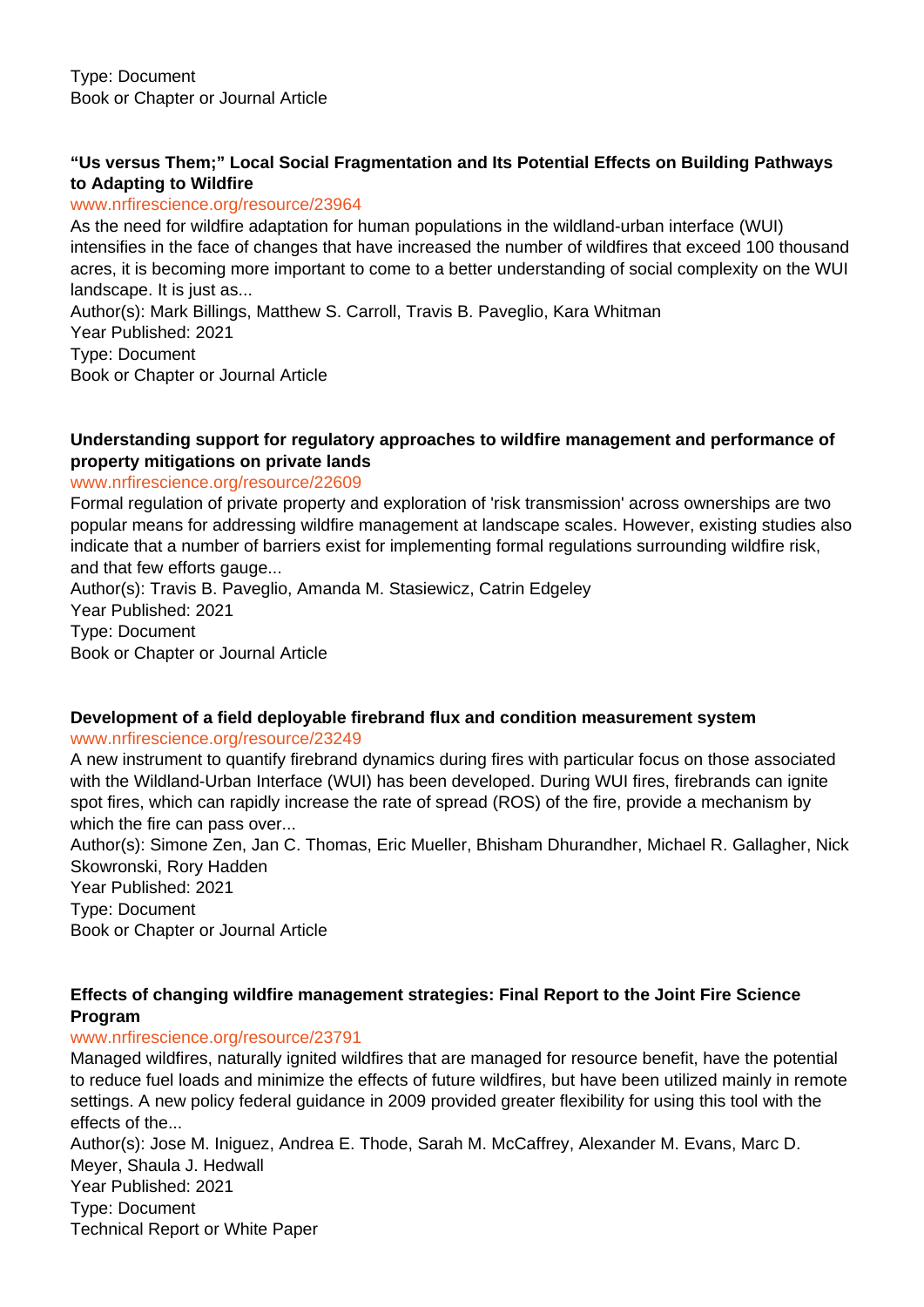# **An ecological perspective on living with fire in ponderosa pine forests of Oregon and Washington: Resistance, gone but not forgotten**

#### www.nrfirescience.org/resource/23145

Wildland fires (WLF) have become more frequent, larger, and severe with greater impacts to society and ecosystems and dramatic increases in firefighting costs. Forests throughout the range of ponderosa pine in Oregon and Washington are jeopardized by the interaction of anomalously dense forest structure, a warming and drying climate...

Author(s): Andrew G. Merschel, Peter A. Beedlow, David C. Shaw, David R. Woodruff, E.Henry Lee, Steven P. Cline, Randy L. Comeleo, R. Keala Hagmann, Matthew J. Reilly

Year Published: 2021

Type: Document

Book or Chapter or Journal Article

### **A methodology for experimental quantification of firebrand generation from WUI fuels** www.nrfirescience.org/resource/23698

Over the past few years, numerous large-scale disasters have occurred due to wildfires at the wildlandurban interface (WUI). In these fires, spread via the transport of firebrands (burning embers) plays a significant role. Several models have been developed to describe the transport of firebrands but few, if any, are available...

Author(s): Mohammadhadi Hajilou, Steven Hu, Thomas Roche, Priya Garg, Michael J. Gollner Year Published: 2021

Type: Document Book or Chapter or Journal Article

#### **Existing Improvements in Simulation of Fire–Wind Interaction and Its Effects on Structures** www.nrfirescience.org/resource/23100

This work provides a detailed overview of existing investigations into the fire–wind interaction phenomena. Specifically, it considers: the fanning effect of wind, wind direction and slope angle, and the impact of wind on fire modelling, and the relevant analysis (numerical and experimental) techniques are evaluated. Recently, the...

Author(s): Maryam Ghodrat, Farshad Shakeriaski, David James Nelson, Albert Simeoni Year Published: 2021 Type: Document Book or Chapter or Journal Article

# **Would you like to know more? The effect of personalized wildfire risk information and social comparisons on information?seeking behavior in the wildland-urban interface**

www.nrfirescience.org/resource/23635

Private landowners are important actors in landscape-level wildfire risk management. Accordingly, wildfire programs and policy encourage wildland–urban interface homeowners to engage with local organizations to properly mitigate wildfire risk on their parcels. We investigate whether parcel-level wildfire risk assessment data,...

Author(s): James R. Meldrum, Hannah Brenkert-Smith, Patricia A. Champ, Jamie Gomez, Hilary Byerly, Lilia C. Falk, Christopher M. Barth

Year Published: 2021 Type: Document Book or Chapter or Journal Article

**Multiple-Scale Relationships between Vegetation, the Wildland–Urban Interface, and Structure**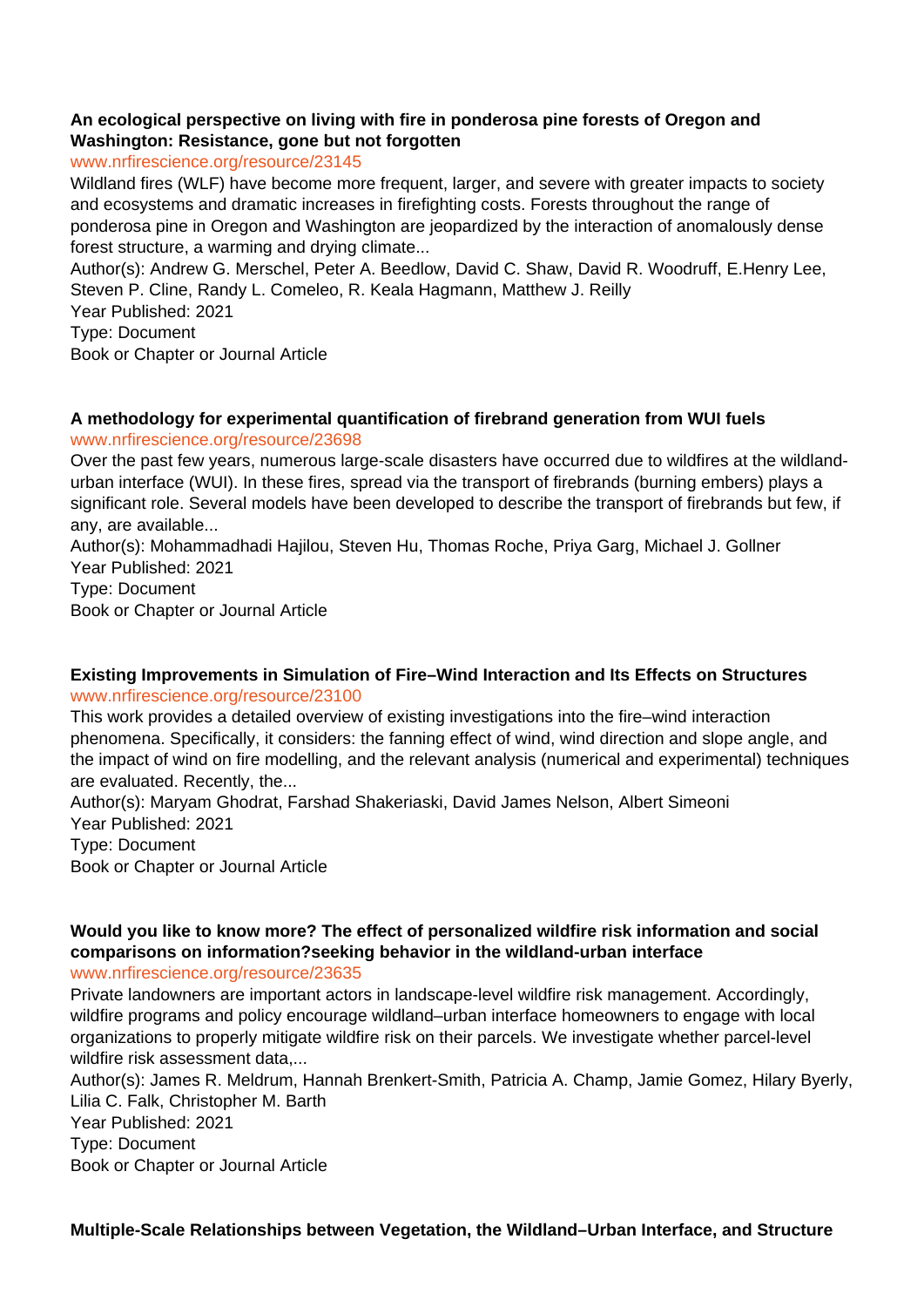#### **Loss to Wildfire in California**

#### www.nrfirescience.org/resource/22884

Recent increases in destructive wildfires are driving a need for empirical research documenting factors that contribute to structure loss. Existing studies show that fire risk is complex and varies geographically, and the role of vegetation has been especially difficult to quantify. Here, we evaluated the relative importance of... Author(s): Alexandra D. Syphard, Heather Rustigian-Romsos, Jon E. Keeley Year Published: 2021 Type: Document Book or Chapter or Journal Article

# **Predicting paradise: modeling future wildfire disasters in the western US**

www.nrfirescience.org/resource/23537

The 2018 Camp fire destroyed the town of Paradise, California and resulted in 82 fatalities, the worst wildfire disaster in the US to date. Future disasters of similar or greater magnitude are inevitable given predicted climate change but remain highly uncertain in terms of location and timing. As with other natural disasters,...

Author(s): Alan A. Ager, Michelle A. Day, Fermin Alcasena-Urdiroz, Cody Evers, Karen C. Short, Isaac C. Grenfell

Year Published: 2021 Type: Document Book or Chapter or Journal Article

# **Ignition of Fuel Beds by Cigarettes: A Conceptual Model to Assess Fuel Bed Moisture Content and Wind Velocity Effect on the Ignition Time and Probability**

#### www.nrfirescience.org/resource/23389

A conceptual model based on the balance of energy in a system composed of a burning cigarette, ambient flow and a porous fuel bed is proposed to study the burning of a single cigarette and the process of fuel bed dehydration, pyrolysis and its eventual ignition or combustion extinction. Model predictions of time to ignition and of...

Author(s): Domingos Xavier Viegas, Ricardo Oliveira, Miguel Almeida, Donghyun Kim Year Published: 2021

Type: Document Book or Chapter or Journal Article

# **Reclassifying the wildland-urban interface using fire occurrences for the United States**

#### www.nrfirescience.org/resource/21831

The wildland-urban interface (WUI) occurs at the intersection of houses and undeveloped wildlands, where fire is a safety concern for communities, motivating investment in planning, protection, and risk mitigation. Because there is no operational definition of WUI based on where fires in fact have occurred, I used fire occurrences...

Author(s): Brice B. Hanberry Year Published: 2020 Type: Document Book or Chapter or Journal Article

# **Why don't bushfire warnings work as intended? Responses to official warnings during bushfires in New South Wales, Australia**

#### www.nrfirescience.org/resource/21920

Australian fire services provide two broad types of warning to people in bushfire (or wildfire) risk areas. Fire Danger Ratings communicate the possible consequences of a bushfire due to its rate of spread,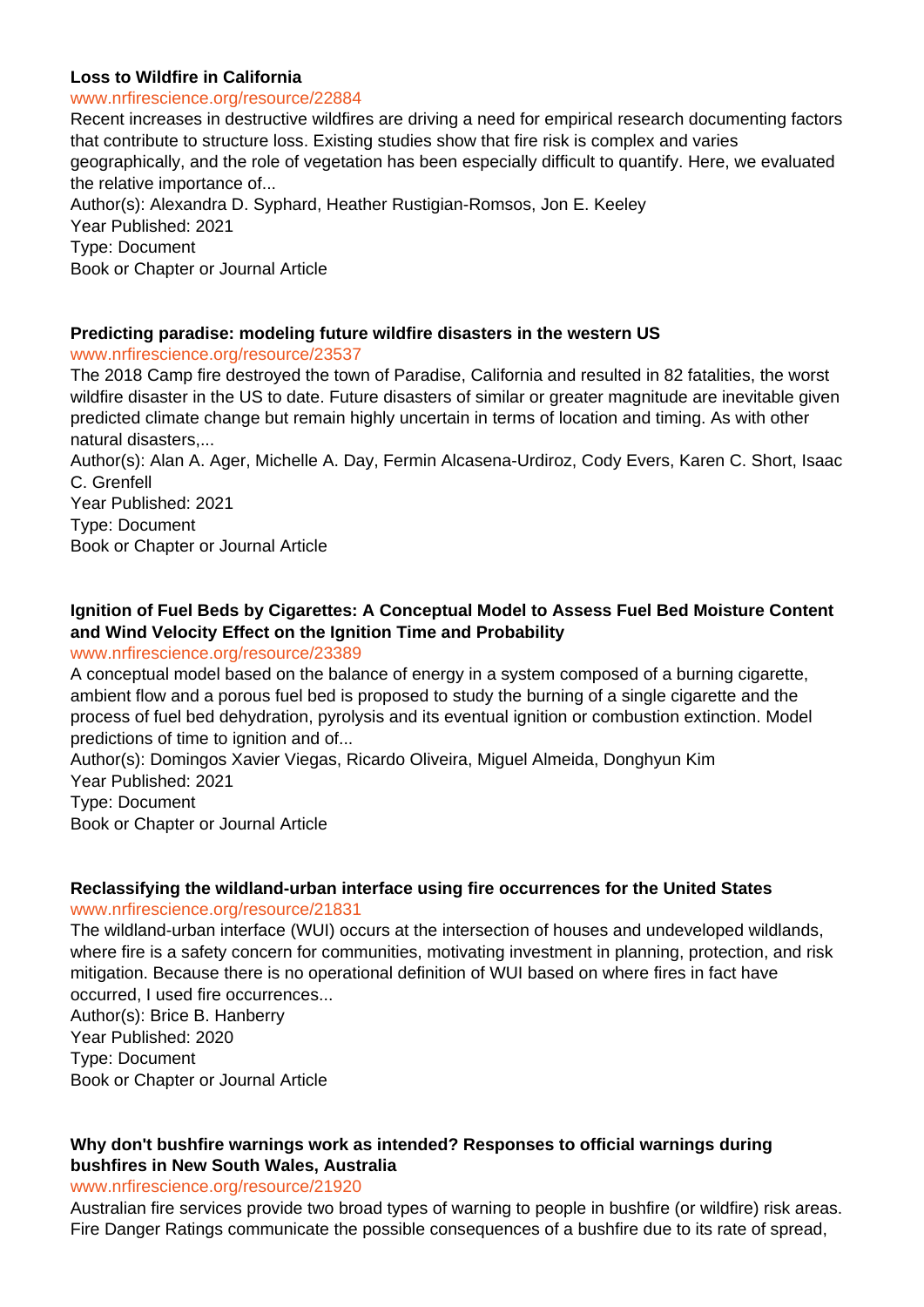intensity and difficulty of suppression. Warnings are also issued to alert people to impending bushfires and advise them how to... Author(s): Joshua Whittaker, Mel Taylor, Christopher Bearman Year Published: 2020 Type: Document Book or Chapter or Journal Article

#### **An examination of the social-psychological drivers of homeowner wildfire mitigation** www.nrfirescience.org/resource/21809

Wildfire events have been impacting many parts of the United States. Of particular importance are the Wildland-Urban Interface (WUI) areas, where residential development exposes residents to increased risk from the threat of wildfire. However, evidence shows that WUI homeowners do not adequately mitigate risk through participation...

Author(s): Benjamin Ghasemi, Gerard T. Kyle, James D. Absher Year Published: 2020 Type: Document Book or Chapter or Journal Article

# **A multiscale model of wood pyrolysis in fire to study the roles of chemistry and heat transfer at the mesoscale**

### www.nrfirescience.org/resource/21511

Pyrolysis is a key process in all stages of wood burning from ignition to extinction. Understanding each stage is crucial to tackle wildfires and assess the fire safety of timber buildings. A model of appropriate complexity of wood pyrolysis and oxidation is missing, which limits the understanding of fires fuelled by wood. Progress...

Author(s): Franz Richter, Guillermo Rein Year Published: 2020 Type: Document Book or Chapter or Journal Article

#### **The effectiveness of adding fire for air quality benefits challenged: A case study of increased fine particulate matter from wilderness fire smoke with more active fire management** www.nrfirescience.org/resource/20792

The Lion Fire 2011 (LF11) and Lion Fire 2017 (LF17) were similar in size, location, and smoke transport. The same locations were used to monitor both fires for ground level fine particulate matter (PM2.5). Ground level PM2.5 is used to determine the relative smoke exposure from fire management tactics used during LF11 and LF17. The...

Author(s): Don Schweizer, Ricardo Cisneros, Kathleen M. Navarro

Year Published: 2020

Type: Document

Book or Chapter or Journal Article

# **Object-based post-fire aerial image classification for building damage, destruction and defensive actions at the 2012 Colorado Waldo Canyon Fire**

#### www.nrfirescience.org/resource/20778

We compare the use of post-fire aerial imagery to ground-based assessment for identifying building destruction and damage at the 2012 Colorado Waldo Canyon Fire. We also compare active-fire defensive actions identified via manual and automated post-fire image classification to defensive actions documented from ground-based...

Author(s): Derek McNamara, William E. Mell, Alexander Maranghides Year Published: 2020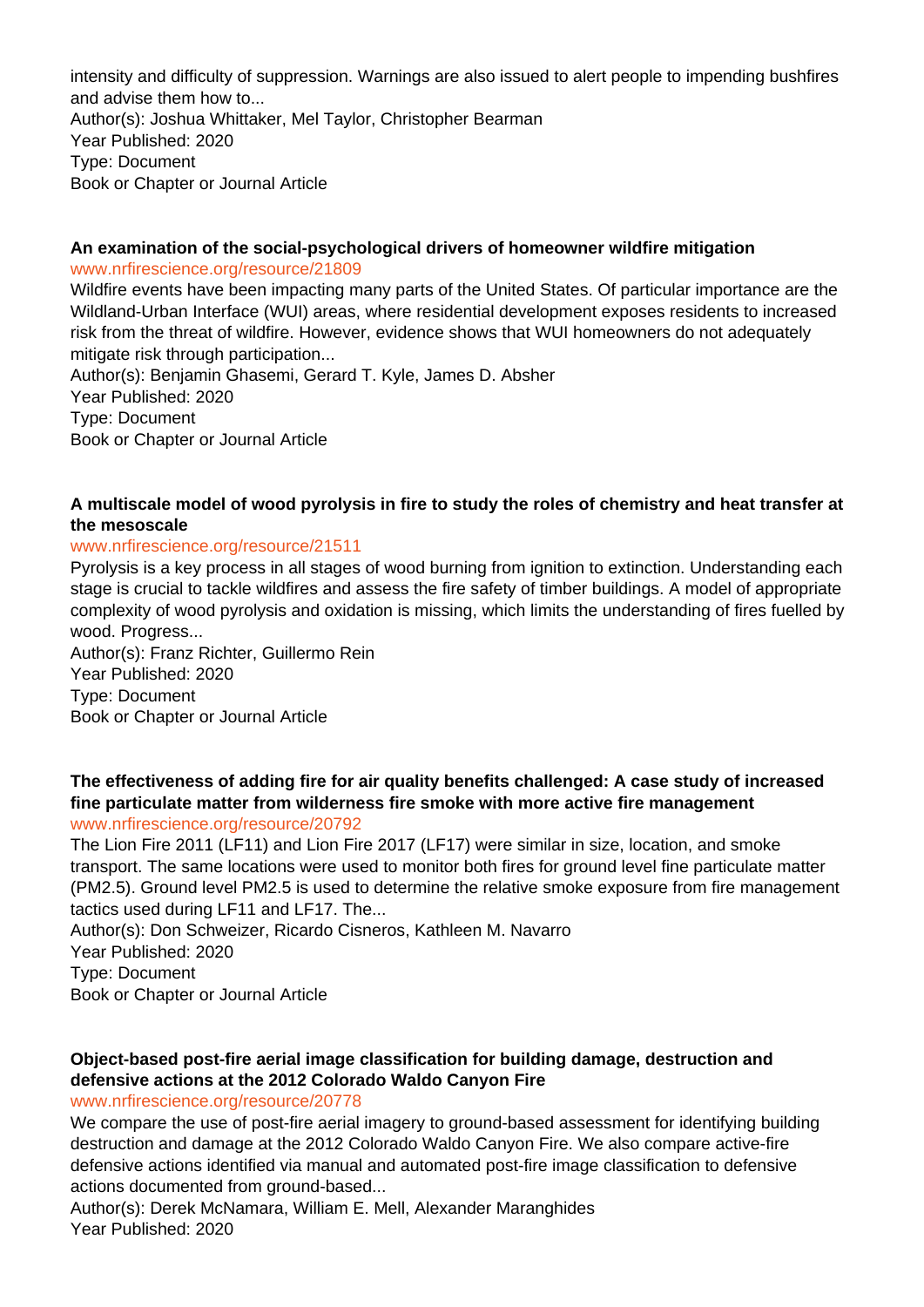# **Building Loss in WUI Disasters: Evaluating the Core Components of the Wildland–Urban Interface Definition**

#### www.nrfirescience.org/resource/22399

Accurate maps of the wildland-urban interface (WUI) are critical for the development of effective land management policies, conducting risk assessments, and the mitigation of wildfire risk. Most WUI maps identify areas at risk from wildfire by overlaying coarse-scale housing data with land cover or vegetation data. However, it is...

Author(s): Michael D. Caggiano, Todd J. Hawbaker, Benjamin Gannon, Chad M. Hoffman Year Published: 2020 Type: Document Book or Chapter or Journal Article

### **Fire Adapted Community**

#### www.nrfirescience.org/resource/21360

This document is a chapter within the Encyclopedia of Wildfires and Wildland-Urban Interface (WUI) Fires Living Edition. A fire adapted community (FAC) is comprised of residents, land management professionals, local politicians, emergency managers, and fire professionals who collaborate effectively to plan for, respond to, and...

Author(s): Travis B. Paveglio, Catrin Edgeley Year Published: 2020 Type: Document Book or Chapter or Journal Article

#### **Role of firebrand combustion in large outdoor fire spread**

#### www.nrfirescience.org/resource/20709

Large outdoor fires are an increasing danger to the built environment. Wildfires that spread into communities, labeled as Wildland-Urban Interface (WUI) fires, are an example of large outdoor fires. Other examples of large outdoor fires are urban fires including those that may occur after earthquakes as well as in informal...

Author(s): Sam Manzello, Sayaka Suzuki, Michael J. Gollner, A. Carlos Fernandez-Pello Year Published: 2020 Type: Document Book or Chapter or Journal Article

# **Evaluating the 10% wind speed rule of thumb for estimating a wildfire's forward rate of spread against an extensive independent set of observations**

www.nrfirescience.org/resource/22285

The prediction of wildfire rate of spread and growth under high wind speeds and dry fuel moisture conditions is key to taking proactive actions to warn and in turn protect communities. We used two datasets of wildfires spreading under critical fire weather conditions to evaluate an existing rule of thumb that equates the forward...

Author(s): Miguel G. Cruz, Martin E. Alexander, Paulo M. Fernandes, Musa Kilinc, Ângelo Sil Year Published: 2020 Type: Document Book or Chapter or Journal Article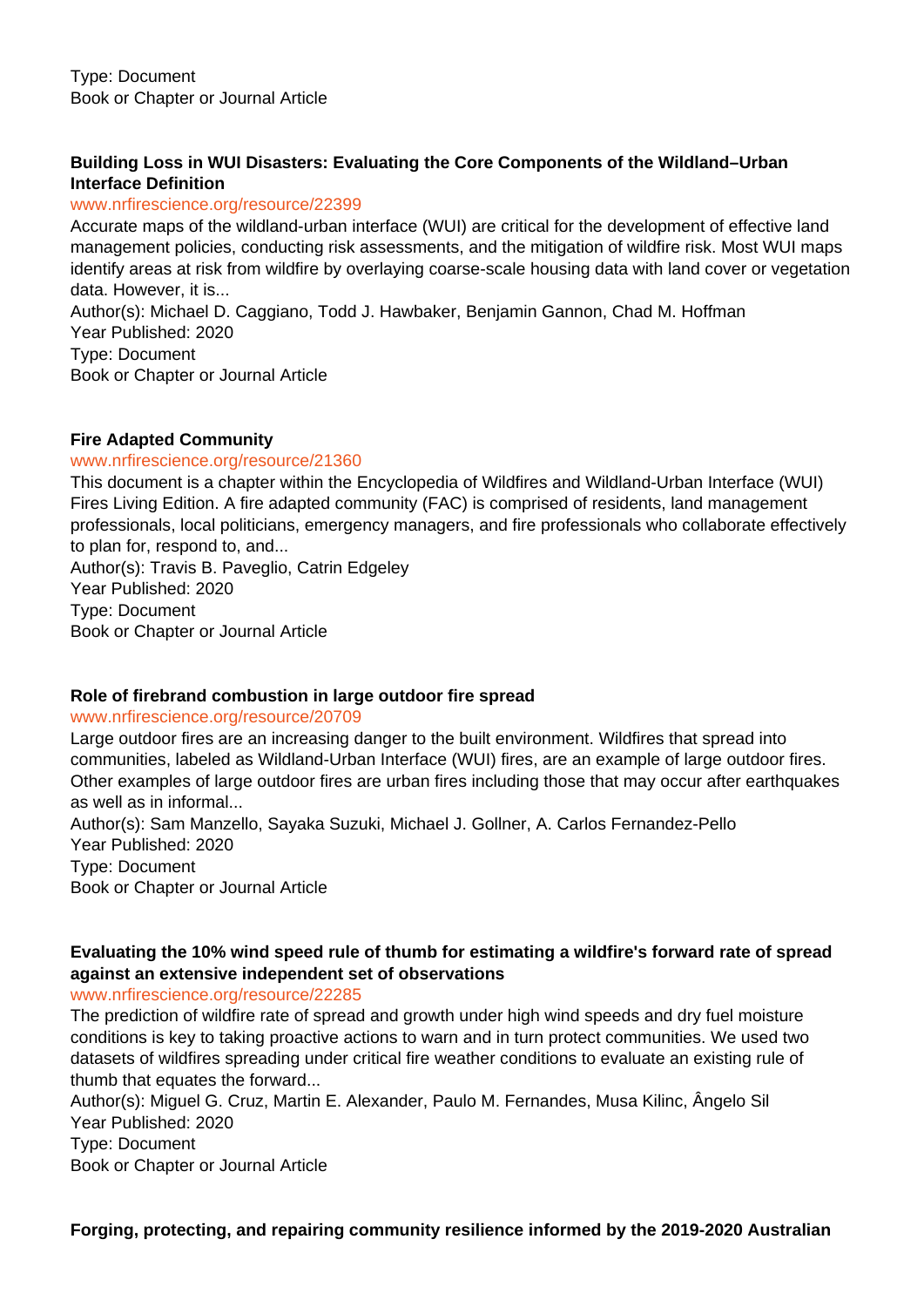#### **bushfires**

#### www.nrfirescience.org/resource/21172

Natural disasters are inherently traumatic. The unexpected, unpredictable, threatening, and overwhelming nature of these events can be destabilising and distressing, potentially leading to psychological trauma (Substance Abuse & Mental Health Services Administration, 2014). Psychological trauma encompasses how people respond to...

Author(s): Sancia West, Denis C. Visentin, Amanda Neil, Grad Dip, Rachel Kornhaber, Valerie Ingham, Michelle Cleary

Year Published: 2020 Type: Document Book or Chapter or Journal Article

#### **Measurement of firebrands generated during fires in pine-dominated ecosystems in relation to fire behavior and intensity**

#### www.nrfirescience.org/resource/22236

Firebrands are a leading cause of ignitionat the wildland urban interface and a driver of rapid fire spread during wildfires. Current studies which seek to evaluate this risk are limited by a paucity of data relating to the firebrand dynamics from real fires. In particular the deposition of firebrands as a function of time and space...

Author(s): Rory Hadden Year Published: 2020 Type: Document Technical Report or White Paper

#### **Where to prescribe burn: the costs and benefits of prescribed burning close to houses** www.nrfirescience.org/resource/21068

Prescribed burning is used in Australia as a tool to manage fire risk and protect assets. A key challenge is deciding how to arrange the burns to generate the highest benefits to society. Studies have shown that prescribed burning in the wildland–urban interface (WUI) can reduce the risk of house loss due to wildfires, but the...

Author(s): Veronique Florec, Michael P. Burton, David J. Pannell, Joel K. Kelso, George J. Milne Year Published: 2020

Type: Document Book or Chapter or Journal Article

#### **Role of accumulation for ignition of fuel beds by firebrands**

#### www.nrfirescience.org/resource/22174

Large outdoor fires are one of the prominent fire problems in the world. Spot fires, caused by firebrands, are known as a key mechanism of rapid fire spread. Firebrands ignite unburned fuels far ahead of the fire front. In large outdoor fires, firebrands are thought to accumulate and ignite unburned fuel which cannot be ignited by a...

Author(s): Sayaka Suzuki, Sam Manzello Year Published: 2020 Type: Document Book or Chapter or Journal Article

### **Working in Smoke:: Wildfire Impacts on the Health of Firefighters and Outdoor Workers and Mitigation Strategies**

#### www.nrfirescience.org/resource/24570

Key points -Wildland firefighters do not wear respiratory protection while working long hours and can be exposed to elevated concentrations of smoke. -There is very limited research on long-term health of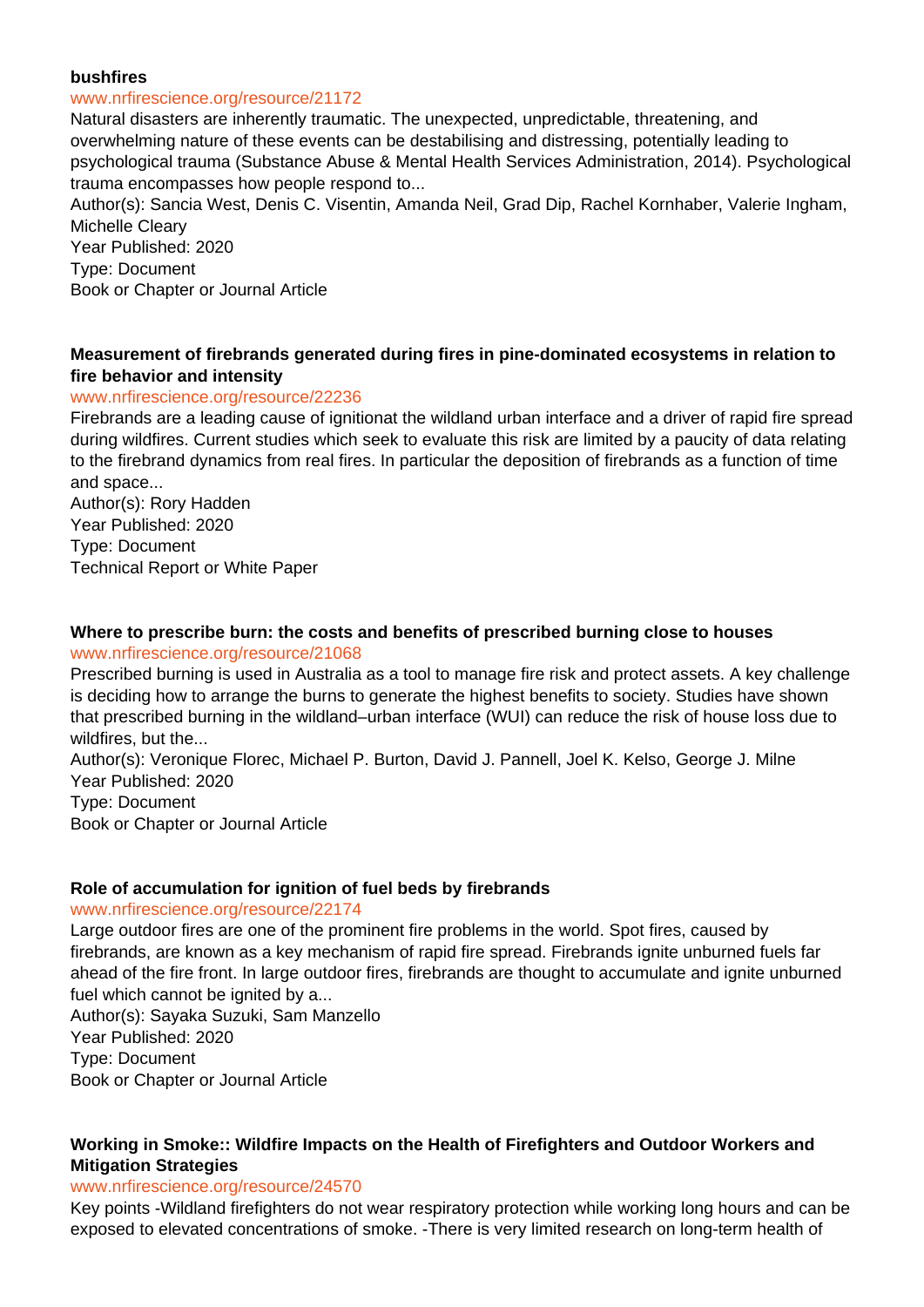wildland firefighters from smoke exposure across an entire career. -New emergency regulations have been enacted in California...

Author(s): Kathleen M. Navarro Year Published: 2020 Type: Document Book or Chapter or Journal Article

# **Resistance and Representation in a Wildland–Urban Interface Fuels Treatment Conflict: The Case of the Forsythe II Project in the Arapaho-Roosevelt National Forest**

www.nrfirescience.org/resource/21881

Land treatments in wildland-urban interface (WUI) areas are highly visible and subject to public scrutiny and possible opposition. This study examines a contested vegetation treatment-Forsythe II-in a WUI area of the Arapaho-Roosevelt National Forest in Colorado. An initial phase of the research found vocal opposition to Forsythe II... Author(s): Hannah Brenkert-Smith, Jody L. Jahn, Eric A. Vance, Juan Ahumada

Year Published: 2020 Type: Document Book or Chapter or Journal Article

# **If you love it, let it go: the role of home attachment in wildfire evacuation decisions**

# www.nrfirescience.org/resource/20985

Evacuation is the preferred method in the U.S. for preserving public safety in wildfire. However, alternatives such as staying and defending are used both in North America and Australia. Dangerous delays in the decision to evacuate are also common. One contributor to the evacuation decision is attachment to the home, however, little...

Author(s): Hugh D. Walpole, Robyn S. Wilson, Sarah M. McCaffrey Year Published: 2020 Type: Document Book or Chapter or Journal Article

# **Classifying large wildfires in the United States by land cover**

# www.nrfirescience.org/resource/22065

Fire is an ecological process that also has socio-economic effects. To learn more about fire occurrence, I examined relationships between land classes and about 12,000 spatially delineated large wildfires (defined here as uncontrolled fires \_200 ha, although definitions vary) during 1999 to 2017 in the conterminous United States....

Author(s): Brice B. Hanberry Year Published: 2020 Type: Document Book or Chapter or Journal Article

# **What can we do differently about the extreme wildfire problem: An overview [Chapter 13]** www.nrfirescience.org/resource/21837

Fire is a natural process that has shaped the history of Earth long before human presence; imagining a "world without fires is like a sphere without roundness" ([1], p.599). Evidence that massive and intense fires naturally occurred throughout the Holocene [1e3] demonstrates that extreme wildfires events (EWEs) are not a recent...

Author(s): Fantina Tedim, Sarah M. McCaffrey, Vittorio Leone, Giuseppe M. Delogu, Marc Castelnou, Tara K. McGee, Jose Aranha Year Published: 2020 Type: Document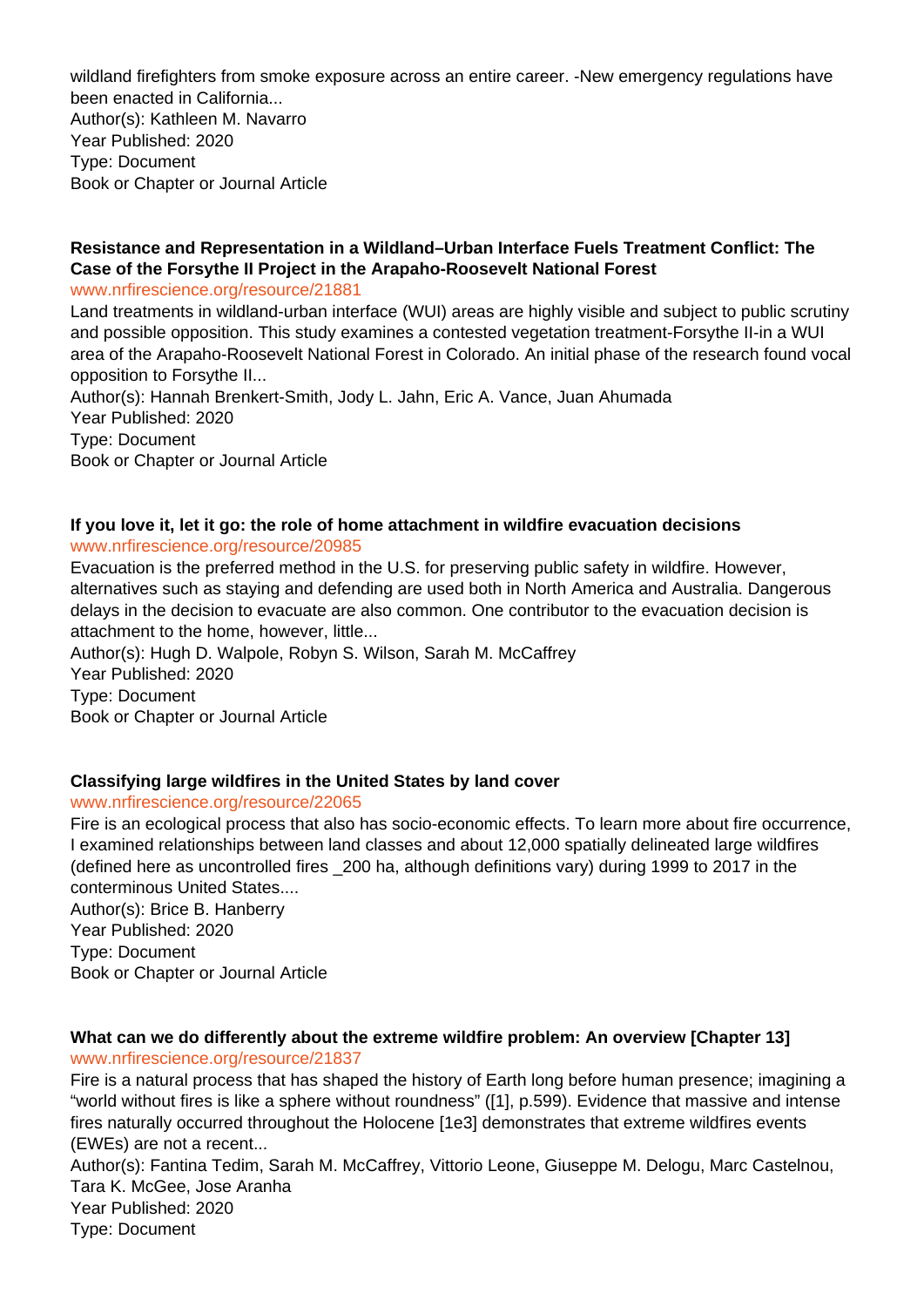# **Resistance and representation in a wildland-urban interface fuels treatment conflict: the case of the Forsythe II project in the Arapaho-Roosevelt National Forest**

www.nrfirescience.org/resource/20938

Land treatments in wildland-urban interface (WUI) areas are highly visible and subject to public scrutiny and possible opposition. This study examines a contested vegetation treatment-Forsythe II-in a WUI area of the Arapaho-Roosevelt National Forest in Colorado. An initial phase of the research found vocal opposition to Forsythe II...

Author(s): Hannah Brenkert-Smith, Jody L. Jahn, Eric A. Vance, Juan Ahumada

Year Published: 2020

Type: Document

Book or Chapter or Journal Article

### **In the Line of Fire: Consequences of Human-Ignited Wildfires to Homes in the U.S. (1992–2015)** www.nrfirescience.org/resource/21949

With climate-driven increases in wildfires in the western U.S., it is imperative to understand how the risk to homes is also changing nationwide. Here, we quantify the number of homes threatened, suppression costs, and ignition sources for 1.6 million wildfires in the United States (U.S.; 1992-2015). Humancaused wildfires accounted...

Author(s): Nathan Mietkiewicz, Jennifer Balch, Tania L. Schoennagel, Stefan Leyk, Lise A. St. Denis, Bethany A. Bradley Year Published: 2020

Type: Document Book or Chapter or Journal Article

# **Risk interdependency, social norms, and wildfire mitigation: a choice experiment**

#### www.nrfirescience.org/resource/21815

Wildfire presents a growing threat across the American West. We conducted an online choice experiment in Western Colorado to assess how social interactions affect wildfire mitigation decisions through two distinct pathways: risk interdependency (neighbors' conditions affect perceived wildfire risk) and social norms (neighbors'...

Author(s): Katherine L. Dickinson, Hannah Brenkert-Smith, Greg Madonia, Nicholas Flores Year Published: 2020 Type: Document

Book or Chapter or Journal Article

# **Managing fire risk at the wildland-urban interface requires reconciliation of tradeoffs between regulating and cultural ecosystem services**

www.nrfirescience.org/resource/21796

Forest fires at the wildland-urban interface are generating increasing losses due to the expansion of cities into adjacent forests. At the same time, urban green open spaces are highly valuable as sources of recreational, educational and aesthetic benefits. Tradeoffs may arise between the desire to preserve peri-urban forests for...

Author(s): Yaella Depietri, Daniel E. Orenstein Year Published: 2020 Type: Document Book or Chapter or Journal Article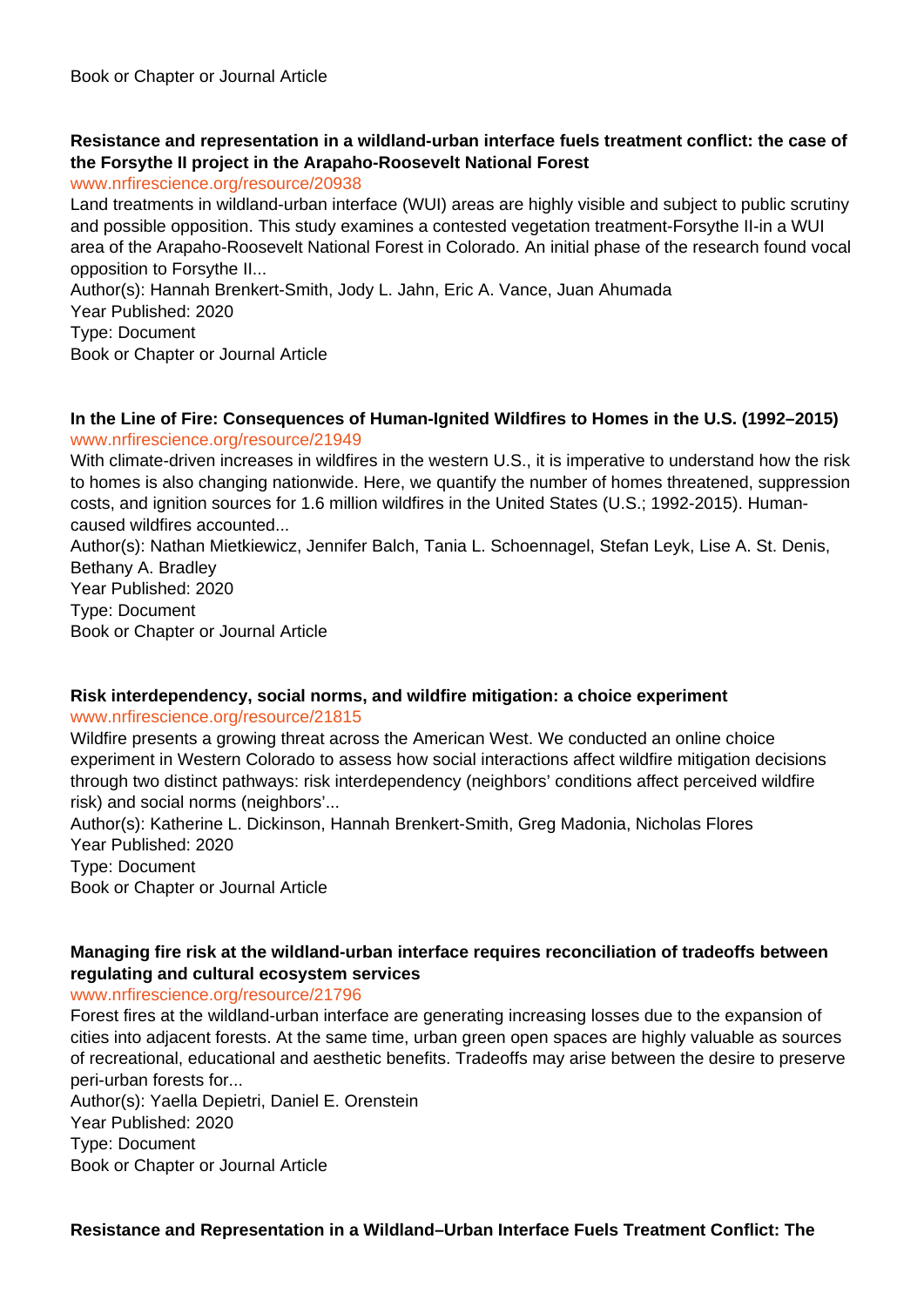#### **Case of the Forsythe II Project in the Arapaho-Roosevelt National Forest**

#### www.nrfirescience.org/resource/20801

Land treatments in wildland-urban interface (WUI) areas are highly visible and subject to public scrutiny and possible opposition. This study examines a contested vegetation treatment-Forsythe II-in a WUI area of the Arapaho-Roosevelt National Forest in Colorado. An initial phase of the research found vocal opposition to Forsythe II... Author(s): Hannah Brenkert-Smith, Jody L. Jahn, Eric A. Vance, Juan Ahumada Year Published: 2020 Type: Document

Book or Chapter or Journal Article

### **Compounded heat and fire risk for future U.S. populations**

### www.nrfirescience.org/resource/21442

Climate change is increasing the risk of extreme events, resulting in social and economic challenges. I examined recent past (1971–2000), current and near future (2010-2039), and future (2040-2069) fire and heat hazard combined with population growth by different regions and residential densities (i.e., exurban low and high...

Author(s): Brice B. Hanberry Year Published: 2020 Type: Document Book or Chapter or Journal Article

# **Identifying opportunities for the use of broadcast prescribed fire on Colorado's Front Range**

#### www.nrfirescience.org/resource/20791

Increasing the pace and scale of fuel treatments to protect social and ecological values from severe wildfire is a major initiative of numerous land management agencies, organizations, and collaborative groups throughout the western United States, including the Colorado Front Range. Broadcast prescribed fire is a relatively low-cost...

Author(s): Rob Addington, Brian G. Tavernia, Michael D. Caggiano, Matthew P. Thompson, Jason D. Lawhon, John S. Sanderson Year Published: 2020

Type: Document

Book or Chapter or Journal Article

# **Fire behavior in multiple burning shrubs separated horizontally and vertically**

www.nrfirescience.org/resource/22468

Fire interactions between multiple 1 m tall, 0.7 m diameter chamise shrubs was studied utilizing the Wildland-Urban Interface Fire Dynamics Simulator (WFDS, Mell et al., 2009). Two shrub arrangements were investigated. First, nine shrubs were placed in a 3x3 horizontal region. The shrub separation distance and wind speed were varied...

Author(s): William Shannon, Chandana Anand, Babak Shotorban, Shankar M. Mahalingam Year Published: 2020 Type: Document

Book or Chapter or Journal Article

# **Finding common ground: agreement on increasing wildfire risk crosses political lines** www.nrfirescience.org/resource/21438

Wildfire is a growing threat in the western US, driven by high fuel loads, a warming climate, and rising human activity in the wildland urban interface. Diverse stakeholders must collaborate to mitigate risk and adapt to changing conditions. Communication strategies in collaborative efforts may be most effective if they align with...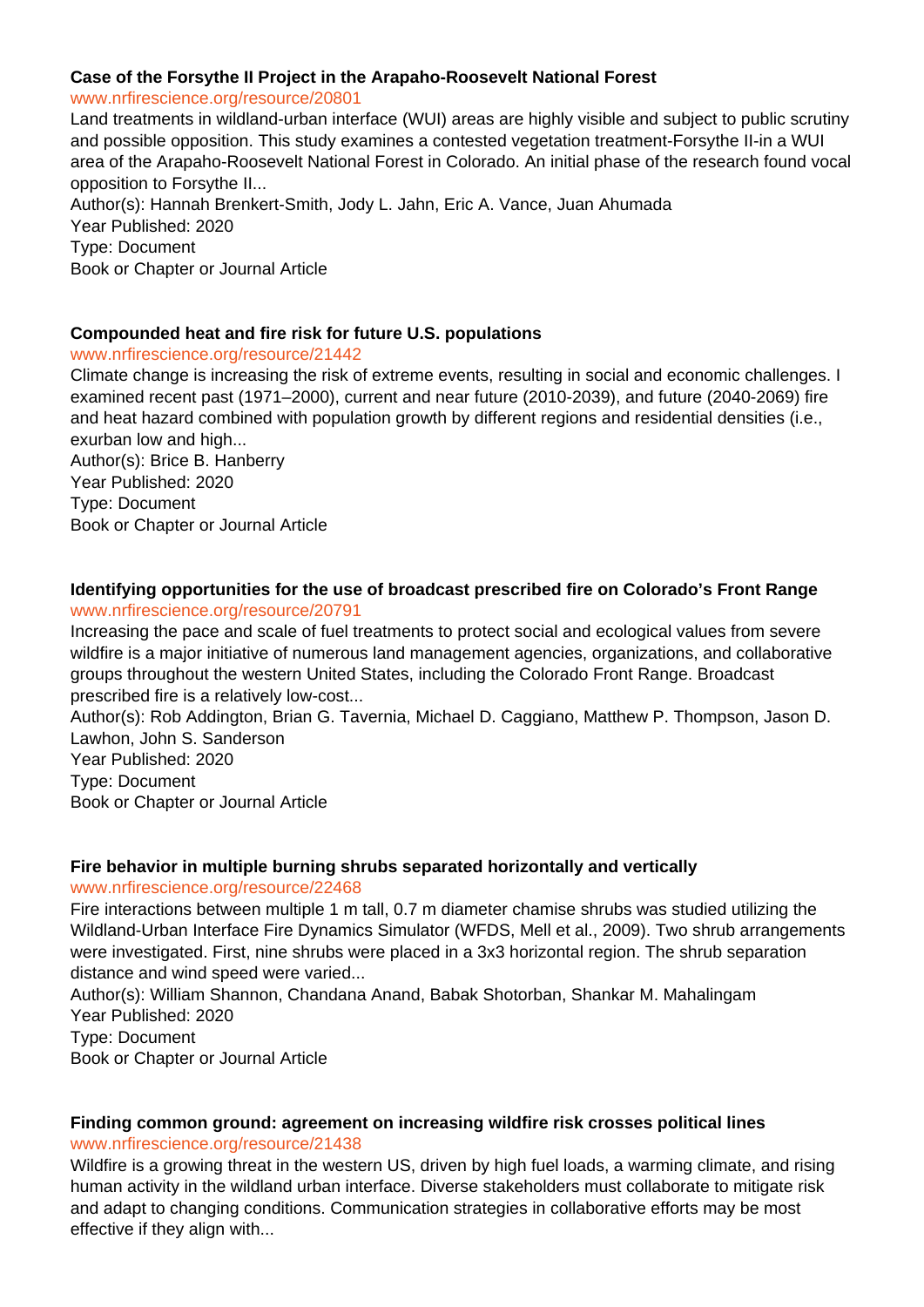Author(s): Joel Hartter, Lawrence C. Hamilton, Mark J. Ducey, Angela Boag, Jonathan D. Salerno, Nils D. Christoffersen, Paul T. Oester, Michael W. Palace, Forrest R. Stevens Year Published: 2020 Type: Document Book or Chapter or Journal Article

# **LiDAR technology to map forest continuity: A municipality tool to prevent forest fires in a Wildland–Urban interface**

#### www.nrfirescience.org/resource/20740

Highlights: • LiDAR technology is a municipality tool to map forest continuity in a wildland–urban interface. • Mapping forest continuity of urban parcels permits prioritisation of intervention efforts to prevent forest fires. • Moran's I permits determination of spatial autocorrelation of the Canopy Fraction Cover of...

Author(s): Anna Badia, Meritxell Gisbert Year Published: 2020 Type: Document Book or Chapter or Journal Article

# **The mitigated neighborhood: exploring homeowner associations' role in resident wildfiremitigation actions**

### www.nrfirescience.org/resource/22326

Considerable research has explored homeowner wildfire-mitigation efforts identifying many salient factors that help predict acceptance and behaviors. A growing body of literature is unlocking the dynamics of formal associations' roles in promoting fire adapted communities. This mixed-method study adds to the research by using a...

Author(s): Eric Steffey, Megha Budruk, Christine A. Vogt Year Published: 2020 Type: Document Book or Chapter or Journal Article

# **Garnering understanding into complex firebrand generation processes from large outdoor fires using simplistic laboratory-scale experimental methodologies**

# www.nrfirescience.org/resource/21300

A simple laboratory-scale experimental method was developed to study firebrand generation processes. As part of these experiments, Japanese wind facilities were used to elucidate the effect of wind speed on firebrand generation from structural materials. It was found that very simple experimental methodologies developed as part of...

Author(s): Sayaka Suzuki, Sam Manzello Year Published: 2020

Type: Document

Book or Chapter or Journal Article

# **Resistance and Representation in a Wildland–Urban Interface Fuels Treatment Conflict: The Case of the Forsythe II Project in the Arapaho-Roosevelt National Forest**

#### www.nrfirescience.org/resource/20675

Land treatments in wildland-urban interface (WUI) areas are highly visible and subject to public scrutiny and possible opposition. This study examines a contested vegetation treatment-Forsythe II-in a WUI area of the Arapaho-Roosevelt National Forest in Colorado. An initial phase of the research found vocal opposition to Forsythe II...

Author(s): Hannah Brenkert-Smith, Jody L. Jahn, Eric A. Vance, Juan Ahumada Year Published: 2020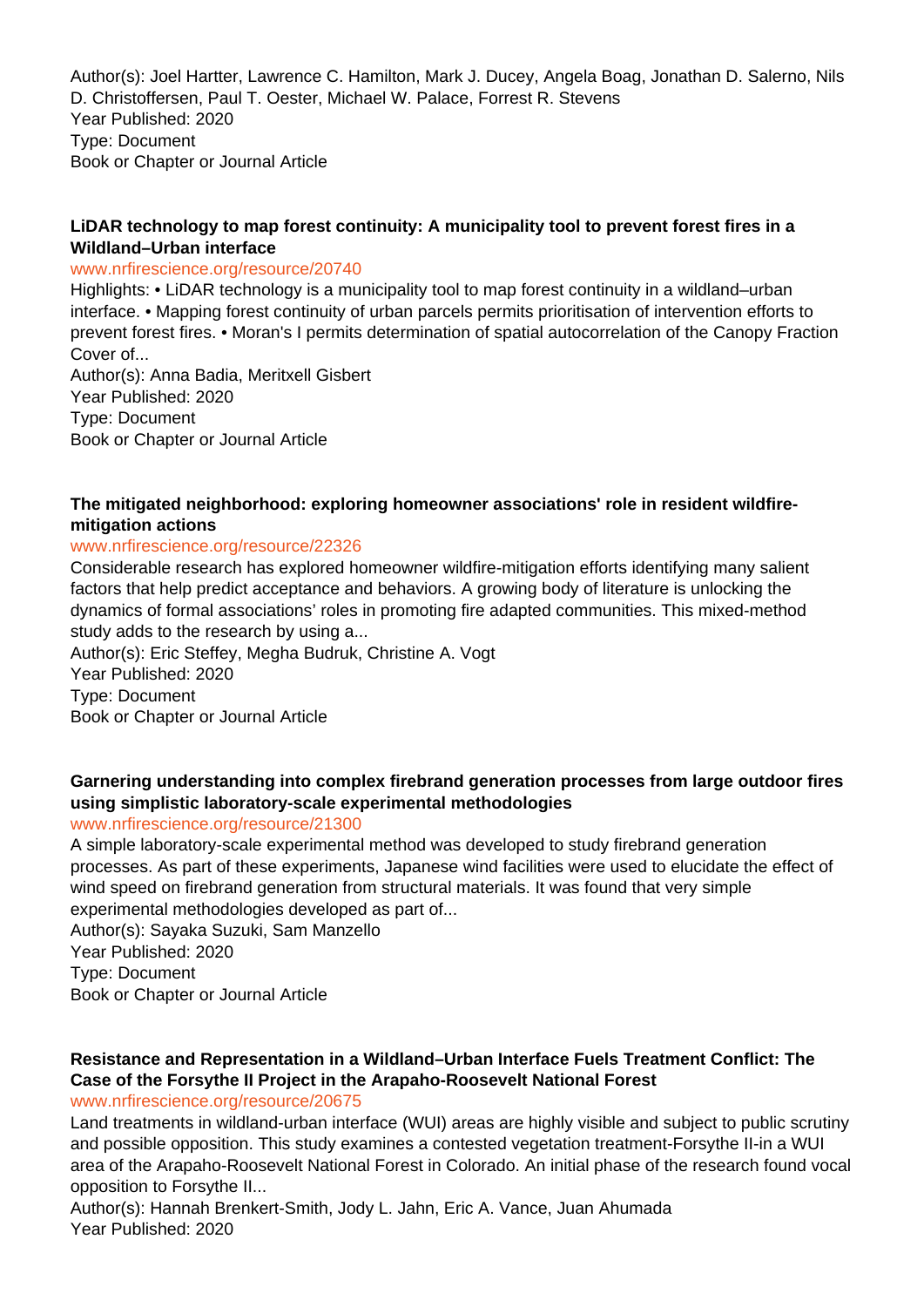# **Developing Behavioral and Evidence-Based Programs for Wildfire Risk Mitigation**

www.nrfirescience.org/resource/22260

The actions of residents in the wildland–urban interface can influence the private and social costs of wildfire. Wildfire programs that encourage residents to take action are often delivered without evidence of effects on behavior. Research from the field of behavioral science shows that simple, often low-cost changes to program...

Author(s): Hilary Byerly, James R. Meldrum, Hannah Brenkert-Smith, Patricia A. Champ, Jamie Gomez, Lilia C. Falk, Christopher M. Barth

Year Published: 2020 Type: Document Book or Chapter or Journal Article

### **An integrated approach to identify low-flammability plant species for green firebreaks** www.nrfirescience.org/resource/21144

With recent and predicted increases in the frequency and intensity of wildfires, there is a pressing need for mitigation strategies to reduce the impacts of wildfires on human lives, infrastructure and biodiversity. One strategy involves the use of low-flammability plants to build green firebreaks at the wildland–urban interface....

Author(s): Brad R. Murray, Colin Brown, Megan L. Murray, Daniel W. Krix, Leigh J. Martin, Thomas Hawthorne, Molly I. Wallace, Summer A. Potvin, Jonathan K. Webb Year Published: 2020 Type: Document Book or Chapter or Journal Article

#### **Effects of fuel morphology on ember generation characteristics at the tree scale** www.nrfirescience.org/resource/22233

This work reports characteristics of embers generated by torching trees and seeks to identify the important physical and biological factors involved. The size of embers, number flux and propensity to ignite spot fires (i.e. number flux of 'hot' embers) are reported for several tree species under different combinations of number...

Author(s): Tyler R. Hudson, Ryan B. Bray, David L. Blunck, Wesley G. Page, Bret W. Butler Year Published: 2020 Type: Document Book or Chapter or Journal Article

# **Wildfire recovery as a "hot moment" for creating fire-adapted communities**

www.nrfirescience.org/resource/21002

Recent decades have witnessed an escalation in the social, economic, and ecological impacts of wildfires worldwide. Wildfire losses stem from the complex interplay of social and ecological forces at multiple scales, including global climate change, regional wildfire regimes altered by human activities, and locally managed wildland-...

Author(s): Ronald L. Schumann, Miranda H. Mockrin, Alexandra D. Syphard, Joshua Whittaker, Owen F. Price, Cassandra Johnson-Gaither, Christopher T. Emrich, Van Butsic Year Published: 2020

Type: Document

Book or Chapter or Journal Article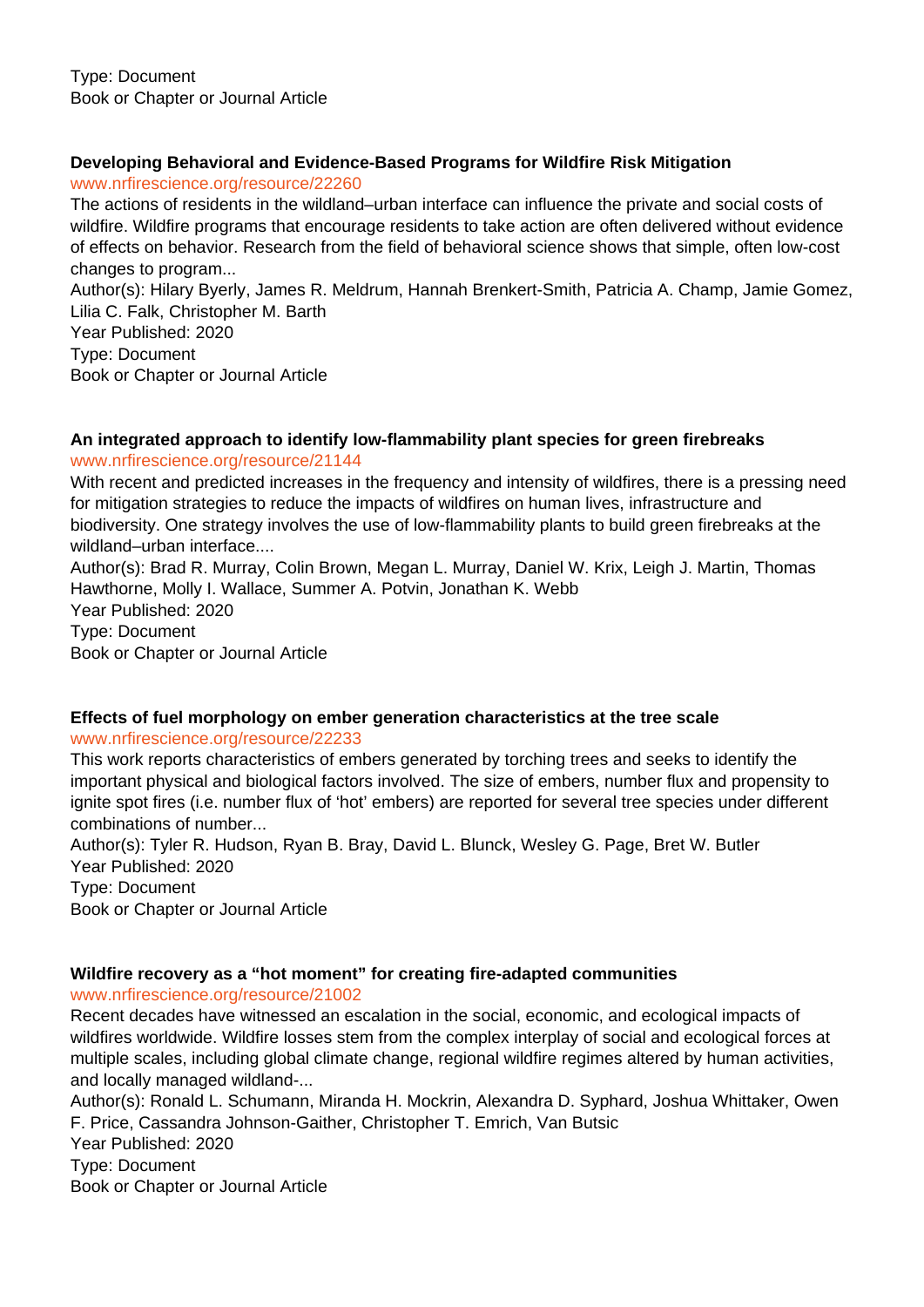#### **Awareness and adoption of FireSmart Canada: barriers and incentives**

www.nrfirescience.org/resource/22133

Homeowners in the Wildland Urban Interface (WUI) are strongly encouraged to protect their property from the risk of damage from forest fires. FireSmart Canada, similar to Firewise used in the United States, and Community Fireguard, Community FireWise, Community FireSafe and the Bushfire Ready Action Groups in Australia, provides...

Author(s): Mohamed Ergibi, Hayley Hesseln Year Published: 2020 Type: Document Book or Chapter or Journal Article

# **Guidance on Design and Construction of the Built Environment Against Wildland Urban Interface Fire Hazard: A Review**

### www.nrfirescience.org/resource/21840

Wildland-Urban Interface (WUI) fires, a worldwide problem, are gaining more importance over time due to climate change and increased urbanization in WUI areas. Some jurisdictions have provided standards, codes and guidelines, which may greatly help planning, prevention and protection against wildfires. This work presents a wide...

Author(s): Paolo Intini, Enrico Ronchi, Steven M. V. Gwynne, Noureddine Bénichou Year Published: 2020

Type: Document

Book or Chapter or Journal Article

#### **Fire deficit increases wildfire risk for many communities in the Canadian boreal forest** www.nrfirescience.org/resource/22832

The top priority of fire management agencies in Canada is to protect human life and property. Here we investigate if decades of aggressive fire suppression in the boreal biome of Canada has reduced the proportion of recently burned forests (RBF; <30 years) near human communities, and thereby inadvertently increased the risk of...

Author(s): Marc-Andre Parisien, Quinn E. Barber, Kelvin G. Hirsch, Christopher A. Stockdale, Sandy Erni, Xianli Wang, Dominique Arseneault, Sean A. Parks

Year Published: 2020 Type: Document

Book or Chapter or Journal Article

### **Reducing wooden structure and wildland-urban interface fire disaster risk through dynamic risk assessment and management**

#### www.nrfirescience.org/resource/20965

In recent years, severe and deadly wildland-urban interface (WUI) fires have resulted in an increased focus on this particular risk to humans and property, especially in Canada, USA, Australia, and countries in the Mediterranean area. Also, in areas not previously accustomed to wildfires, such as boreal areas in Sweden, Norway, and...

Author(s): Torgrim Log, Vigdis Vandvik, Liv G. Velle, Maria-Monika Metallinou Year Published: 2020 Type: Document Book or Chapter or Journal Article

# **A review of post-incident studies for wildland-urban interface fires**

www.nrfirescience.org/resource/21973

Post-incident studies provide direct and valuable information to further the scientific understanding of Wildland-Urban Interface (WUI) fires. Most post-incident studies involve data collection in the field (i.e.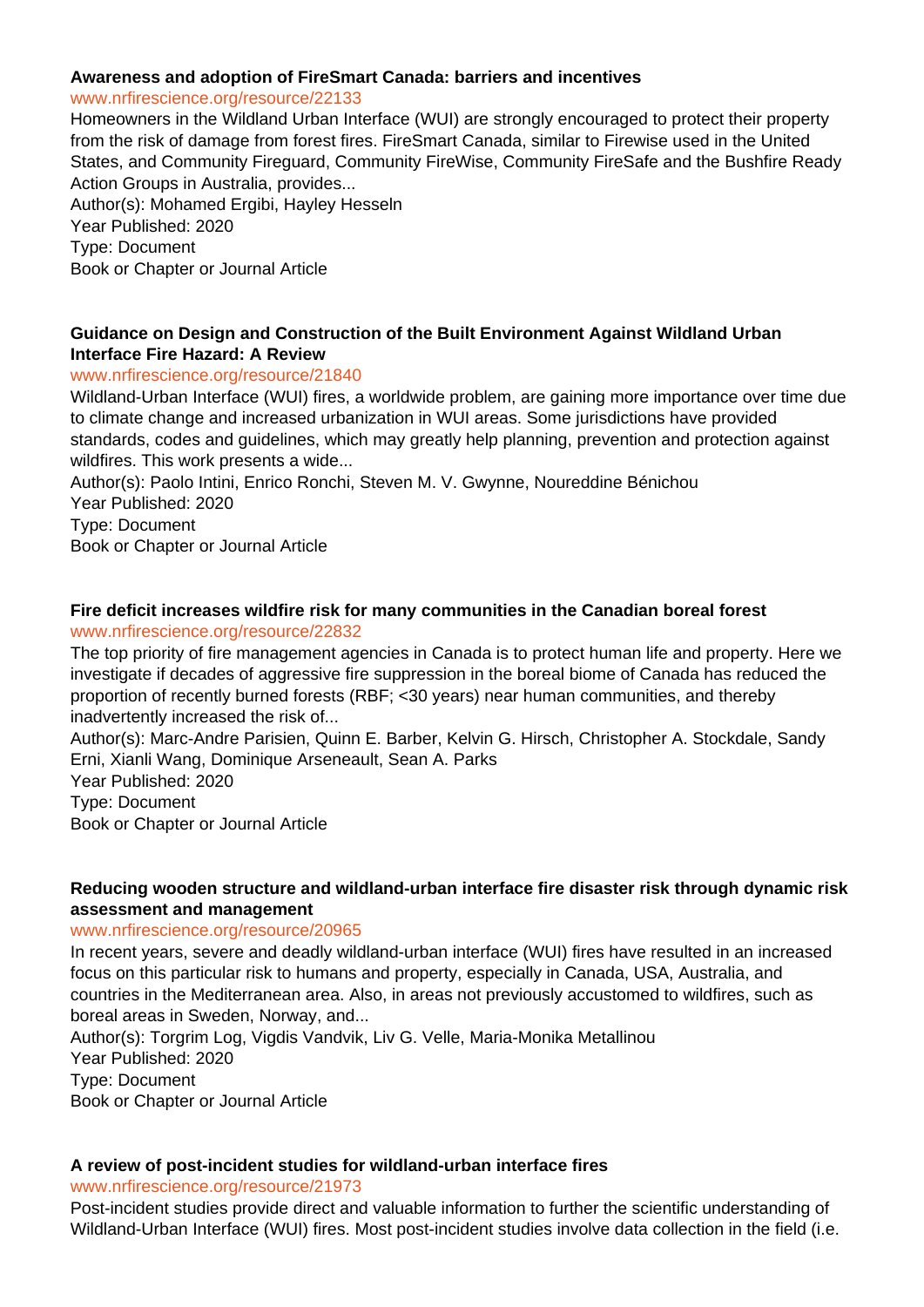a 'research field deployment'). In this review, technical reports of post-incident studies for WUI fire and other natural... Author(s): Benjamin Gaudet, Albert Simeoni, Steven M. V. Gwynne, Erica D. Kuligowski, Noureddine Bénichou Year Published: 2020 Type: Document Book or Chapter or Journal Article

#### **Thermal characterization of firebrand piles**

www.nrfirescience.org/resource/19225

The cause of the majority of structure losses in wildland-urban interface fires is ignition via firebrands, small pieces of burning material generated from burning vegetation and structures. To understand the mechanism of these losses, small-scale experiments designed to capture heating from firebrand piles and to describe the...

Author(s): Raquel S. P. Hakes, Hamed Salehizadeh, Matthew J. Weston-Dawkes, Michael J. Gollner Year Published: 2019

Type: Document

Book or Chapter or Journal Article

### **Wildfire Smoke: A Guide for Public Health Officials**

### www.nrfirescience.org/resource/20882

The guide provides public health officials with the information they need to prepare for smoke events, communicate health risks and take measures to protect public health. It is also a valuable resource for anyone interested in learning more about what to do when smoke travels from nearby forest fires. This fourth edition of the...

Author(s): Susan Lyon Stone Year Published: 2019 Type: Document Book or Chapter or Journal Article

# **Wildfire exposure to the wildland urban interface in the western US**

www.nrfirescience.org/resource/20189

Predicting wildfire disasters presents a major challenge to the field of risk science, especially when fires propagate long distances through diverse fuel types and complex terrain. A good example is in the western US where large tracts of public lands routinely experience large fires that spread from remote wildlands into developed...

Author(s): Alan A. Ager, Palaiologos Palaiologou, Cody Evers, Michelle A. Day, Chris Ringo, Karen C. **Short** 

Year Published: 2019 Type: Document Book or Chapter or Journal Article

#### **A provisional conceptual model of human behavior in response to wildland-urban interface fires** www.nrfirescience.org/resource/19146

With more frequent and destructive wildfires occurring in the growing wildland-urban interface (WUI), the ability to ensure the safe evacuation of potentially large groups of people is of increasing importance. This is a challenging task made only more difficult by the fact that there is often little warning and that evacuations...

Author(s): Lauren H. Folk, Erica D. Kuligowski, Steven M. V. Gwynne, John A. Gales Year Published: 2019 Type: Document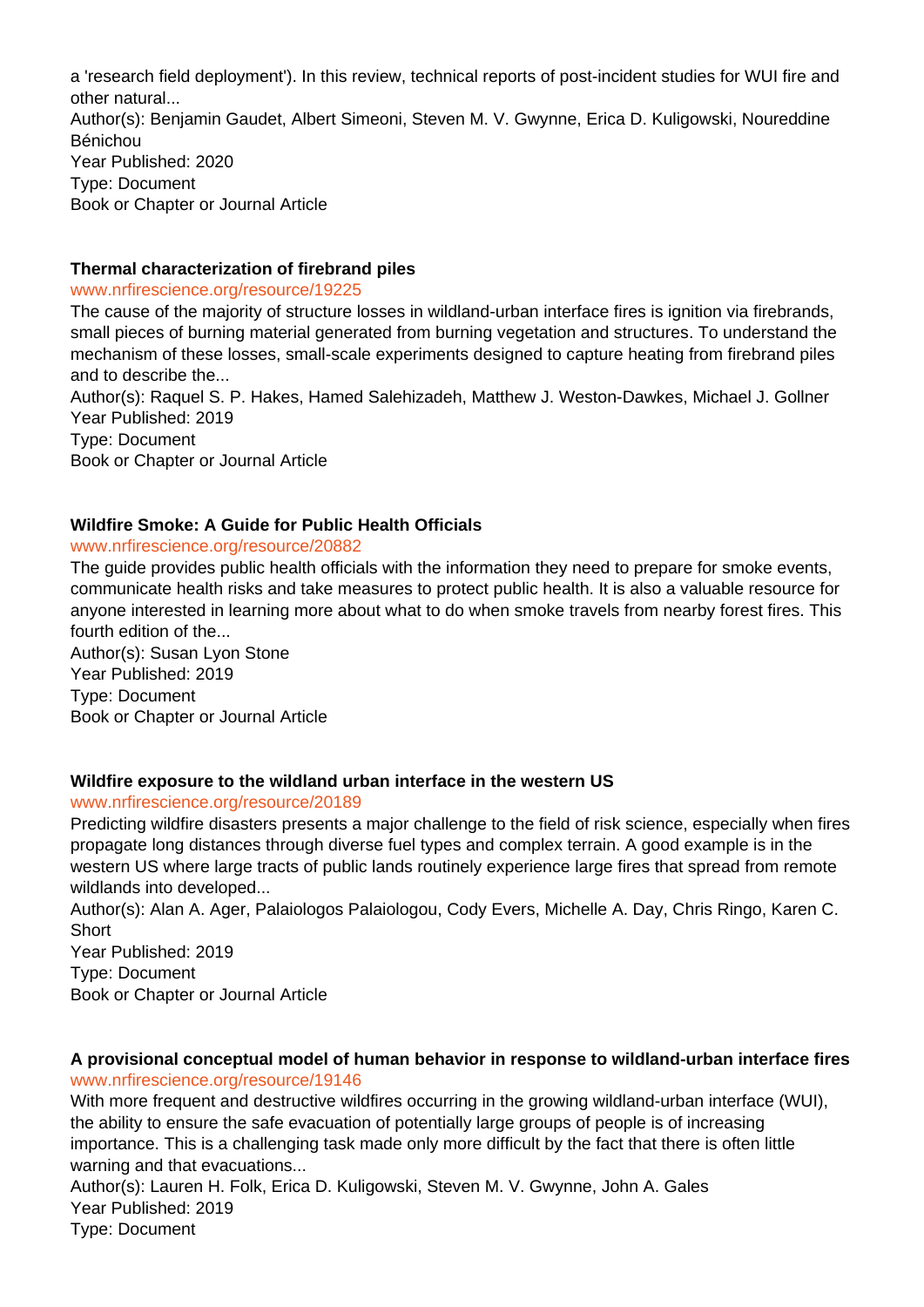# **Roadside vegetation planning and conservation: new approach to prevent and mitigate wildfires based on fire ignition potential**

### www.nrfirescience.org/resource/19906

Wildfires in urban landscapes spreading into forested landscapes are a growing problem due to socioeconomic and climate changes. Fire ignition and flame spread depend on meteorological and environmental conditions and the physicochemical traits of the fuel. In this approach, environmental variables and geostatistical techniques (...

Author(s): Juan Ramón Molina Martínez, Ángel Lora, Cristina Prades, Francisco Rodriguez y Silva Year Published: 2019

Type: Document

Book or Chapter or Journal Article

### **A Socio-Ecological Approach to Mitigating Wildfire Vulnerability in the Wildland Urban Interface: A Case Study from the 2017 Thomas Fire**

### www.nrfirescience.org/resource/19058

Wildfire disasters are one of the many consequences of increasing wildfire activities globally, and much effort has been made to identify strategies and actions for reducing human vulnerability to wildfire. While many individual homeowners and communities have enacted such strategies, the number subjected to a subsequent wildfire is...

Author(s): Crystal A. Kolden, Carol Henson Year Published: 2019 Type: Document Book or Chapter or Journal Article

### **Fire regime and ecosystem responses: adaptive forest management in a changing world (Part 2)** www.nrfirescience.org/resource/19869

Fire is an ecological factor in ecosystems around the world, made increasingly more critical by unprecedented shifts in climate and human population pressure. The knowledge gradually acquired on the subject is needed to improve fire behaviour understanding and to enhance fire management decision-making. This issue (Volume 28, issue... Author(s): Daniel Moya, Giacomo Certini, Peter Z. Fule Year Published: 2019

Type: Document

Book or Chapter or Journal Article

# **Modelling the fire propagation from the fuel bed to the lower canopy of ornamental species used in wildland–urban interfaces**

#### www.nrfirescience.org/resource/18999

South-eastern France is strongly affected by wildfires mostly occurring in the wildland–urban interfaces (WUIs). A WUI fire is often initiated in dead surface fuel, then can propagate to shrubs and trees when the lower canopy is close to (or touches) the ground. Whereas a previous study assessed the fire propagation from the fuel...

Author(s): L. Terrei, Aymeric Lamorlette, Anne Ganteaume

Year Published: 2019

Type: Document

Book or Chapter or Journal Article

**Improving the uncertainty assessment of economic losses from large destructive wildfires**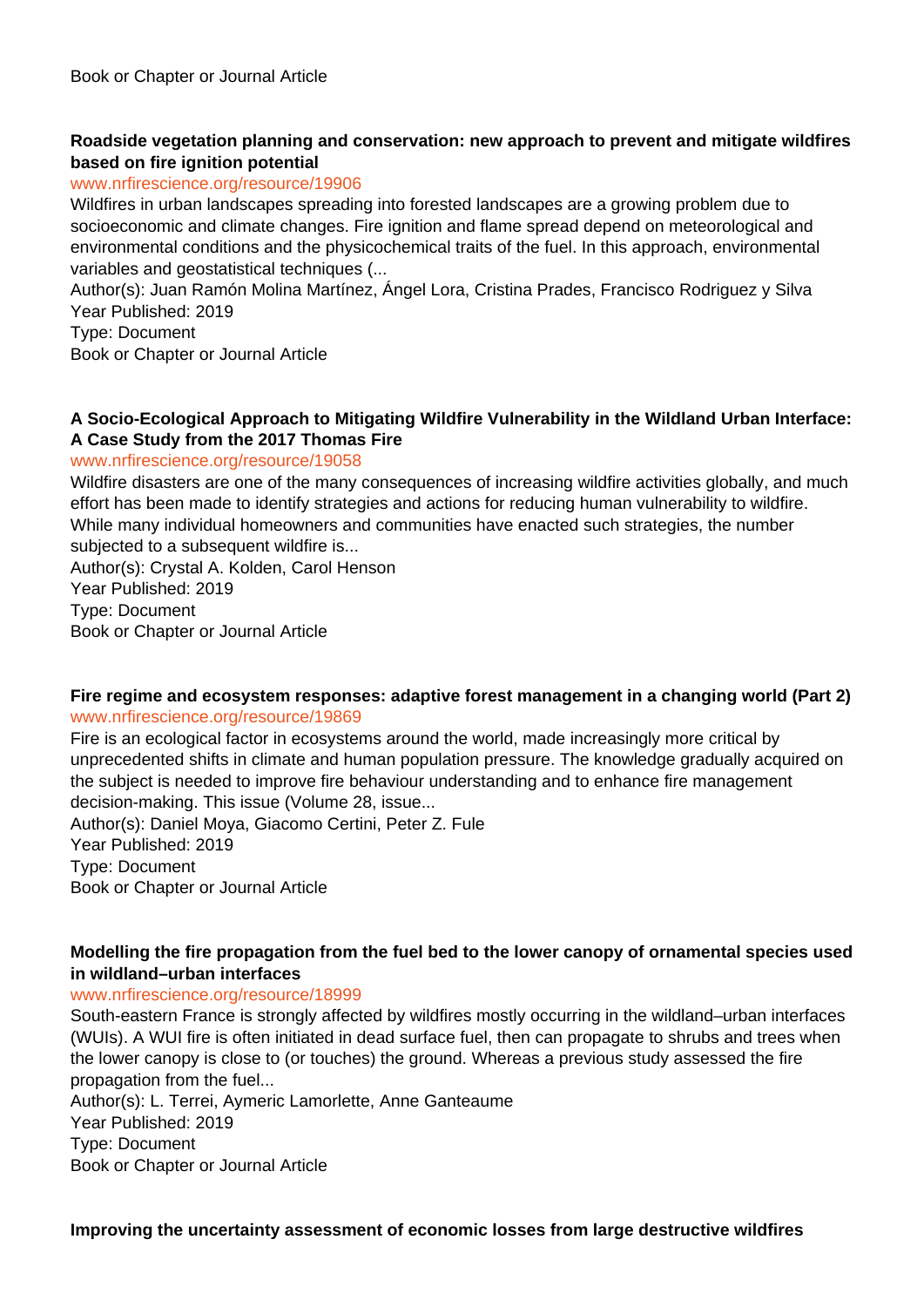#### www.nrfirescience.org/resource/19721

Currently, as fire risk is considered a high-frequency and low-severity risk, actuarial and underwriting pricing and risk management methods have stuck to methods based purely on historical loss data. In the global context of both increasing fire severity with climate change and increasing wildland–urban interface area, the use of...

Author(s): Bruno Guillaume, Bernard Porterie, Antonio Carlos Batista, Phil Cottle, Armand Albergel Year Published: 2019

Type: Document

Book or Chapter or Journal Article

#### **Cross-boundary wildfire and community exposure: A framework and application in the western U.S.**

#### www.nrfirescience.org/resource/19663

In this report we provide a framework for assessing cross-boundary wildfire exposure and a case study application in the western U.S. The case study provides detailed mapping and tabular decision support materials for prioritizing fuel management investments aimed at reducing wildfire exposure to communities located proximal to...

Author(s): Alan A. Ager, Michelle A. Day, Palaiologos Palaiologou, Rachel M. Houtman, Chris Ringo, Cody Evers

Year Published: 2019 Type: Document Technical Report or White Paper

# **A spatial optimization model for resource allocation for wildfire suppression and resident evacuation**

#### www.nrfirescience.org/resource/20619

Wildland-urban interface wildfires have been a significant threat in many countries. This paper presents an integer two-stage stochastic goal programming model for comprehensive, efficient response to a wildfire including firefighting resource allocation and resident evacuation. In contrast to other natural disasters, the...

Author(s): Siqiong Zhou, Ayca Erdogan Year Published: 2019 Type: Document Book or Chapter or Journal Article

### **Exploring the influence of local social context on strategies for achieving Fire Adapted Communities**

#### www.nrfirescience.org/resource/19645

There is a growing recognition that the social diversity of communities at risk from wildland fire may necessitate divergent combinations of policies, programs and incentives that allow diverse populations to promote fire adapted communities (FACs). However, there have been few coordinated research efforts to explore the perceived...

Author(s): Travis B. Paveglio, Catrin Edgeley, Matthew S. Carroll, Mark Billings, Amanda M. Stasiewicz Year Published: 2019 Type: Document

Book or Chapter or Journal Article

#### **Forest fire induced Natech risk assessment: a survey of geospatial technologies**

www.nrfirescience.org/resource/20469

Forest fires threaten a large part of the world's forests, communities, and industrial plants, triggering technological accidents (Natechs). Forest fire modelling with respect to contributing spatial parameters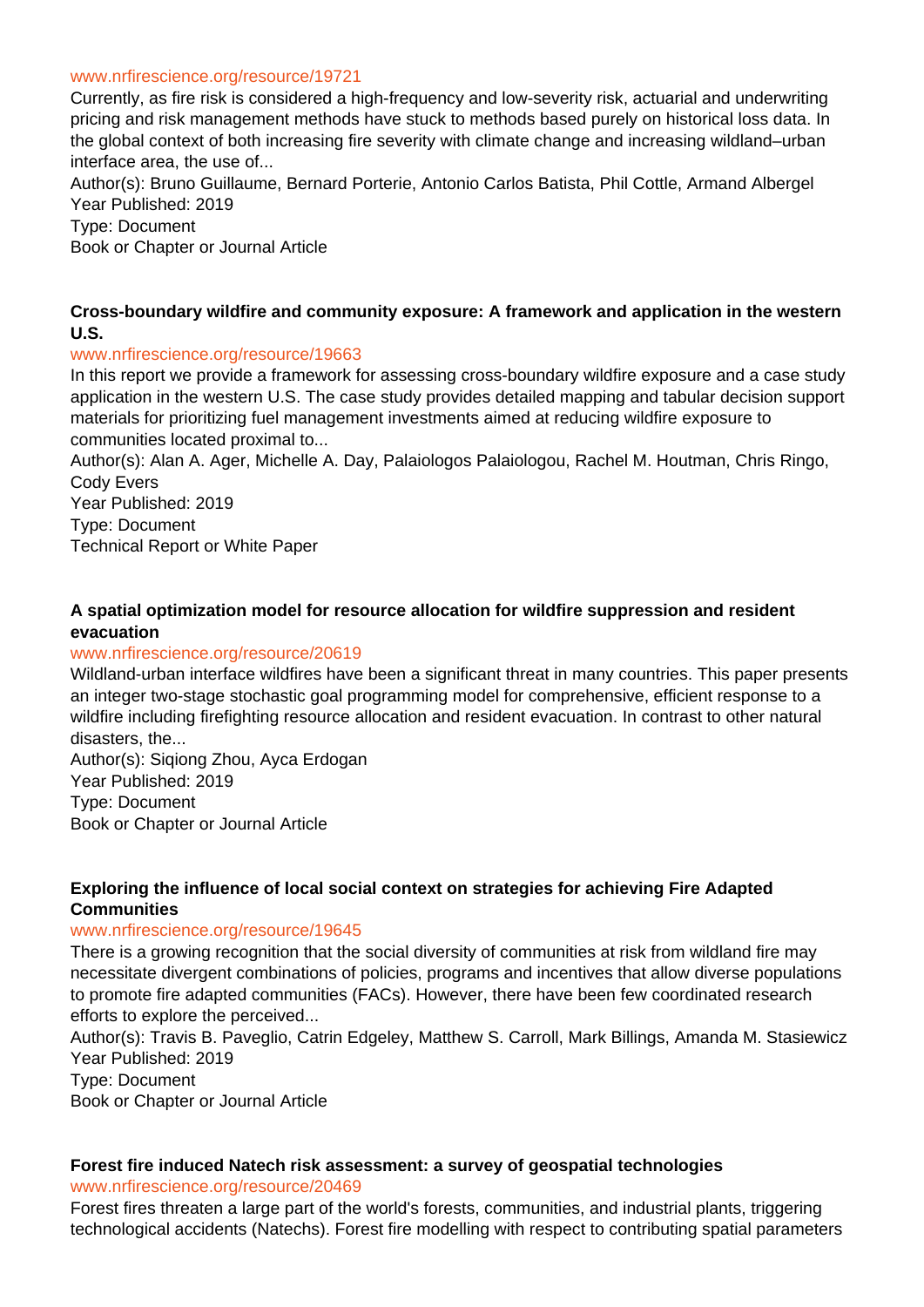is one of the well-known ways not only to predict the fire occurrence in forests, but also to assess the risk of forest-... Author(s): Mohsen Naderpour, Hossein Mojaddadi Rizeei, Nima Khakzad, Biswajeet Pradhan Year Published: 2019 Type: Document Book or Chapter or Journal Article

#### **Relationships among leaf flammability attributes and identifying low-leaf-flammability species at the wildland-urban interface**

#### www.nrfirescience.org/resource/19442

Leaf flammability is a multidimensional plant functional trait with emerging importance for wildfire risk management. Understanding relationships among leaf flammability attributes not only provides information about the properties of leaves as fuels in the wildland–urban interface (WUI), it can also offer an effective way to... Author(s): Daniel W. Krix, Megan L. Phillips, Brad R. Murray Year Published: 2019 Type: Document Book or Chapter or Journal Article

#### **Exploring wildfire-prone community trust in wildfire management agencies**

#### www.nrfirescience.org/resource/20299

This research examines how trustworthy wildfire management agencies are perceived to be in five wildfire-prone communities. Trust was most often expressed in the context of agency abilities or competence (calculative trust), whereas distrust was framed in the context of intentions or the belief that the agency is not acting in the...

Author(s): Rebecca Rasch, Sarah M. McCaffrey Year Published: 2019 Type: Document Book or Chapter or Journal Article

#### **Local community agency and vulnerability influences on a Montana wildfire**

#### www.nrfirescience.org/resource/19328

This case study explores the social dynamics surrounding a destructive wildfire in central Montana. We examine the settlement patterns and events that respondents felt helped create high social vulnerability among a significant portion of local residents in the study area and the way that vulnerability led to impacts from the fire....

Author(s): Matthew S. Carroll, Travis B. Paveglio Year Published: 2019 Type: Document Book or Chapter or Journal Article

# **Defining "Resilient Landscapes" From Multiple Stakeholder Perspectives in a Wildland Urban Interface (WUI) Area - Final Report for JFSP**

#### www.nrfirescience.org/resource/20249

Fuel treatment projects in wildland urban interface (WUI) areas are highly visible to public scrutiny, which can lead to intractable conflicts between land managers and the public that could block the implementation of those treatments. If agencies and publics are not able to reach adequate consensus regarding the definition of "...

Author(s): Jody L. Jahn, Hannah Brenkert-Smith Year Published: 2019 Type: Document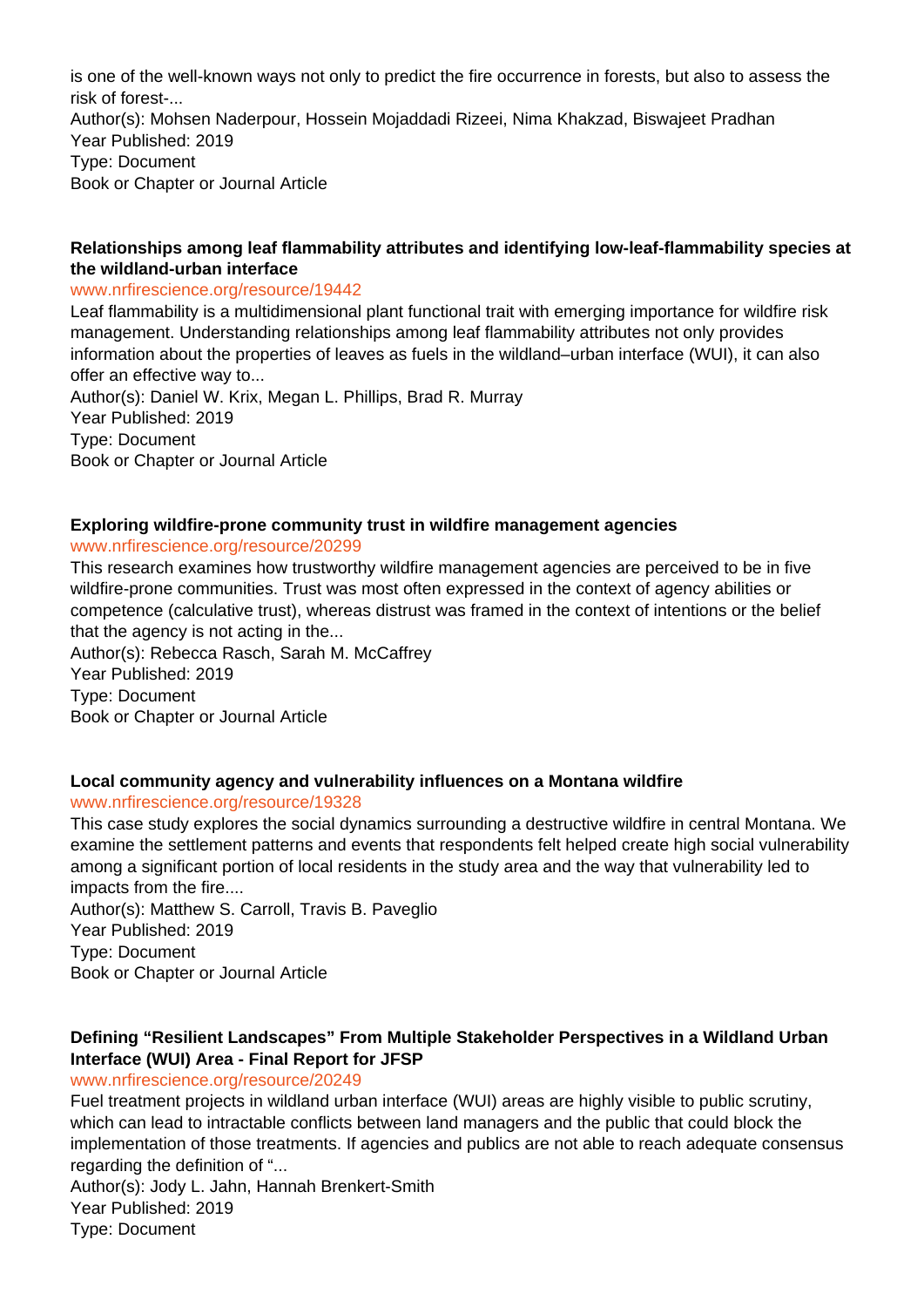# **Investigating effect of wind speeds on structural firebrand generation in laboratory scale experiments**

### www.nrfirescience.org/resource/19208

Firebrands generated from structures are known to be a source of rapid flame spread within communities in large outdoor fires, such as wildland-urban (WUI) fires, and urban fires. It is important to better understand firebrand generation mechanism to prevent structure ignitions by firebrands. Though the wind plays an important role...

Author(s): Sayaka Suzuki, Sam Manzello

Year Published: 2019 Type: Document

Book or Chapter or Journal Article

# **Fire Ember Production from Wildland and Structural Fuels - JFSP Final Report**

### www.nrfirescience.org/resource/20109

Direct flame contact, radiant heat, and burning firebrands (or embers) have been identified as three principal ways that cause fire spread in the wildland and Wildland-Urban Interface (WUI). However, only burning firebrands can initiate a new spot fire at distances further than 60-m away from the main fire front. During extreme...

Author(s): Aixi Zhou, Steve Quarles, David R. Weise Year Published: 2019 Type: Document Technical Report or White Paper

# **Archetypes of community wildfire exposure from national forests of the western US**

#### www.nrfirescience.org/resource/19098

Risk management typologies and their resulting archetypes can structure the many social and biophysical drivers of community wildfire risk into a set number of strategies to build community resilience. Existing typologies omit key factors that determine the scale and mechanism by which exposure from large wildfires occur. These...

Author(s): Cody Evers, Alan A. Ager, Max W. Nielsen-Pincus, Palaiologos Palaiologou, Ken Bunzel Year Published: 2019

Type: Document

Book or Chapter or Journal Article

### **Exploring influences on intended evacuation behaviors during wildfire: what roles for pre-fire actions and event-based cues?**

#### www.nrfirescience.org/resource/19902

Fire management professionals across multiple countries advocate evacuation as the safest action residents can take when threatened by a wildfire. However, existing research notes that while some residents may opt to evacuate to a safer place, others may choose alternatives to evacuation, including staying and actively defending...

Author(s): Catrin Edgeley, Travis B. Paveglio

Year Published: 2019

Type: Document

Book or Chapter or Journal Article

**Tradeoffs between US national forest harvest targets and fuel management to reduce wildfire transmission to the wildland urban interface**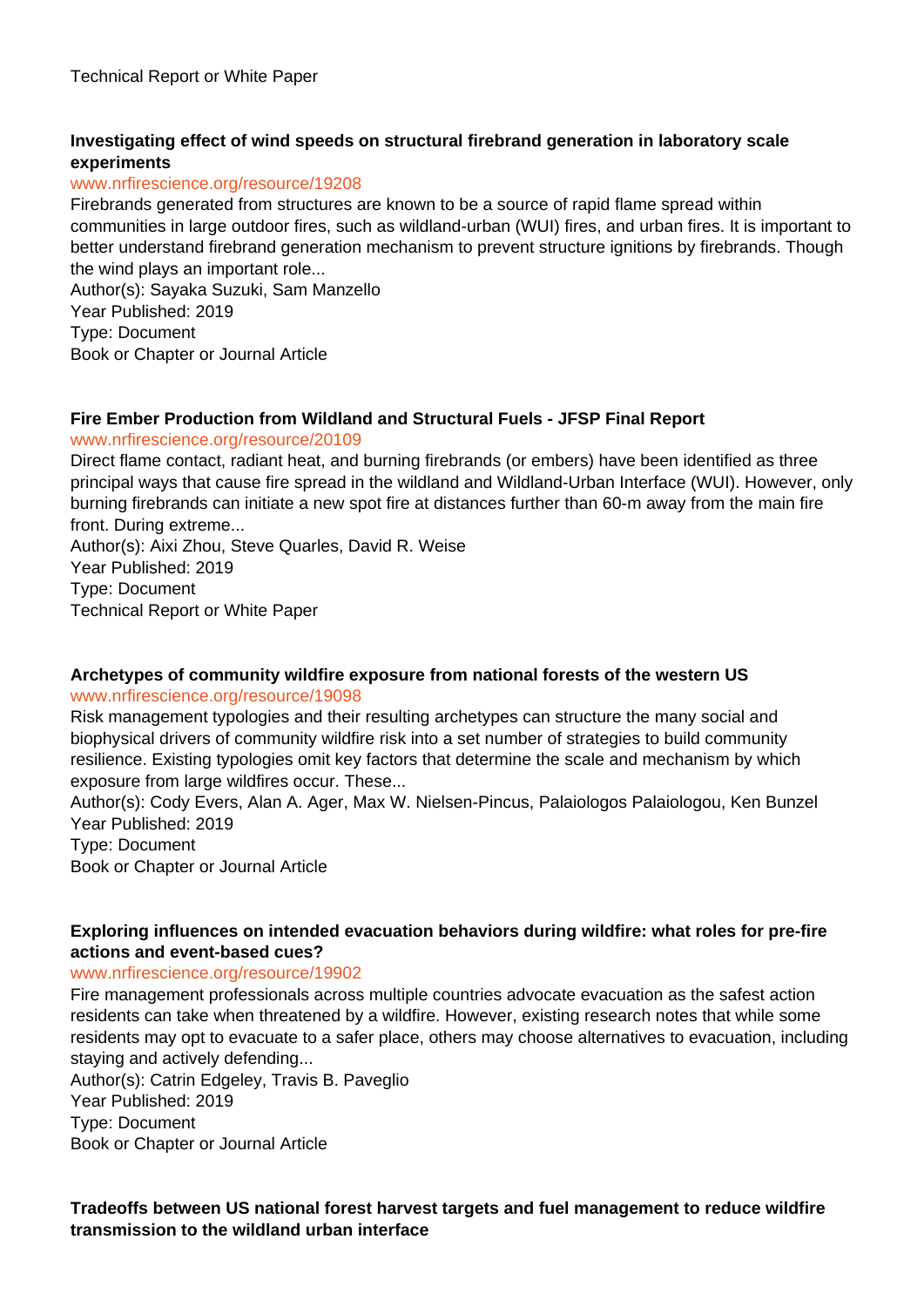#### www.nrfirescience.org/resource/19031

US public land management agencies are faced with multiple, often conflicting objectives to meet management targets and produce a wide range of ecosystem services expected from public lands. One example is managing the growing wildfire risk to human and ecological values while meeting programmatic harvest targets for economic...

Author(s): Alan A. Ager, Rachel M. Houtman, Michelle A. Day, Chris Ringo, Palaiologos Palaiologou Year Published: 2019

Type: Document Book or Chapter or Journal Article

# **Estimating fire smoke related health burden and novel tools to manage impacts on urban populations - Final Report to the Joint Fire Science Program**

#### www.nrfirescience.org/resource/19727

Fire smoke is a major contributor to both particulate matter (PM) and ozone exposure in urban centers. Epidemiological, clinical, and toxicological studies have demonstrated a casual relationship between these pollutants and cardiovascular and respiratory related deaths and illnesses. Given the expected increase in fire events due...

Author(s): Brian J. Reich, Ana G. Rappold, Fay H. Johnston, Geoffrey G. Morgan, Neal L. Fann, Martin E. Cope, Richard A. Broome

Year Published: 2019 Type: Document Technical Report or White Paper

#### **Modelling of the Radiant Heat Flux and Rate of Spread of Wildfire within the Urban Environment** www.nrfirescience.org/resource/18806

One approach to increase community resilience to wildfire impacts is the enhancement of residential construction standards in an effort to provide protective shelters for families within their own homes. Current wildfire models reviewed in this study assume fire growth is unrestricted by vegetation fuel bed geometry; the head fire...

Author(s): Greg Penney, Steven Richardson Year Published: 2019 Type: Document Book or Chapter or Journal Article

#### **Long-Term Impacts of Fuel Treatment Placement with Respect to Forest Cover Type on Potential Fire Behavior across a Mountainous Landscape**

#### www.nrfirescience.org/resource/19659

Research Highlights: The impact of variation in fuels and fuel dynamics among forest cover types on the outcome of fuel treatments is poorly understood. This study investigated the potential effects of treatment placement with respect to cover type on the development of potential fire behavior over time for 48 km2 of forest in...

Author(s): Seth A. Ex, Justin P. Ziegler, Wade T. Tinkham, Chad M. Hoffman Year Published: 2019 Type: Document Book or Chapter or Journal Article

### **To insure or not to insure? Factors affecting acquisition of prescribed burning insurance coverage**

#### www.nrfirescience.org/resource/20471

Prescribed burning is a widely used tool in forest and grassland management. However, because fire that escapes from a prescribed burn accidentally may cause property damage, injuries, and even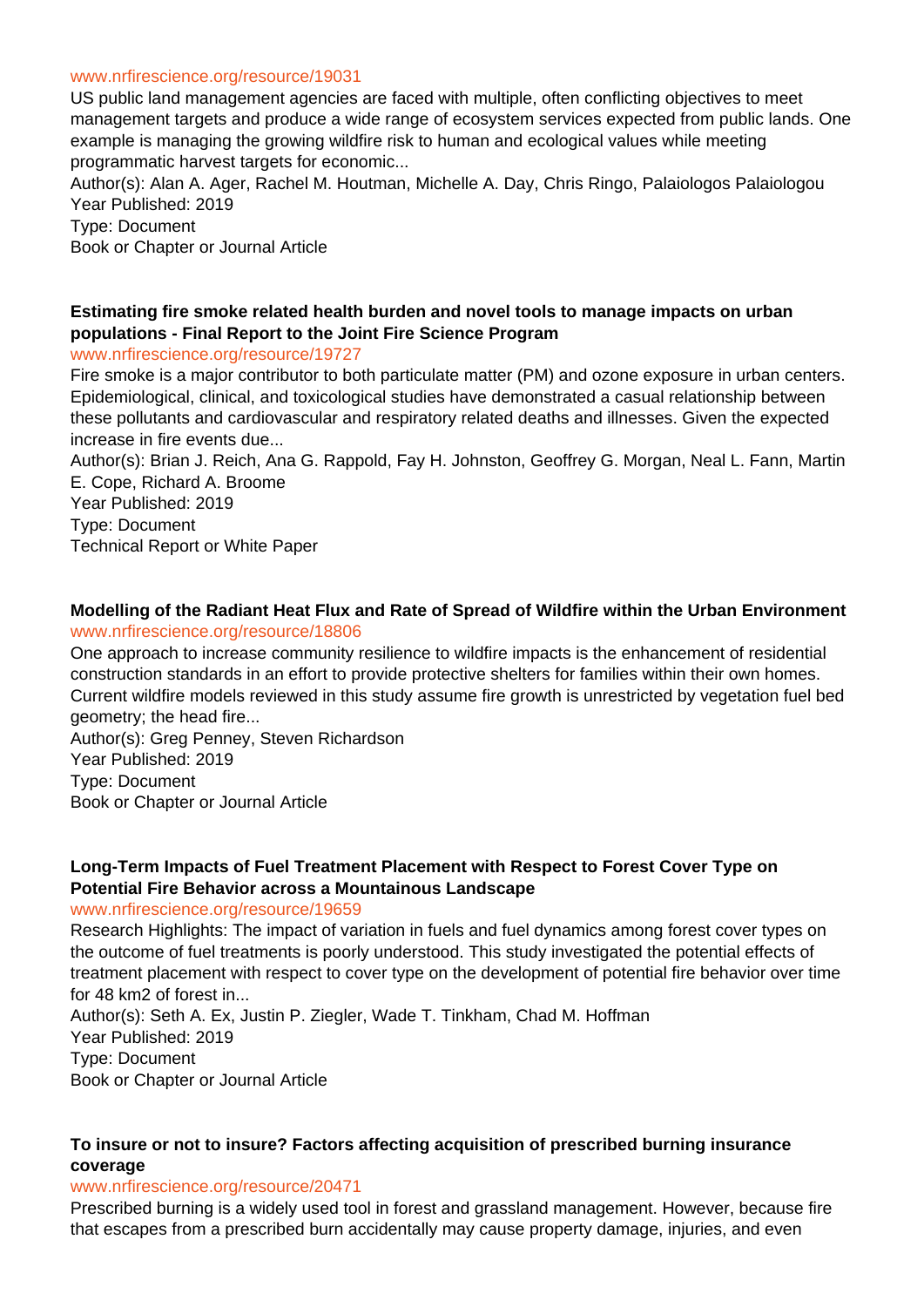human casualties, purchasing insurance to cover such damages may be beneficial for prescribed burn practitioners. Given that insurance... Author(s): Rajan Parajuli, Omkar Joshi, Neelam C. Poudyal, Urs P. Kreuter Year Published: 2019 Type: Document Book or Chapter or Journal Article

#### **Modeling and mapping dynamic vulnerability to better assess WUI evacuation performance** www.nrfirescience.org/resource/20308

Wildland?urban interface (WUI) fire incidents are likely to become more severe and will affect more and more people. Given their scale and complexity, WUI incidents require a multidomain approach to assess their impact and the effectiveness of any mitigation efforts. The authors recently produced a specification for a simulation...

Author(s): Steven M. V. Gwynne, Enrico Ronchi, Noureddine Bénichou, Max Kinateder, Erica D. Kuligowski, Islam Gomaa, Masoud Adelzadeh

Year Published: 2019 Type: Document Book or Chapter or Journal Article

### **Modeling individual and group evacuation decisions during wildfires**

### www.nrfirescience.org/resource/19371

Quantifying factors that affect evacuation decision making remains a challenging task. Progress is crucial for developing predictive models of collective behavior and for designing effective policies to guide the action of populations during wildfires. We conduct a controlled behavioral experiment to probe factors influencing...

Author(s): Chantal Nguyen, Kimberly J. Schlesinger, Fangqiu Han, Izzeddin Gür, Jean M. Carlson Year Published: 2019

Type: Document Book or Chapter or Journal Article

# **An open multi-physics framework for modelling wildland-urban interface fire evacuations**

#### www.nrfirescience.org/resource/20297

Fire evacuations at wildland-urban interfaces (WUI) pose a serious challenge to the emergency services, and are a global issue affecting thousands of communities around the world. This paper presents a multi-physics framework for the simulation of evacuation in WUI wildfire incidents, including three main modelling layers: wildfire...

Author(s): Enrico Ronchi, Steven M. V. Gwynne, Guillermo Rein, Paolo Intini, Rahul Wadhwani Year Published: 2019 Type: Document

Book or Chapter or Journal Article

# **Scalable evacuation routing in a dynamic environment**

# www.nrfirescience.org/resource/17242

In emergency management, tools are needed so we can take the appropriate action at different stages of an evacuation. Recent wildfires in California showed how quickly a natural disaster can affect a large geographical area. Natural disasters can create unpredicted traffic congestion or can temporarily block urban or rural roads....

Author(s): Kaveh Shahabi, John P. Wilson Year Published: 2018 Type: Document Book or Chapter or Journal Article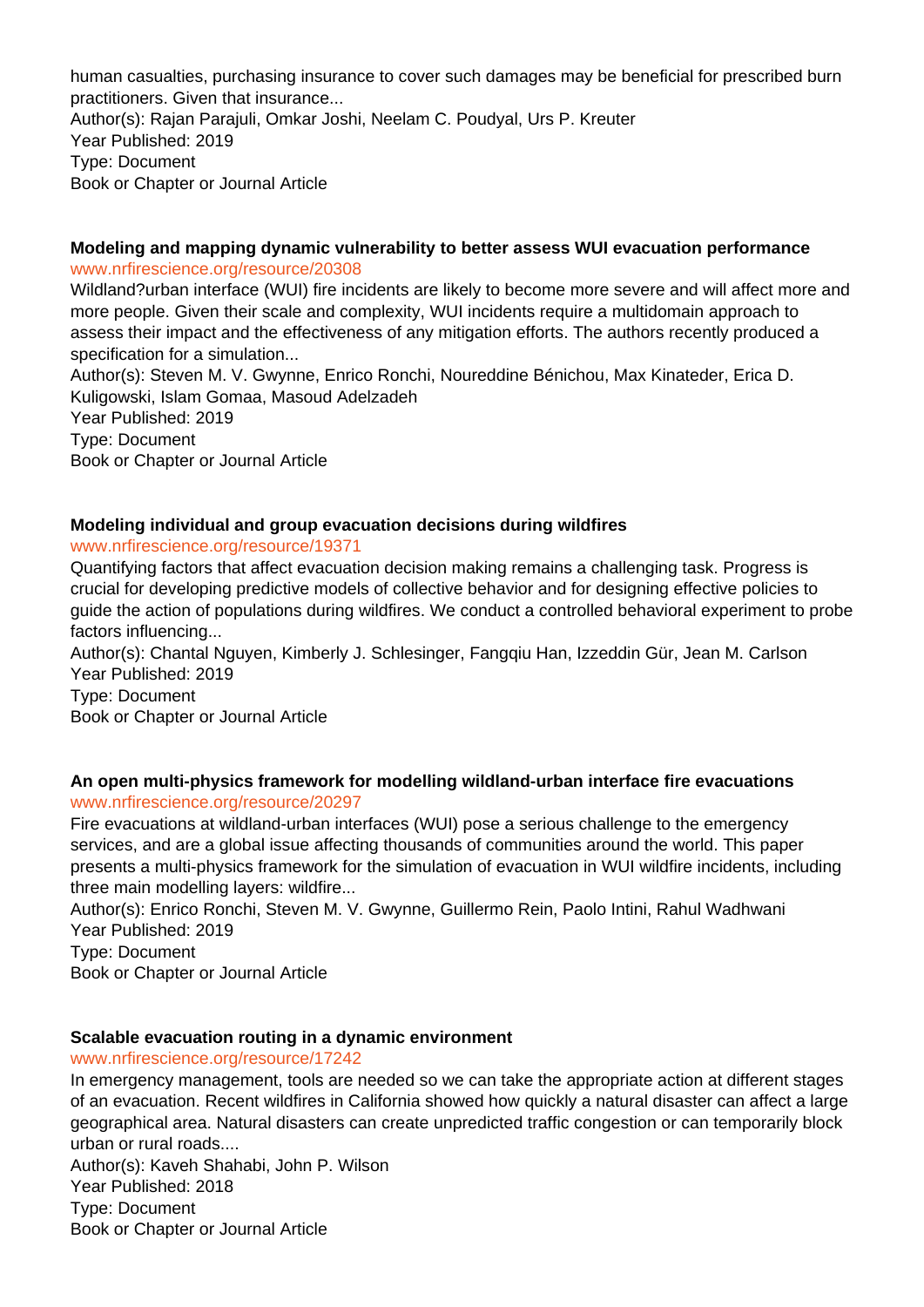#### **Selecting low-flammability plants as green firebreaks within sustainable urban garden design** www.nrfirescience.org/resource/17770

In response to an increasing risk of property loss from wildfires at the urban–wildland interface, there has been growing interest around the world in the plant characteristics of urban gardens that can be manipulated to minimize the chances of property damage or destruction. To date, considerable discussion of this issue can be...

Author(s): Brad R. Murray, Leigh J. Martin, Colin Brown, Daniel W. Krix, Megan L. Phillips Year Published: 2018 Type: Document Book or Chapter or Journal Article

# **Fire Control and the 2015 Canyon Creek Complex Fire**

# www.nrfirescience.org/resource/17757

Accordingly, the average annual risk of a wildfire destroying a home in the WUI was less than 1 onehundredth of 1 percent. Of course, the risk is much higher in fire-prone parts of the South and West, but so are expectations that government firefighters will come to the rescue (NWCG 2001; Pyne 2015; Stein and others 2013). Confident...

Author(s): Hutch Brown Year Published: 2018 Type: Document Book or Chapter or Journal Article

# **Summary of workshop large outdoor fires and the built environment**

#### www.nrfirescience.org/resource/18825

Large outdoor fires present a risk to the built environment. Wildfires that spread into communities, referred to as Wildland-Urban Interface (WUI) fires, have destroyed communities throughout the world, and are an emerging problem in fire safety science. Other examples are large urban fires including those that have occurred after...

Author(s): Sam Manzello, Raphaele M. Blanchi, Michael J. Gollner, Daniel J. Gorham, Sara S. McAllister, Elsa Pastor, Eulalia Planas, Pedro Reszka, Sayaka Suzuki Year Published: 2018 Type: Document Book or Chapter or Journal Article

# **Does plant flammability differ between leaf and litter bed scale? Role of fuel characteristics and consequences for flammability assessment**

#### www.nrfirescience.org/resource/17696

The increasing concern regarding fire in the wildland–urban interface (WUI) around the world highlights the need to better understand the flammability of WUI fuels. Research on plant flammability is rapidly increasing but commonly only considers a single fuel scale. In some cases, however, different fuel scales (e.g. leaf and... Author(s): Anne Ganteaume

Year Published: 2018 Type: Document Book or Chapter or Journal Article

# **Large outdoor fires and the built environment: Objectives and goals of permanent IAFSS working Group**

www.nrfirescience.org/resource/18770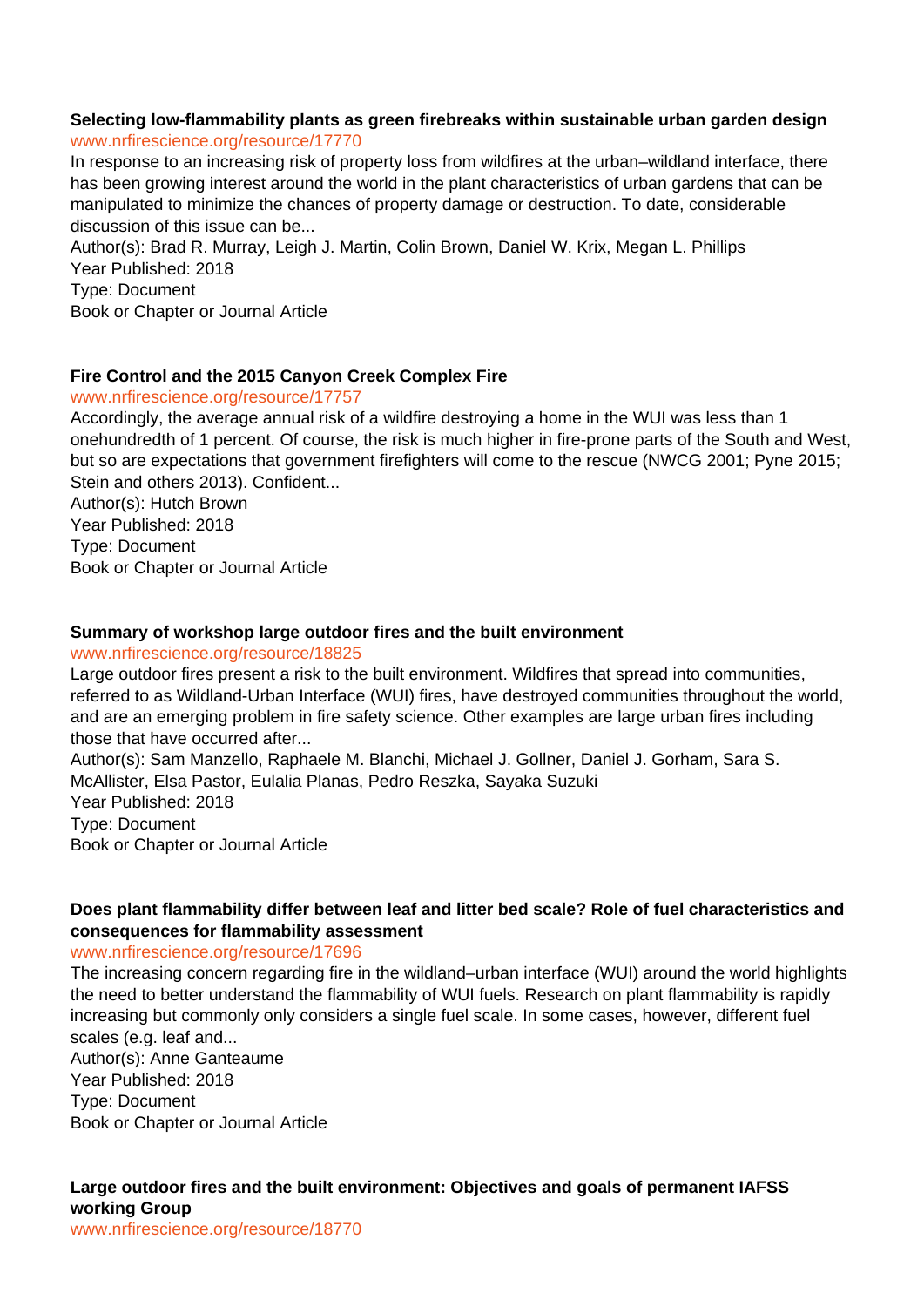Large outdoor fires present a risk to the built environment. Examples often in the international media reports are wildfires that spread into communities, referred to as Wildland-Urban Interface (WUI) fires. WUI fires have destroyed communities throughout the world and are a growing problem in fire safety science. Other examples are... Author(s): Sam Manzello, Sara S. McAllister, Sayaka Suzuki Year Published: 2018 Type: Document Book or Chapter or Journal Article

# **Are Wildfires Knocking on the Built-Up Areas Door?**

#### www.nrfirescience.org/resource/17638

Human-started fires represent the vast majority of wildfires in Mediterranean countries. The current expansion of human settlements into fire-prone territories has led to the creation of landscapes where anthropogenic developments merge with wildland areas. In this context, understanding the role of distance from built-up areas in...

Author(s): Leone D. Mancini, Mario Elia, Anna Barbati, Luca Salvati, Piermaria Corona, Raffaele Lafortezza, Giovanni Sanesi

Year Published: 2018 Type: Document Book or Chapter or Journal Article

# **Responding to risky neighbors: Testing for spatial spillover effects for defensible space in a fireprone WUI community**

#### www.nrfirescience.org/resource/18318

Often, factors that determine the risk of an environmental hazard occur at landscape scales, and risk mitigation requires action by multiple private property owners. How property owners respond to risk mitigation on neighboring lands depends on whether mitigation actions are strategic complements or strategic substitutes. We test...

Author(s): Travis Warziniack, Patricia A. Champ, James R. Meldrum, Hannah Brenkert-Smith, Christopher M. Barth, Lilia C. Falk Year Published: 2018 Type: Document Book or Chapter or Journal Article

### **Multiobjective prioritization of preselected fuel treatment strategies for public forestland: a case study in Flathead County, Montana**

#### www.nrfirescience.org/resource/17346

Preferred fuel treatment strategies (FTSs) were determined for two public forests in Flathead County, Montana, for the period 2010–59 using a multiple-objective evaluation method that accounts for future residential development in the WUI and climate change. Three fuel management objectives were used to evaluate and rank FTSs:...

Author(s): Tony Prato, Travis B. Paveglio Year Published: 2018 Type: Document Book or Chapter or Journal Article

#### **Residents reduce wildfire risks through the Firewise USA program**

www.nrfirescience.org/resource/18282

Under the Firewise USA™ national recognition program, residents living in the wildland–urban interface have been taking action to reduce the wildfre hazards around the exterior of their homes and in the three home ignition zones on their properties (fg. 1). Both kinds of measures have been part of the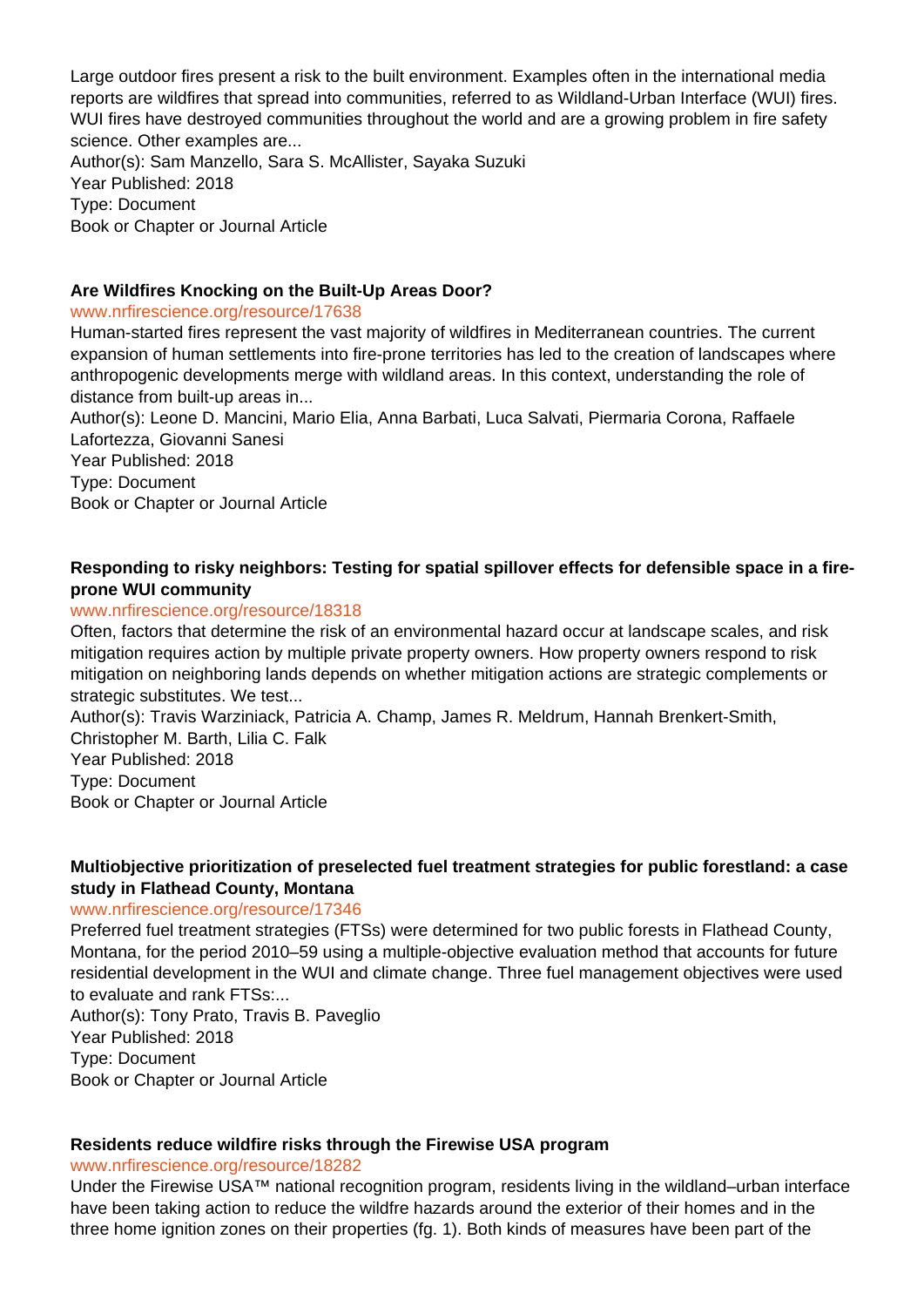national Firewise USA™... Author(s): Cathy Prudhomme Year Published: 2018 Type: Document Book or Chapter or Journal Article

# **Understanding the factors that influence perceptions of post-wildfire landscape recovery across 25 wildfires in the northwestern United States**

www.nrfirescience.org/resource/17306

Disturbances such as wildfire are important features of forested landscapes. The trajectory of changes following wildfires (often referred to as landscape recovery) continues to be an important research topic among ecologists and wildfire scientists. However, the landscape recovery process also has important social dimensions that...

Author(s): Chad Kooistra, Troy E. Hall, Travis B. Paveglio, Michael Pickering Year Published: 2018 Type: Document Book or Chapter or Journal Article

#### **Quantile regression: an alternative approach to modelling forest area burned by individual fires** www.nrfirescience.org/resource/18056

Components of a fire regime have long been estimated using mean-value-based ordinary least-squares regression. But, forest and fire managers require predictions beyond the mean because impacts of small and large fires on forest ecosystems and wildland–urban interfaces are different. Therefore, different action plans are required...

Author(s): Baburam Rijal Year Published: 2018 Type: Document Book or Chapter or Journal Article

# **Rapid growth of the US wildland-urban interface raises wildfire risk**

www.nrfirescience.org/resource/17146

The wildland-urban interface (WUI) is the area where houses and wildland vegetation meet or intermingle, and where wildfire problems are most pronounced. Here we report that the WUI in the United States grew rapidly from 1990 to 2010 in terms of both number of new houses (from 30.8 to 43.4 million; 41% growth) and land area (from...

Author(s): Volker C. Radeloff, David P. Helmers, Heather A. Kramer, Miranda H. Mockrin, Patricia M. Alexandre, Avi Bar-Massada, Van Butsic, Todd J. Hawbaker, Sebastian Martinuzzi, Alexandra D. Syphard, Susan I. Stewart Year Published: 2018 Type: Document Book or Chapter or Journal Article

#### **The role of trust in homeowner firewise actions**

#### www.nrfirescience.org/resource/17758

Absher and Vaske conducted a mail survey of rural landowners in heavily forested counties along the Front Range of Colorado. They asked questions designed to measure respondents' trust in (1) the information that the Forest Service provided regarding forest fires, and (2) the agency's competency in responding to fires and... Author(s): Josh McDaniel Year Published: 2018 Type: Document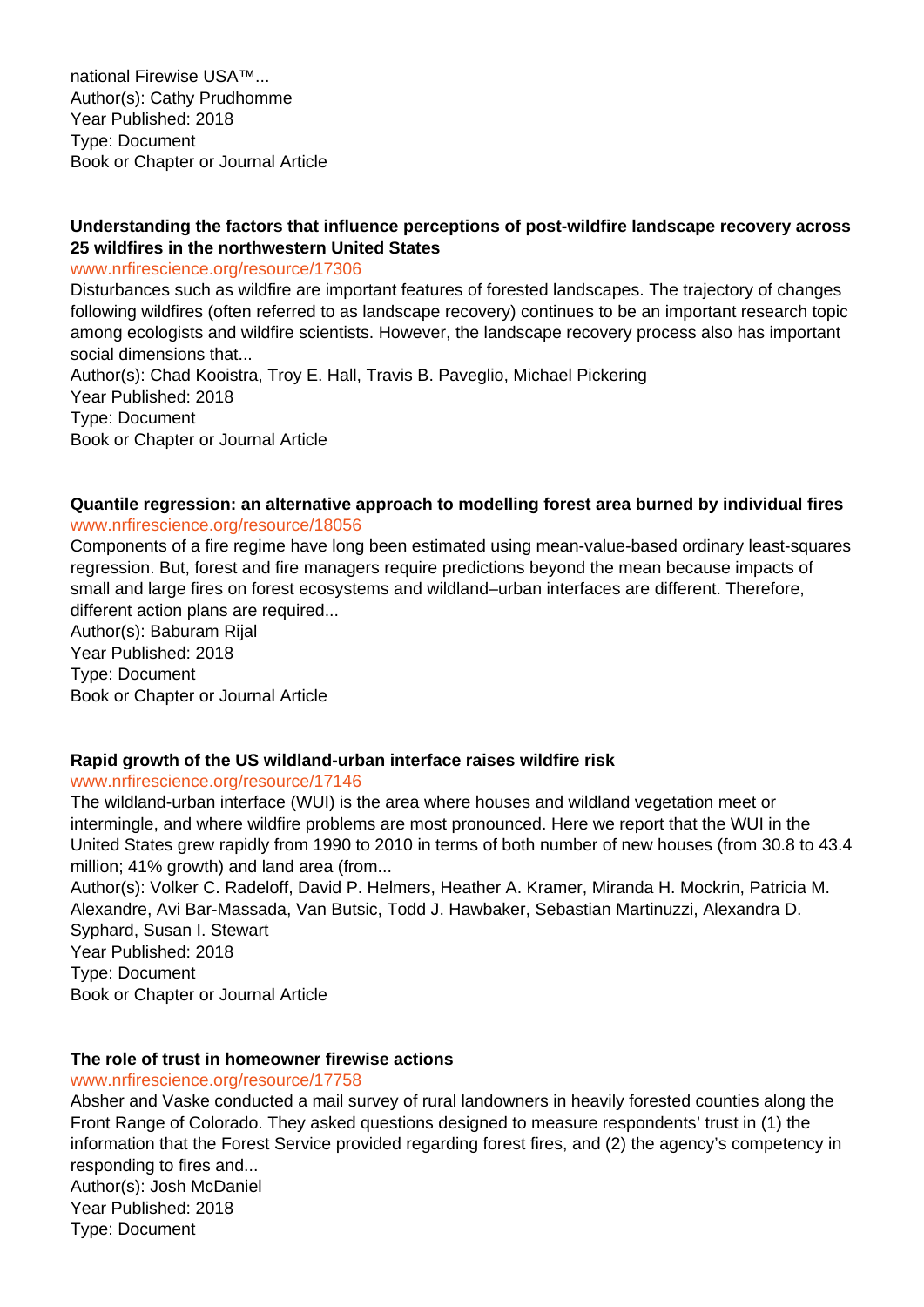# **Wildland-urban interface residents' relationships with wildfire: Variation within and across communities**

#### www.nrfirescience.org/resource/18837

Social science offers rich descriptions of relationships between wildland–urban interface residents and wildfire, but syntheses across different contexts might gloss over important differences. We investigate the potential extent of such differences using data collected consistently in sixty-eight Colorado communities and... Author(s): James R. Meldrum, Hannah Brenkert-Smith, Patricia A. Champ, Lilia C. Falk, Pamela Wilson, Christopher M. Barth Year Published: 2018

Type: Document

Book or Chapter or Journal Article

# **Marshall Woods Restoration Project - Challenges to building consensus and conveying fire hazard mitigation and ecological restoration needs to the public**

#### www.nrfirescience.org/resource/19686

The 28,000-acre Rattlesnake National Recreation Area (RNRA) lies immediately northwest of Missoula, Montana, and is a highly popular recreation destination with an estimated 60,000 annual visitors. The immediate area also contains thousands of residences situated within the Wildland Urban Interface (WUI). In 2005, Missoula County'...

Author(s): Megan P. Keville Year Published: 2018 Type: Document Research Brief or Fact Sheet

### **Where wildfires destroy buildings in the US relative to the wildland–urban interface and national fire outreach programs**

#### www.nrfirescience.org/resource/17694

Over the past 30 years, the cost of wildfire suppression and homes lost to wildfire in the US have increased dramatically, driven in part by the expansion of the wildland–urban interface (WUI), where buildings and wildland vegetation meet. In response, the wildfire management community has devoted substantial effort to better...

Author(s): H. Anu Kramer, Miranda H. Mockrin, Patricia M. Alexandre, Susan I. Stewart, Volker C. Radeloff

Year Published: 2018 Type: Document Book or Chapter or Journal Article

### **Wildland-urban interface residents' relationships with wildfire: Variation within and across communities**

#### www.nrfirescience.org/resource/18768

Social science offers rich descriptions of relationships between wildland-urban interface residents and wildfire, but syntheses across different contexts might gloss over important differences. We investigate the potential extent of such differences using data collected consistently in sixty-eight Colorado communities and...

Author(s): James R. Meldrum, Hannah Brenkert-Smith, Patricia A. Champ, Lilia C. Falk, Pamela Wilson, Christopher M. Barth Year Published: 2018 Type: Document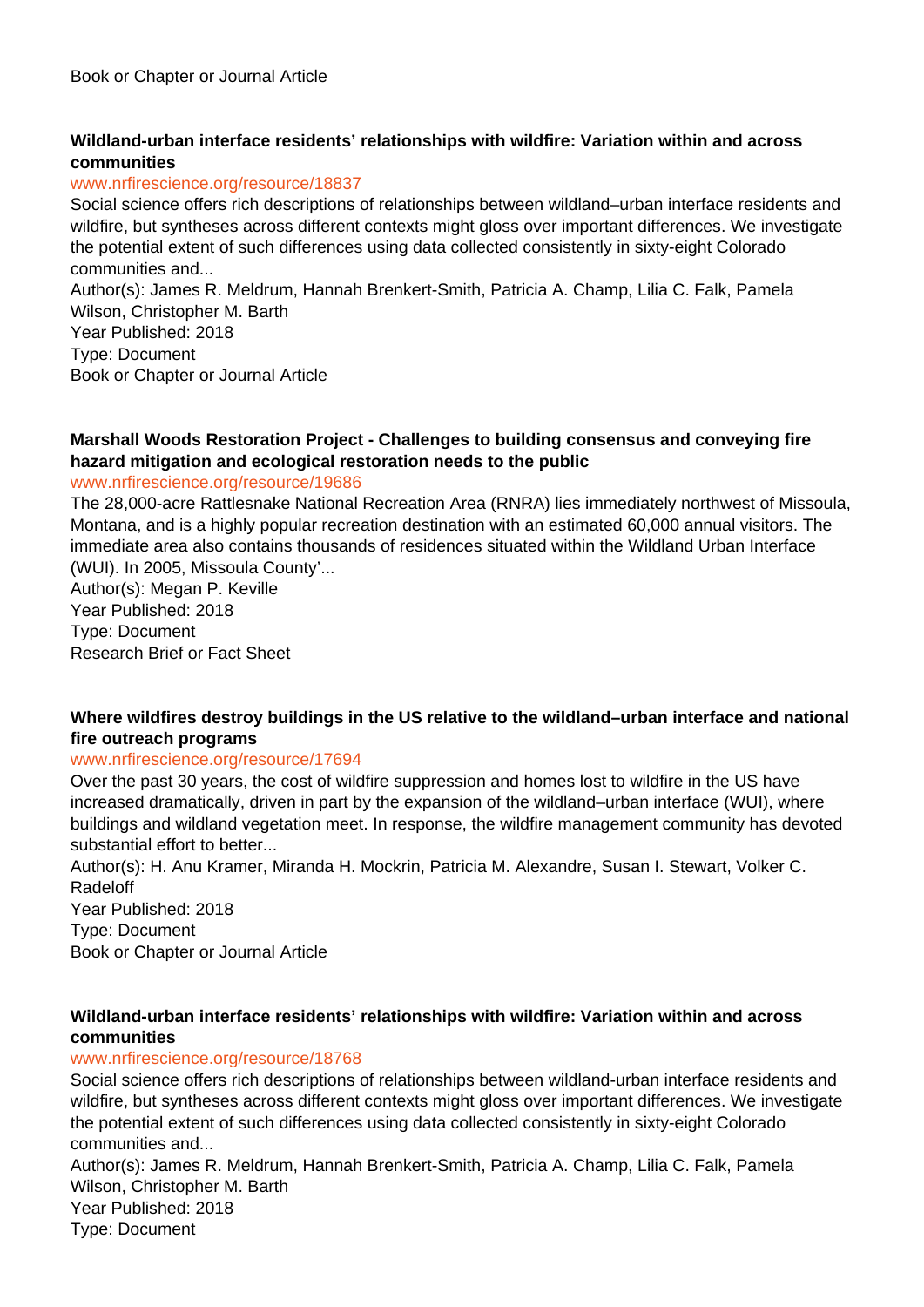### **Lolo Peak Fire 2017: From the wilderness to the wildland urban interface**

#### www.nrfirescience.org/resource/19554

The lightning-ignited Lolo Peak fire in the Selway-Bitterroot Wilderness was discovered on July 12, 2017, burning in an area of high tree mortality and rugged terrain. During the field trip, which was held as part of the May 2018 Fire Continuum Conference, managers, scientists, a county sheriff, and a property owner guided 41...

Author(s): Linda Mutch Year Published: 2018 Type: Document Research Brief or Fact Sheet

### **Collaboration across boundaries: a policy perspective on the state of wildland fire**

#### www.nrfirescience.org/resource/18283

he topic of collaboration across boundaries is ftting for me and for the Forest Service because our national priorities revolve around just that—collaboration across boundaries—especially when it comes to wildland fre. We are committed to improving the conditions of the Nation's forests, being good neighbors, and sharing...

Author(s): Vicki Christiansen Year Published: 2018 Type: Document Book or Chapter or Journal Article

### **Influences on the adoption and implementation of a wildfire mitigation program in an Idaho city** www.nrfirescience.org/resource/17338

The Firewise Communities Program and other wildfire mitigation programs promote private property actions that alleviate the growing complexity, costs, and damages from wildfire. Despite significant research surrounding performance of mitigations promoted by Firewise, fewer studies explore community adoption of the program or how...

Author(s): Travis B. Paveglio, Emma Kelly Year Published: 2018 Type: Document Book or Chapter or Journal Article

# **Can Air Quality Management Drive Sustainable Fuels Management at the Temperate Wildland–Urban Interface?**

#### www.nrfirescience.org/resource/18137

Sustainable fire management has eluded all industrial societies. Given the growing number and magnitude of wildfire events, prescribed fire is being increasingly promoted as the key to reducing wildfire risk. However, smoke from prescribed fires can adversely affect public health. We propose that the application of air quality...

Author(s): David M. J. S. Bowman, Lori D. Daniels, Fay H. Johnston, Grant J. Williamson, William Matt Jolly, Sheryl Magzamen, Ana G. Rappold, Michael Brauer, Sarah B. Henderson Year Published: 2018 Type: Document

Book or Chapter or Journal Article

# **Review of Pathways for Building Fire Spread in the Wildland Urban Interface Part I: Exposure Conditions**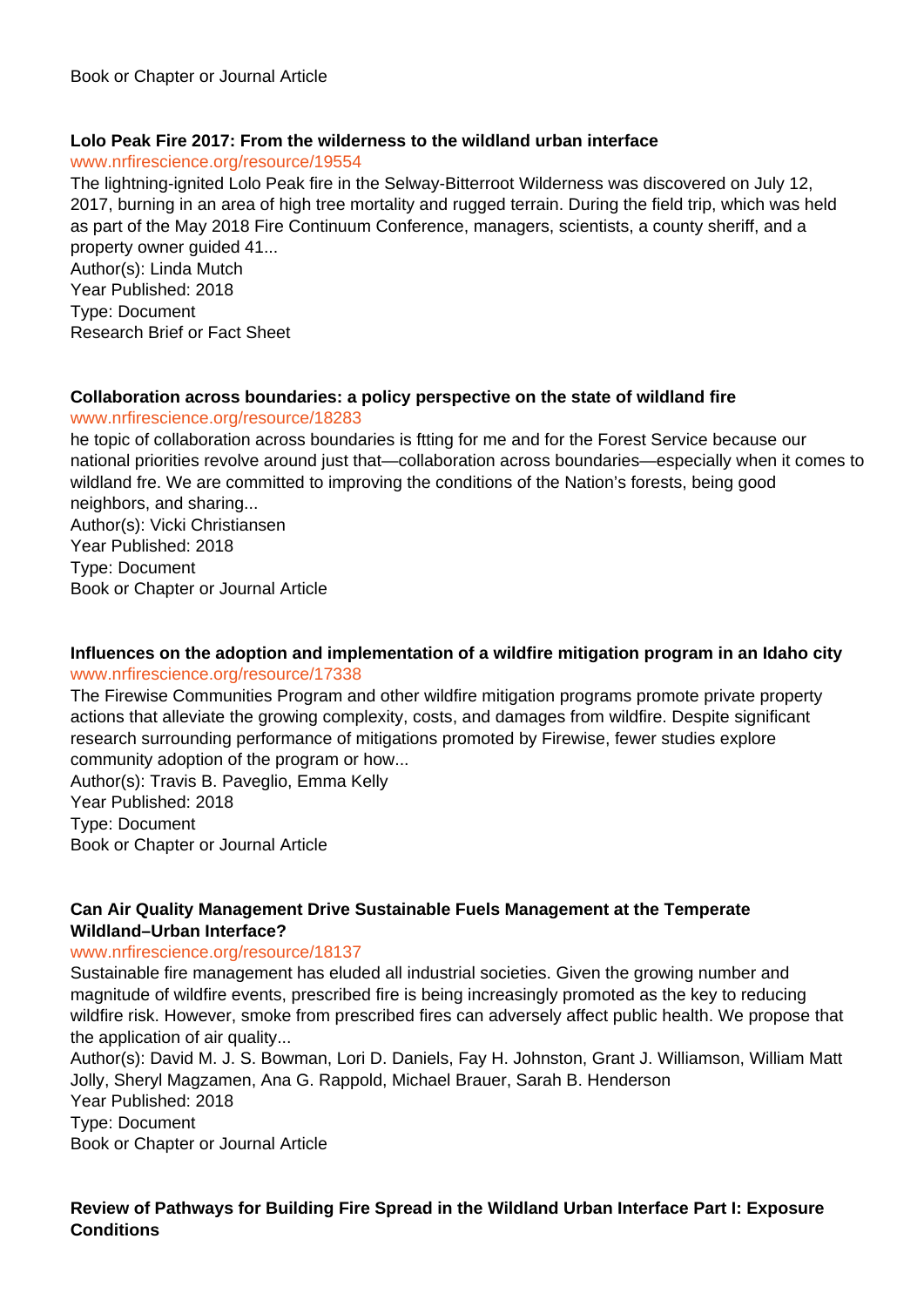#### www.nrfirescience.org/resource/17814

While the wildland–urban interface (WUI) is not a new concept, fires in WUI communities have rapidly expanded in frequency and severity over the past few decades. The number of structures lost per year has increased significantly, due in part to increased development in rural areas, fuel management policies, and climate change,...

Author(s): Sara E. Caton, Raquel S. P. Hakes, Daniel J. Gorham, Aixi Zhou, Michael J. Gollner Year Published: 2017 Type: Document Book or Chapter or Journal Article

#### **Managing Fire and Biodiversity in the Wildland-Urban Interface: A Role for Green Firebreaks** www.nrfirescience.org/resource/17110

In the wildland-urban interface, the imperative is often to protect life and property from destructive fires, while also conserving biodiversity. One potential tool for achieving this goal is the use of green firebreaks: strips of low flammability species planted at strategic locations to help reduce fire spread by slowing or...

Author(s): Timothy J. Curran, George L.W. Perry, Sarah V. Wyse, Md Azharul Alam Year Published: 2017 Type: Document Book or Chapter or Journal Article

# **Overlapping layers of fire management examined through the lens of post-fire erosion - Final Report to the Joint Fire Science Program**

#### www.nrfirescience.org/resource/17018

At the Wildland Urban Interface (WUI), where undeveloped landscapes meet the built environment, there is a complex interaction among local, state and federal land and hazard stakeholders that must work together to protect life and property from wildfire. The effective use of wildfire science is considered key to successful wildfire...

Author(s): Katie Gibble, Jennifer L. Pierce, Eric Lindquist Year Published: 2017 Type: Document Technical Report or White Paper

#### **Adapting to wildfire: Moving beyond homeowner risk perceptions to taking action**

#### www.nrfirescience.org/resource/16524

Champ's presentation focused on how to get homeowners to take action to protect their properties from fire. She framed this challenge as a last-mile problem, which is a concept from the literature on supply chain. The last mile is the end of the supply chain where a product is transferred to the customer. The last mile is often... Author(s): Patricia A. Champ

Year Published: 2017 Type: Document Conference Proceedings

#### **Network analysis of wildfire transmission and implications for risk governance**

#### www.nrfirescience.org/resource/16507

We characterized wildfire transmission and exposure within a matrix of large land tenures (federal, state, and private) surrounding 56 communities within a 3.3 million ha fire prone region of central Oregon US. Wildfire simulation and network analysis were used to quantify the exchange of fire among land tenures and communities and...

Author(s): Alan A. Ager, Cody Evers, Michelle A. Day, Haiganoush K. Preisler, Ana M. G. Barros, Max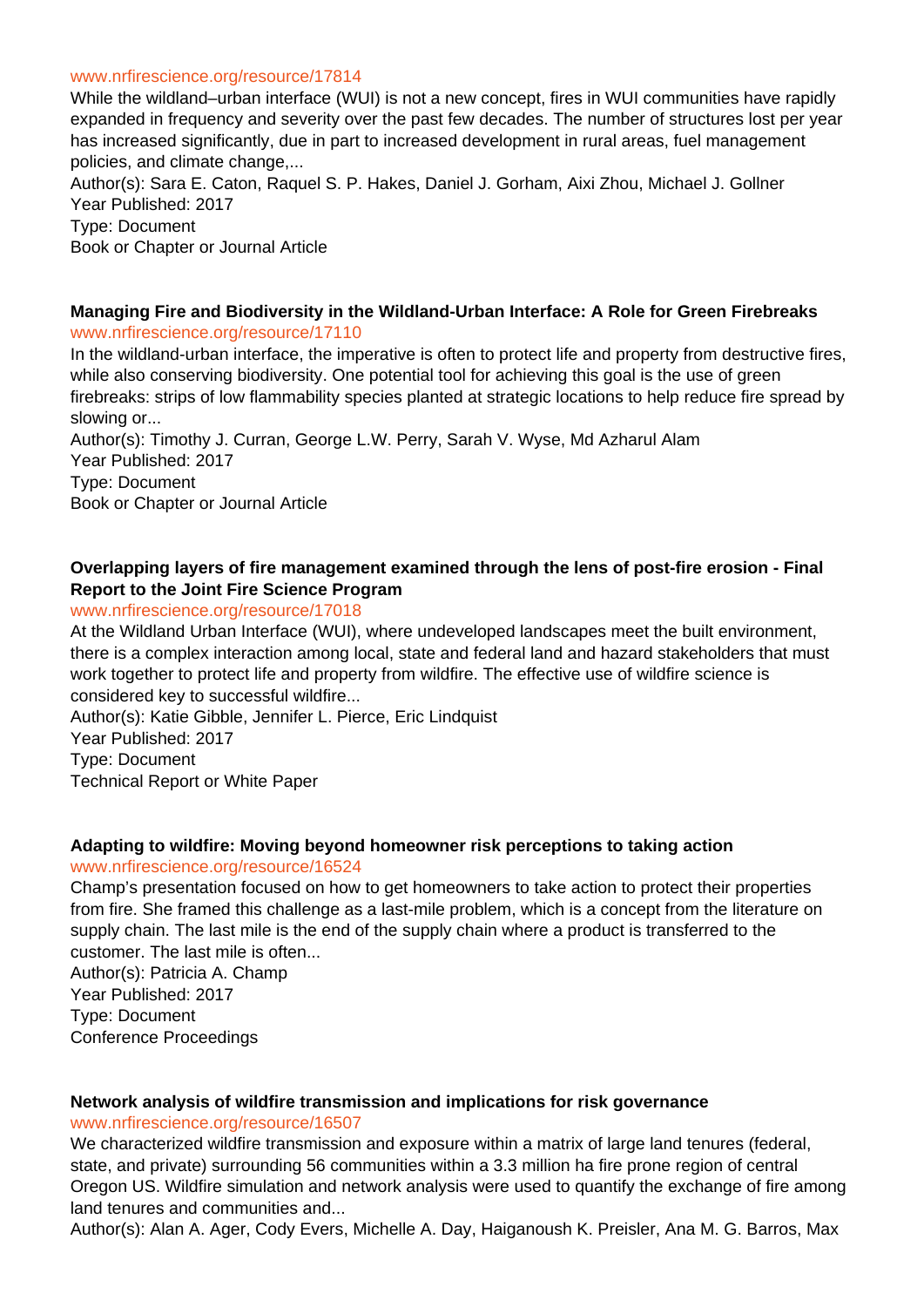W. Nielsen-Pincus Year Published: 2017 Type: Document Book or Chapter or Journal Article

### **Human presence diminishes the importance of climate in driving fire activity across the United States**

#### www.nrfirescience.org/resource/16345

Growing human and ecological costs due to increasing wildfire are an urgent concern in policy and management, particularly given projections of worsening fire conditions under climate change. Thus, understanding the relationship between climatic variation and fire activity is a critically important scientific question. Different...

Author(s): Alexandra D. Syphard, Jon E. Keeley, Anne H. Pfaff, Ken Ferschweiler Year Published: 2017 Type: Document Book or Chapter or Journal Article

# **Surface fuel characteristics, temporal dynamics, and fire behavior of masticated mixed-conifer fuelbeds of the U.S. Southeast and Rocky Mountains**

#### www.nrfirescience.org/resource/15582

Mastication is a wildland fuel treatment technique that is rapidly becoming popular with fire managers for fire hazard reduction projects, especially in areas where reducing fuels with prescribed fire is particularly challenging. Mastication is the process of mechanically modifying the live and dead surface and canopy biomass by...

Author(s): Robert E. Keane, Pamela G. Sikkink, Theresa B. Jain, James J. Reardon Year Published: 2017 Type: Document Technical Report or White Paper

# **Wildland urban interface wildfire mitigation desk reference guide**

www.nrfirescience.org/resource/15251

The Wildland Urban Interface Wildfire Mitigation Desk Reference Guide is designed to provide basic background information on relevant programs and terminology for those, whether community members or agency personnel, who are seeking to enhance their community's wildfire mitigation efforts. The four primary objectives of this...

Author(s): National Wildfire Coordinating Group (NWCG) Year Published: 2017 Type: Document Management or Planning Document

### **Advancing characterization of social diversity in the wildland-urban interface: an indicator approach for wildfire management**

#### www.nrfirescience.org/resource/21904

A growing body of research indicates that communities at risk from wildfire differ in terms of the local social context that influences adaptive planning, mitigations or collective actions. Less work has attempted to document critical differences in that local social context across large samples. The research presented here explores...

Author(s): Travis B. Paveglio, Max W. Nielsen-Pincus, Jesse Abrams, Cassandra Moseley Year Published: 2017 Type: Document Book or Chapter or Journal Article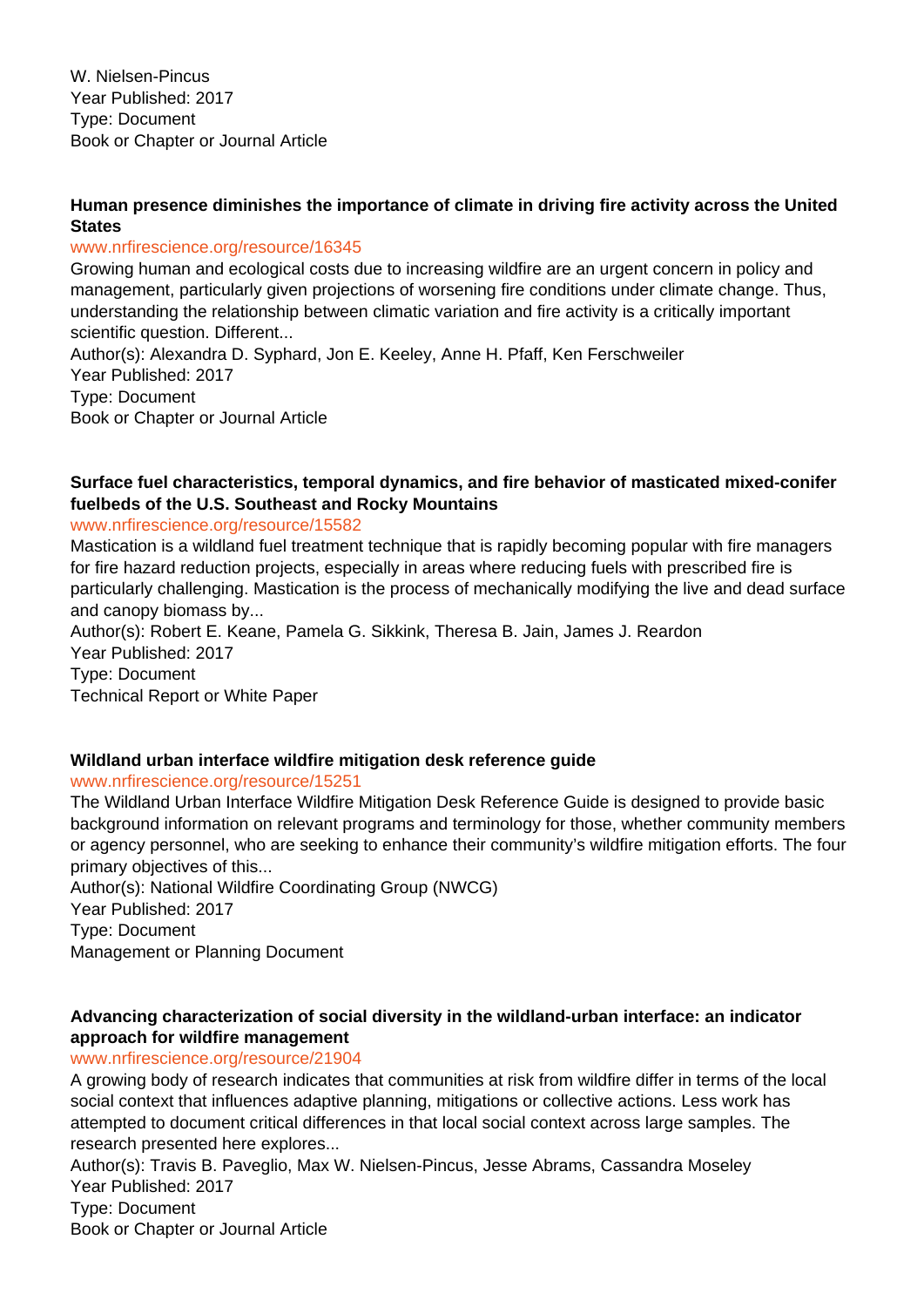#### **Is the whole greater than the sum of its parts? Homeowner wildfire risk mitigation, community heterogeneity, and fire adaptedness - Final Report to the Joint Fire Science Program** www.nrfirescience.org/resource/17000

In this project we posed the question "Is the whole greater than the sum of its parts?" We focused on homeowner wildfire risk mitigation, community heterogeneity, and fire adaptedness. One of the unique aspects of this project was that the team was a research and practice collaboration. This collaboration facilitated...

Author(s): Patricia A. Champ, Hannah Brenkert-Smith, James R. Meldrum, Christopher M. Barth, Travis **Warziniack** 

Year Published: 2017 Type: Document Technical Report or White Paper

#### **Wildland urban interface part II: response of components, systems, and mitigation strategies in the United States**

#### www.nrfirescience.org/resource/17715

Structure loss in wildland fires has significantly increased over the past few decades, affected by increased development in rural areas, changing fuel management policies, and climate change, all of which are projected to increase in the future. This paper is Part II of a two-part review, which presents a summary of fundamental and...

Author(s): Raquel S. P. Hakes, Sara E. Caton, Daniel J. Gorham, Michael J. Gollner Year Published: 2017 Type: Document **Synthesis** 

# **Examining the influence of biophysical conditions on wildland-urban interface homeowners' wildfire risk mitigation activities in fire-prone landscapes**

#### www.nrfirescience.org/resource/16539

Expansion of the wildland–urban interface (WUI) and the increasing size and number of wildfires has policy-makers and wildfire managers seeking ways to reduce wildfire risk in communities located near fire-prone forests. It is widely acknowledged that homeowners can reduce their exposure to wildfire risk by using nonflammable...

Author(s): Christine Olsen, Jeffrey D. Kline, Alan A. Ager, Keith A. Olsen, Karen C. Short Year Published: 2017 Type: Document Book or Chapter or Journal Article

# **Learn from the burn: The High Park Fire 5 years later**

www.nrfirescience.org/resource/16520

It has been 5 years since the High Park Fire burned over 85,000 acres in Northern Colorado, causing extensive property damage, loss of life, and severe impacts to the water quality of the Poudre River. In the fall of 2016, a conference was organized by the USFS Rocky Mountain Research Station and the Coalition for the Poudre River...

Author(s): Charles C. Rhoades, Peter R. Robichaud, Sandra E. Ryan, Jen Kovecses, Carl Chambers, Sara Rathburn, Jared Heath, Stephanie Kampf, Codie Wilson, Dan Brogan, Brad Piehl, Mary Ellen Miller, John Giordanengo, Erin Berryman, Monique E. Rocca Year Published: 2017 Type: Document Research Brief or Fact Sheet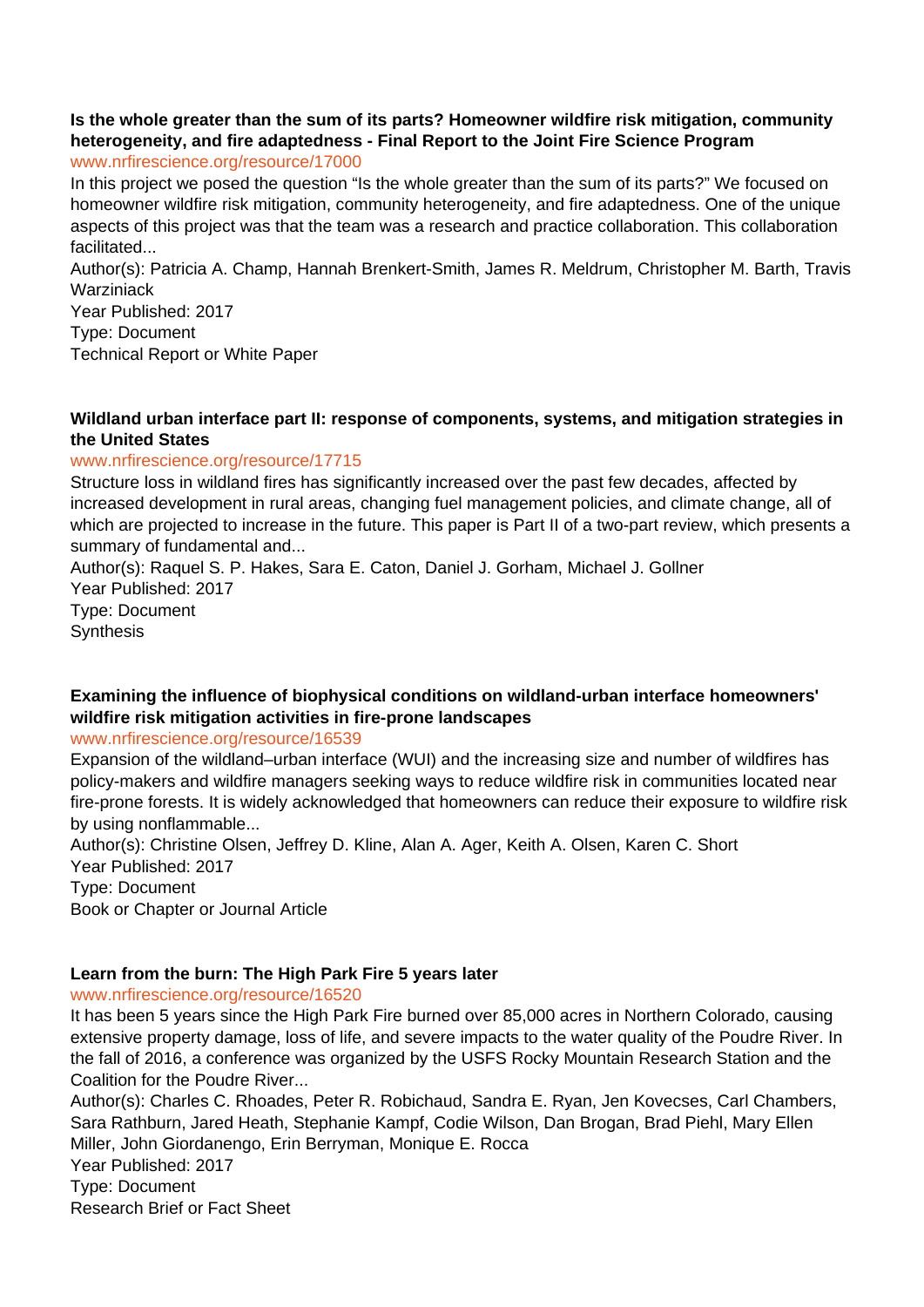# **Should I stay or should I go now? Or should I wait and see? Influences on wildfire evacuation decisions**

#### www.nrfirescience.org/resource/16390

As climate change has contributed to longer fire seasons and populations living in fire-prone ecosystems increase, wildfires have begun to affect a growing number of people. As a result, interest in understanding the wildfire evacuation decision process has increased. Of particular interest is understanding why some people leave...

Author(s): Sarah M. McCaffrey, Robyn S. Wilson, Avishek Konar Year Published: 2017 Type: Document Book or Chapter or Journal Article

### **Insurance and Wildfire Mitigation: What Do We Know?**

#### www.nrfirescience.org/resource/17550

There is much interest in the role of insurance in encouraging homeowners to mitigate wildfire risk to their properties. For example, the Fire Adapted Communities Coalition characterizes the insurance industry as a 'nontraditional stakeholder' that 'may reduce future wildfire-related insurance claims by educating homeowners on...

Author(s): James R. Meldrum, Christopher M. Barth, Patricia A. Champ, Hannah Brenkert-Smith, Lilia C. Falk, Travis Warziniack

Year Published: 2017 Type: Document Book or Chapter or Journal Article

#### **Fuel size impacts on carbon residuals and combustion dynamics in masticated woody debris** www.nrfirescience.org/resource/14488

Mastication of standing trees to reduce crown fuel loading is an increasingly popular method of reducing wildfire hazard in the wildland-urban interface of Canada. Previous research has shown that masticated fuel beds can leave considerable pyrogenic and black carbon residuals after burning, though the impact of fuel particle size...

Author(s): Dan K. Thompson, Tom J. Schiks, B. Mike Wotton Year Published: 2016 Type: Document Book or Chapter or Journal Article

**Planning for wildfire in the wildland-urban interface: a resource guide for Idaho communities** www.nrfirescience.org/resource/14856

The price of wildfire has never been higher. Why? And what can local communities do about it? One way to measure the price of wildfire is the dollars spent on suppression alone. In 1995, fire made up 16 percent of the U.S. Forest Service's annual appropriation budget; in 2015, wildfire consumed more than 50 percent of the...

Author(s): Stephen R. Miller, Thomas Wuerzer, Jaap Vos, Eric Lindquist, Molly Mowery, Tyre Holfeltz, Brian Stephens, Alexander Grad

Year Published: 2016 Type: Document

Management or Planning Document

# **Living with fire: how social scientists are helping wildland-urban interface communities reduce wildfire risk**

www.nrfirescience.org/resource/14451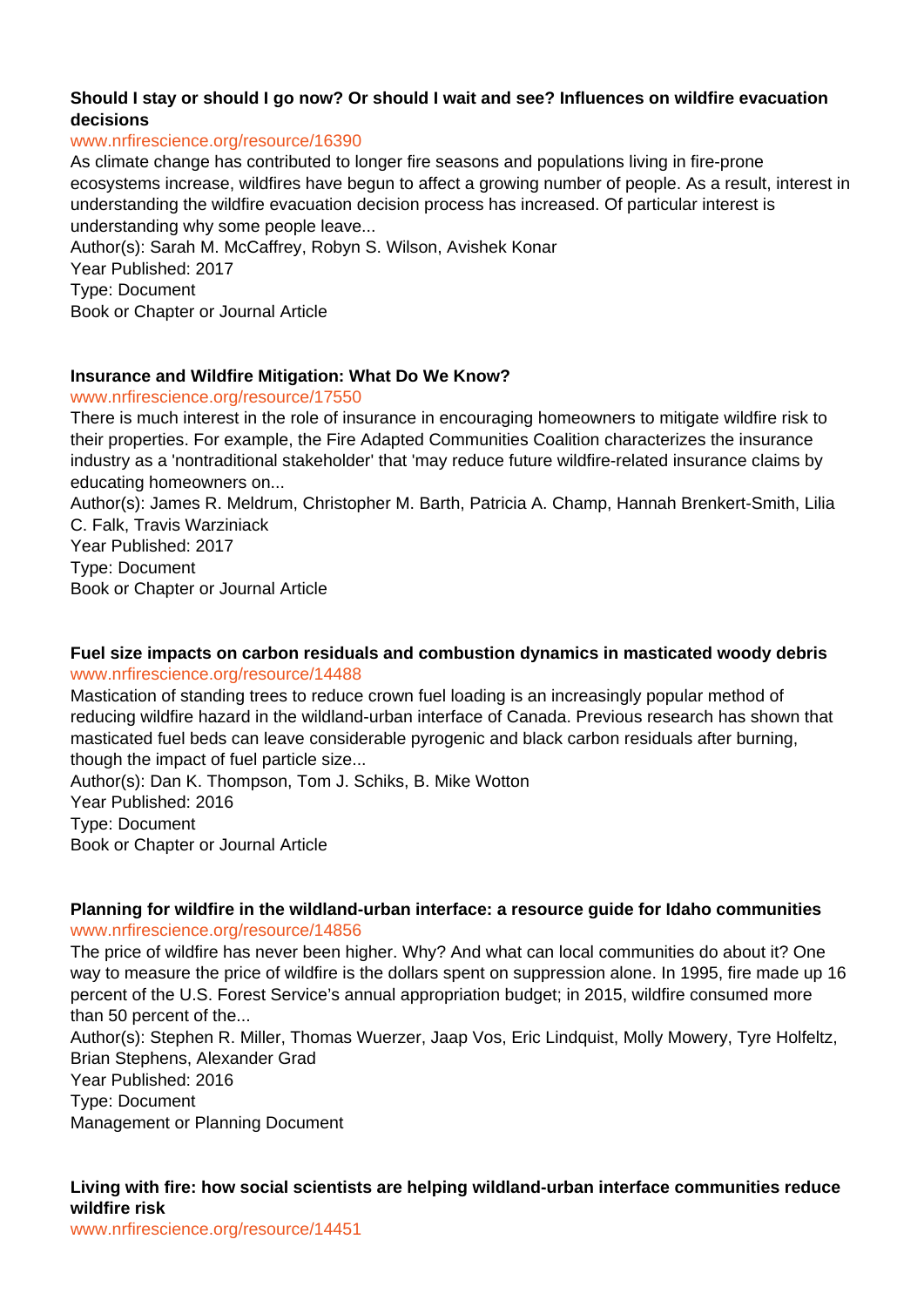Reducing wildfire risk to lives and property is a critical issue for policy makers, land managers, and citizens who reside in high-risk fire areas of the United States - this is especially the case in the Rocky Mountain region and other western states. In order for a wildfire risk reduction effort to be effective in a U.S. wildland-... Author(s): Brian Cooke Year Published: 2016 Type: Document

Research Brief or Fact Sheet

# **High resolution mapping of development in the wildland-urban interface using object based image extraction**

# www.nrfirescience.org/resource/14808

The wildland-urban interface (WUI), the area where human development encroaches on undeveloped land, is expanding throughout the western United States resulting in increased wildfire risk to homes and communities. Although census based mapping efforts have provided insights into the pattern of development and expansion of the WUI at...

Author(s): Michael D. Caggiano, Wade T. Tinkham, Chad M. Hoffman, Anthony S. Cheng, Todd J. Hawbaker

Year Published: 2016 Type: Document Book or Chapter or Journal Article

# **Forest density preferences of homebuyers in the wildland-urban interface**

### www.nrfirescience.org/resource/14795

In the fire-prone Western U.S., the scale of surrounding forest density can be realized by homebuyers as an amenity for aesthetics and cooling effects, or as a disamenity in terms of wildfire risk. There has been a lack of academic attention to understanding this duality of forest density preferences for homebuyers in at-risk...

Author(s): Evan Hjerpe, Yeon-Su Kim, Leah Dunn Year Published: 2016 Type: Document Book or Chapter or Journal Article

### **Understanding the effect of large wildfires on residents' well-being: what factors influence wildfire impact?**

#### www.nrfirescience.org/resource/13937

Existing social science has indicated that wildfires can affect the short- and long-term functioning of social systems. Less work has focused on how wildfire events affect the physical and psychological wellbeing of individual residents impacted by such events. In this study, we explore the extent to which personal- or community-... Author(s): Travis B. Paveglio, Chad Kooistra, Troy E. Hall, Michael Pickering

Year Published: 2016 Type: Document

Book or Chapter or Journal Article

#### **Recovery and adaptation after wildfire on the Colorado Front Range (2010-12)** www.nrfirescience.org/resource/14703

Following the loss of homes to wildfire, when risk has been made apparent, homeowners must decide whether to rebuild, and choose materials and vegetation, while local governments guide recovery and rebuilding. As wildfires are smaller and more localised than other disasters, it is unclear if recovery after wildfire results in policy...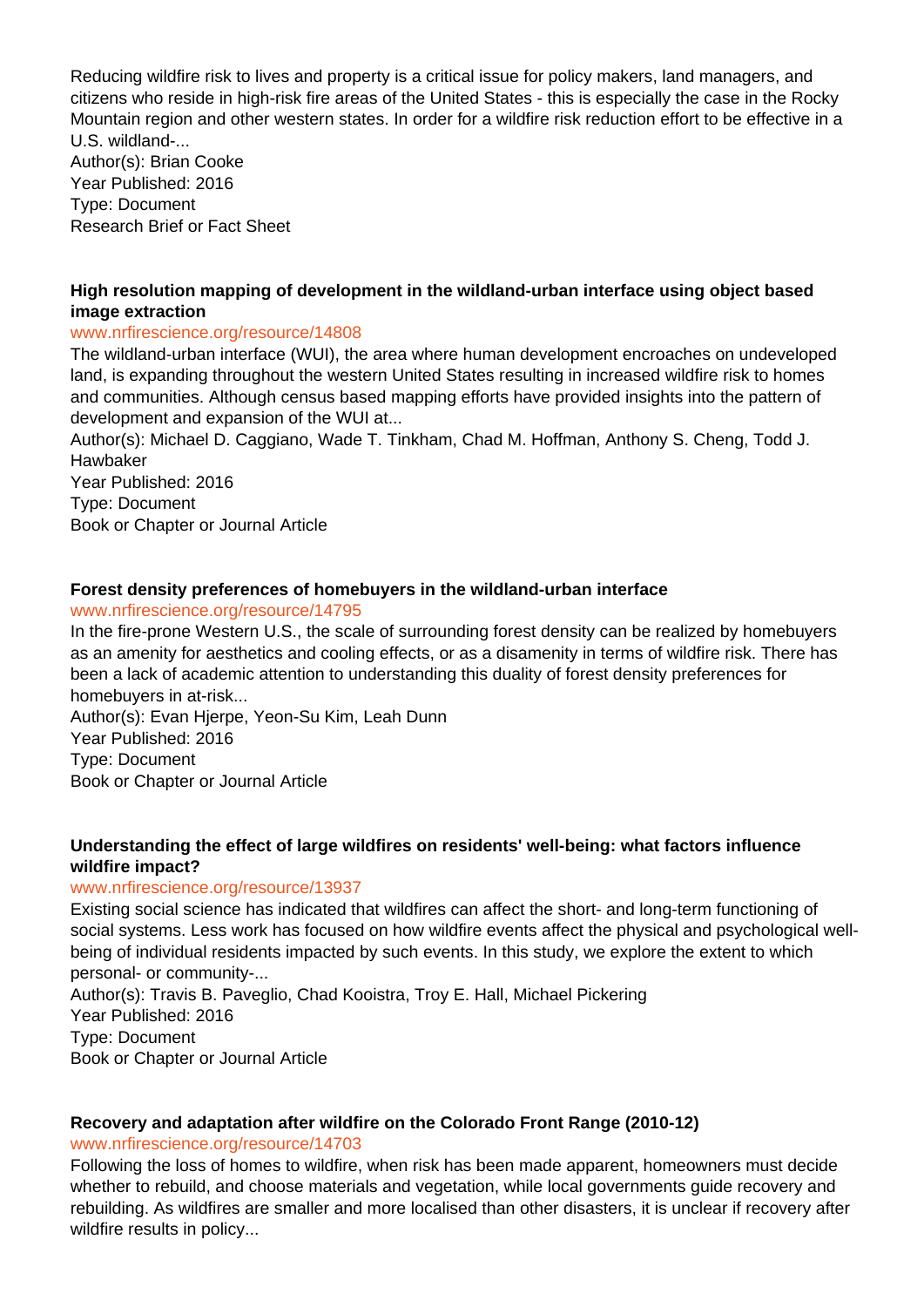Author(s): Miranda H. Mockrin, Susan I. Stewart, Volker C. Radeloff, Roger B. Hammer Year Published: 2016 Type: Document Book or Chapter or Journal Article

# **The relative impacts of vegetation, topography, and spatial arrangement on building loss to wildfires in case studies of California and Colorado**

www.nrfirescience.org/resource/13886

Context: Wildfires destroy thousands of buildings every year in the wildland urban interface. However, fire typically only destroys a fraction of the buildings within a given fire perimeter, suggesting more could be done to mitigate risk if we understood how to configure residential landscapes so that both people and buildings could...

Author(s): Patricia M. Alexandre, Susan I. Stewart, Miranda H. Mockrin, Nicholas S. Keuler, Alexandra D. Syphard, Avi Bar-Massada, Murray K. Clayton, Volker C. Radeloff Year Published: 2016 Type: Document Book or Chapter or Journal Article

# **Wildfire risk to residential structures in the Island Park Sustainable Fire Community: Caribou-Targhee National Forest**

### www.nrfirescience.org/resource/14695

The Island Park Sustainable Fire Community (IPSFC) Project is a collaborative working group of citizens, businesses, non-profit organizations, and local, state, and federal government agencies (www.islandparkfirecommunity.com) working to create fire-resilient ecosystems in and around the human communities of West Yellowstone,...

Author(s): Don Helmbrecht, Julie W. Gilbertson-Day, Joe H. Scott, LaWen Hollingsworth Year Published: 2016

Type: Document Technical Report or White Paper

# **Setting priorities for private land conservation in fire-prone landscapes: Are fire risk reduction and biodiversity conservation competing or compatible objectives?**

#### www.nrfirescience.org/resource/14588

Although wildfire plays an important role in maintaining biodiversity in many ecosystems, fire management to protect human assets is often carried out by different agencies than those tasked for conserving biodiversity. In fact, fire risk reduction and biodiversity conservation are often viewed as competing objectives. Here we...

Author(s): Alexandra D. Syphard, Van Butsic, Avi Bar-Massada, Jon E. Keeley, Jeff A. Tracey, Robert N. Fisher

Year Published: 2016 Type: Document Book or Chapter or Journal Article

# **Places where wildfire potential and social vulnerability coincide in the conterminous United States**

#### www.nrfirescience.org/resource/14522

The hazards-of-place model posits that vulnerability to environmental hazards depends on both biophysical and social factors. Biophysical factors determine where wildfire potential is elevated, whereas social factors determine where and how people are affected by wildfire. We evaluated place vulnerability to wildfire hazards in the...

Author(s): Gabriel Wigtil, Roger B. Hammer, Jeffrey D. Kline, Miranda H. Mockrin, Susan I. Stewart,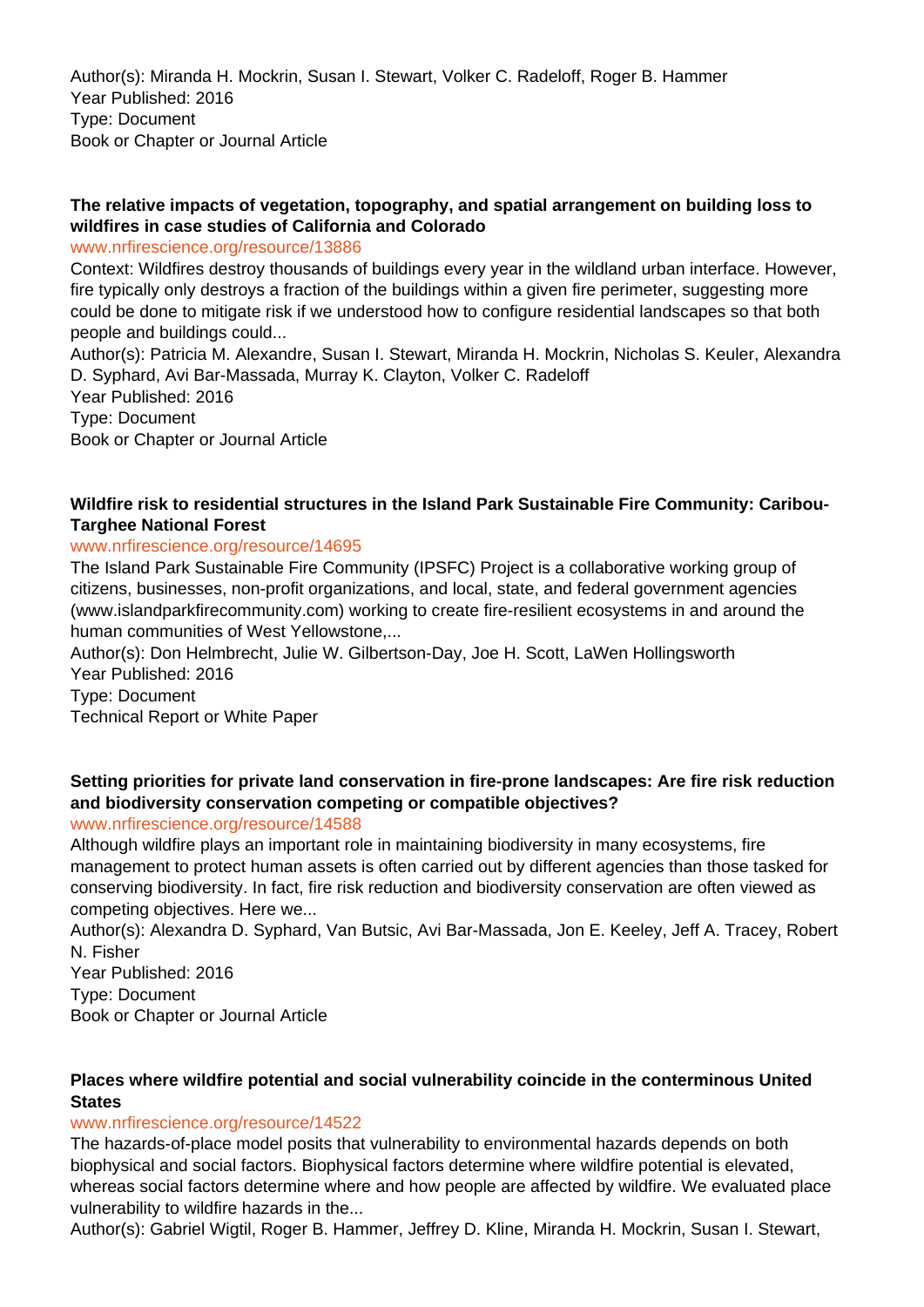Daniel Roper, Volker C. Radeloff Year Published: 2016 Type: Document Book or Chapter or Journal Article

# **Using community archetypes to better understand differential community adaptation to wildfire risk**

#### www.nrfirescience.org/resource/14469

One of the immediate challenges of wildfire management concerns threats to human safety and property in residential areas adjacent to non-cultivated vegetation. One approach for relieving this problem is to increase human community 'adaptiveness' to deal with the risk and reality of fire in a variety of landscapes. The challenge...

Author(s): Matthew S. Carroll, Travis B. Paveglio Year Published: 2016 Type: Document Book or Chapter or Journal Article

### **Do insurance policies and rates influence home development on fire-prone lands?**

#### www.nrfirescience.org/resource/14811

The dangers and costs associated with wildfires are rising and predicted to escalate rapidly in decades to come, primarily because of continued home development on fire-prone lands and the effects of climate change. Those interested in reducing wildfire risk have asked whether insurance can play a role in making new and existing...

Author(s): Ray Rasker Year Published: 2016 Type: Document Technical Report or White Paper

# **Examining alternative fuel management strategies and the relative contribution of National Forest System land to wildfire risk to adjacent homes - a pilot assessment on the Sierra National Forest, California, USA**

#### www.nrfirescience.org/resource/14352

Determining the degree of risk that wildfires pose to homes, where across the landscape the risk originates, and who can best mitigate risk are integral elements of effective co-management of wildfire risk. Developing assessments and tools to help provide this information is a high priority for federal land management agencies such...

Author(s): Joe H. Scott, Matthew P. Thompson, Julie W. Gilbertson-Day Year Published: 2016 Type: Document Book or Chapter or Journal Article

# **Evaluating the effectiveness of mitigations activities in the wildland urban interface - Final Report to the Joint Fire Science Program**

#### www.nrfirescience.org/resource/17052

There has been relatively little research on Wildland-Urban Interface (WUI) fire spread, compared to fires within structures, despite the increasing frequency and losses from WUI fires. This is due, in part, to the fact that the subject of WUI fire research falls between traditional studies of building fires and forest fires, non-...

Author(s): Alexander Maranghides Year Published: 2016 Type: Document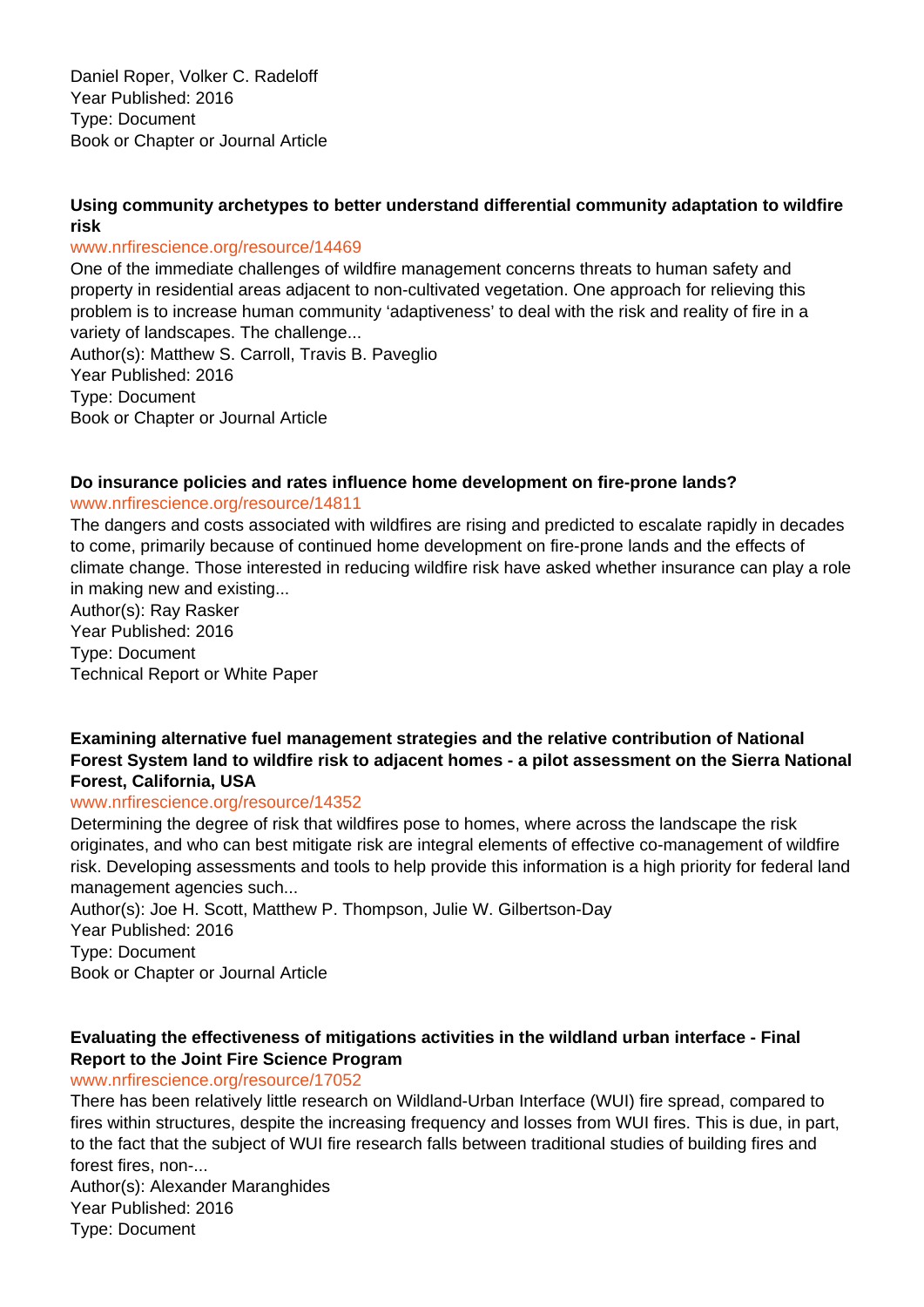# **Evaluating the characteristics of social vulnerability to wildfire: demographics, perceptions, and parcel characteristics**

#### www.nrfirescience.org/resource/14804

A large body of research focuses on identifying patterns of human populations most at risk from hazards and the factors that help explain performance of mitigations that can help reduce that risk. One common concept in such studies is social vulnerability-human populations' potential exposure to, sensitivity from and ability to...

Author(s): Travis B. Paveglio, Tony Prato, Catrin Edgeley, Derek J. Nalle Year Published: 2016

Type: Document Book or Chapter or Journal Article

#### **The affluence-vulnerability interface: intersecting scales of risk, privilege, and disaster** www.nrfirescience.org/resource/14766

This paper examines vulnerability in the context of affluence and privilege. It focuses on the 1991 Oakland Hills Firestorm in California, USA to examine long-term lived experiences of the disaster. Vulnerability is typically understood as a condition besetting poor and marginalized communities. Frequently ignored in these... Author(s): Christine Eriksen, Gregory Simon

Year Published: 2016 Type: Document Book or Chapter or Journal Article

# **Resolving future fire management conflicts using multicriteria decision making**

#### www.nrfirescience.org/resource/13893

Management strategies to reduce the risks to human life and property from wildfire commonly involve burning native vegetation. However, planned burning can conflict with other societal objectives such as human health and biodiversity conservation. These conflicts are likely to intensify as fire regimes change under future climates...

Author(s): Don A. Driscoll, Michael Bode, Ross A. Bradstock, David A. Keith, Trent D. Penman, Owen F. Price Year Published: 2016

Type: Document Book or Chapter or Journal Article

# **Anthropogenic influence on wildfire activity in Alberta, Canada**

www.nrfirescience.org/resource/14702

The boreal forest of Alberta, Canada, is under pressure from a rapid expansion of the wildland–human interface driven by natural resources exploitation. The specific impact of these changes on area burned remains poorly understood. We addressed this issue by modelling area burned for the 1980–2010 period using variables...

Author(s): Francois-Nicolas Robinne, Marc-Andre Parisien, Michael D. Flannigan Year Published: 2016 Type: Document Book or Chapter or Journal Article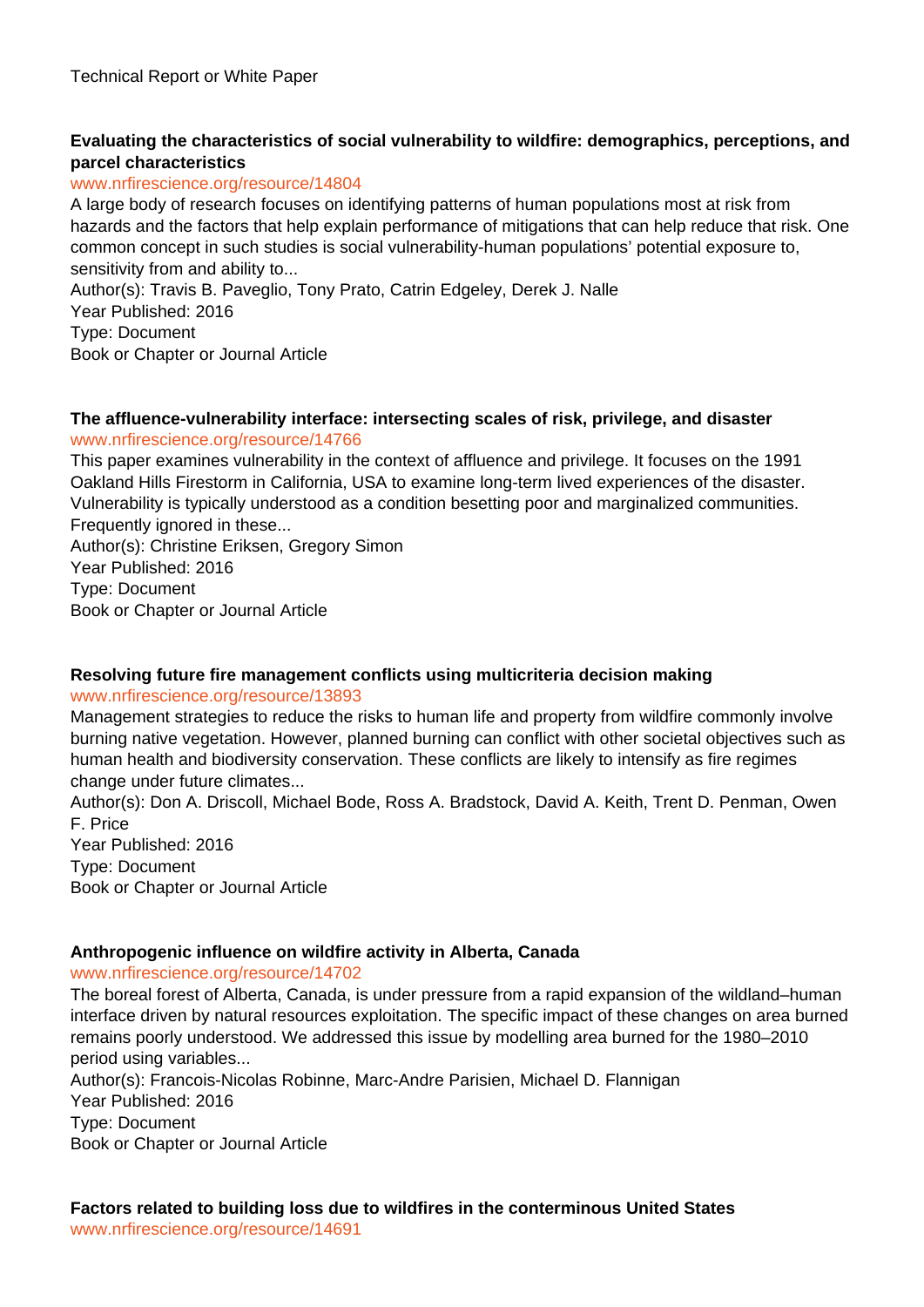Wildfire is globally an important ecological disturbance affecting biochemical cycles and vegetation composition, but also puts people and their homes at risk. Suppressing wildfires has detrimental ecological effects and can promote larger and more intense wildfires when fuels accumulate, which increases the threat to buildings in...

Author(s): Patricia M. Alexandre, Susan I. Stewart, Nicholas S. Keuler, Murray K. Clayton, Miranda H. Mockrin, Avi Bar-Massada, Alexandra D. Syphard, Volker C. Radeloff

Year Published: 2016 Type: Document Book or Chapter or Journal Article

# **Categorizing the social context of the wildland urban interface: adaptive capacity for wildfire and community 'archetypes'**

# www.nrfirescience.org/resource/21905

Understanding the local context that shapes collective response to wildfire risk continues to be a challenge for scientists and policymakers. This study utilizes and expands on a conceptual approach for understanding adaptive capacity to wildfire in a comparison of 18 past case studies. The intent is to determine whether comparison...

Author(s): Travis B. Paveglio, Cassandra Moseley, Matthew S. Carroll, Daniel R. Williams, Emily Jane Davis, A. Paige Fischer

Year Published: 2015 Type: Document Book or Chapter or Journal Article

#### **Evaluating the effectiveness of wildfire mitigation activities in the wildland-urban interface** www.nrfirescience.org/resource/14047

Each year wildfires damage homes, businesses, communities, watersheds, and forests on millions of acres across the U.S. However there are effective ways to reduce the impact of wildfire. A new report, Evaluating the Effectiveness of Wildfire Mitigation Activities in the Wildland-Urban Interface, shares lessons learned from...

Author(s): Alexander M. Evans, Sarah Auerbach, Lara Wood Miller, Rachel Wood, Krys Nystrom, Jonathan Loevner, Amanda Aragon, Matthew Piccarello, Eytan Krasilovsky

Year Published: 2015 Type: Document

Technical Report or White Paper

# **Re-envisioning community-wildfire relations in the U.S. West as adaptive governance**

#### www.nrfirescience.org/resource/13725

Prompted by a series of increasingly destructive, expensive, and highly visible wildfire crises in human communities across the globe, a robust body of scholarship has emerged to theorize, conceptualize, and measure community-level resilience to wildfires. To date, however, insufficient consideration has been given to wildfire...

Author(s): Jesse Abrams, Melanie Knapp, Travis B. Paveglio, Autumn Ellison, Cassandra Moseley, Max W. Nielsen-Pincus, Matthew S. Carroll

Year Published: 2015

Type: Document

Book or Chapter or Journal Article

# **Wildland fire management: insights from a foresight panel**

www.nrfirescience.org/resource/13440

Wildland fire management faces unprecedented challenges in the 21st century: the increasingly apparent effects of climate change, more people and structures in the wildland-urban interface, growing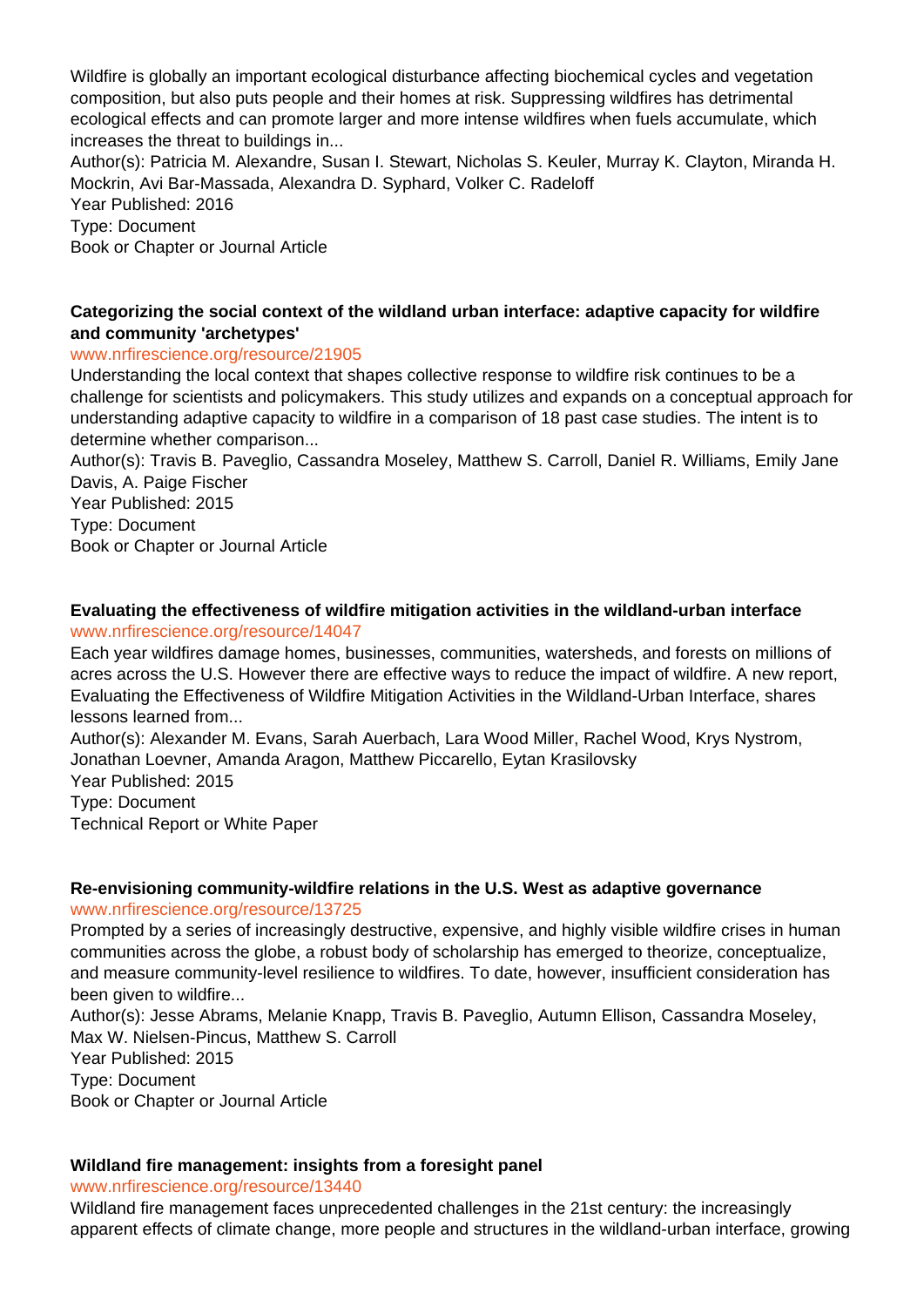costs associated with wildfire management, and the rise of high-impact fires, to name a few. Given these significant and growing... Author(s): Robert L. Olson, David N. Bengston, Leif A. DeVaney, Trevor A.C. Thompson Year Published: 2015 Type: Document Technical Report or White Paper

#### **Community wildfire preparedness: a global state-of-the-knowledge summary of social science research**

#### www.nrfirescience.org/resource/13274

This article builds on findings from a synthesis of fire social science research that was published from 2000 to 2010 to understand what has been learned more recently about public response to wildfires. Two notable changes were immediately noted in the fairly substantial number of articles published between 2011 and 2014. First,...

Author(s): Sarah M. McCaffrey Year Published: 2015 Type: Document **Synthesis** 

#### **Categorizing the social context of the wildland urban interface: Adaptive capacity for wildfire and community "archetypes"**

#### www.nrfirescience.org/resource/13186

Understanding the local context that shapes collective response to wildfire risk continues to be a challenge for scientists and policymakers. This study utilizes and expands on a conceptual approach for understanding adaptive capacity to wildfire in a comparison of 18 past case studies. The intent is to determine whether comparison...

Author(s): Travis B. Paveglio, Cassandra Moseley, Matthew S. Carroll, Daniel R. Williams, Emily Jane Davis, A. Paige Fischer

Year Published: 2015 Type: Document Book or Chapter or Journal Article

#### **Exploring how alternative mapping approaches influence fireshed assessment and human community exposure to wildfire**

#### www.nrfirescience.org/resource/13949

Attaining fire-adapted human communities has become a key focus of collaborative planning on landscapes across the western United States and elsewhere. The coupling of fire simulation with GIS has expanded the analytical base to support such planning efforts, particularly through the "fireside" concept that identifies areas where...

Author(s): Joe H. Scott, Matthew P. Thompson, Julie W. Gilbertson-Day Year Published: 2015 Type: Document Book or Chapter or Journal Article

#### **Wildfire evacuation and its alternatives: perspectives from four United States' communities** www.nrfirescience.org/resource/21901

Recent years have seen growing interest within the United States fire management community in exploring alternatives to the standard approach of evacuating entire populations that are threatened by a wildfire. There has been particular interest in what can be learned from the Australian approach, whereby residents choose whether or...

Author(s): Sarah M. McCaffrey, Alan Rhodes, Melanie Stidham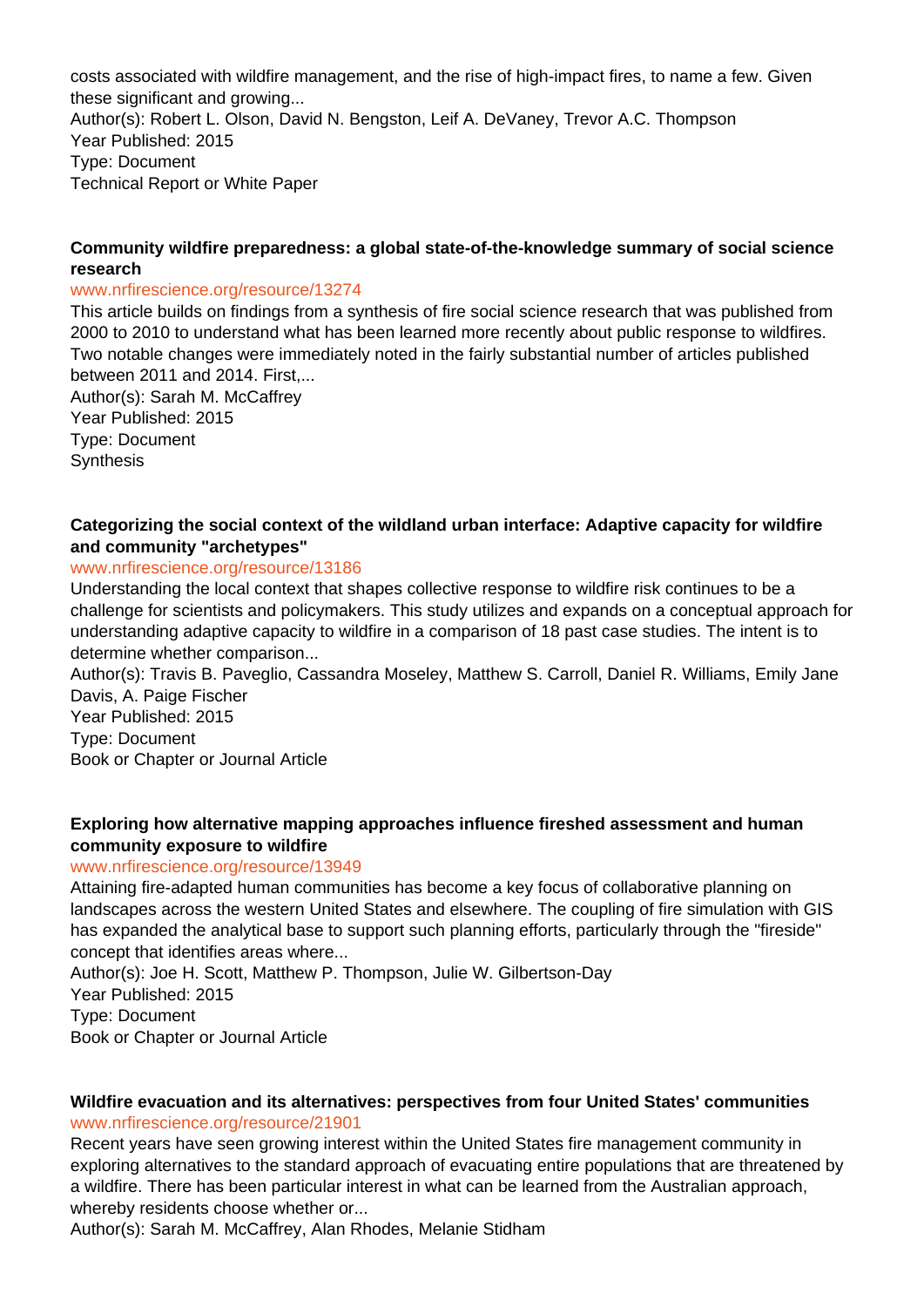# **Climate change and wildfire risk in an expanding wildland-urban interface: a case study from the Colorado Front Range corridor**

#### www.nrfirescience.org/resource/13861

Context: Wildfire is a particular concern in the wildland-urban interface (WUI) of the western United States where human development occurs close to flammable natural vegetation. Objectives: (1) Assess the relative influences of WUI expansion versus climate-driven fire regime change on spatial and temporal patterns of burned WUI,...

Author(s): Zhihua Liu, Michael C. Wimberly, Aashis Lamsal, Terry L. Sohl, Todd J. Hawbaker Year Published: 2015 Type: Document Book or Chapter or Journal Article

### **Community Mitigation Assistance Team: National pilot highlights**

www.nrfirescience.org/resource/13555

Scores of communities nationwide experience the impacts of wildfire every year; thousands of residents evacuate; infrastructure is threatened; many communities, especially those dependent on tourism or natural resources, are economically devastated; and wildfire response costs billions. But the wildfire itself...

Author(s): Pam Leschak Year Published: 2015 Type: Document Research Brief or Fact Sheet

# **Understanding social impact from wildfires: advancing means for assessment**

#### www.nrfirescience.org/resource/24571

There is no uniform means for assessing social impact from wildland fires beyond statistics such as home loss, suppression costs and the number of residents evacuated. In this paper we argue for and provide a more comprehensive set of considerations for gauging social impact following wildfires. These expanded considerations can...

Author(s): Travis B. Paveglio, Hannah Brenkert-Smith, Troy E. Hall, Alistair M. S. Smith Year Published: 2015 Type: Document Book or Chapter or Journal Article

# **The 2010 wildland-urban interface of the conterminous United States**

www.nrfirescience.org/resource/13412

The wildland-urban interface (WUI) is the area where structures and other human development meet or intermingle with undeveloped wildland, and it is where wildfires have their greatest impacts on people. Hence the WUI is important for wildfire management. This document and associated maps summarize the extent of the WUI in the...

Author(s): Sebastian Martinuzzi, Susan I. Stewart, Miranda H. Mockrin, Roger B. Hammer, Volker C. Radeloff, David P. Helmers Year Published: 2015 Type: Document Technical Report or White Paper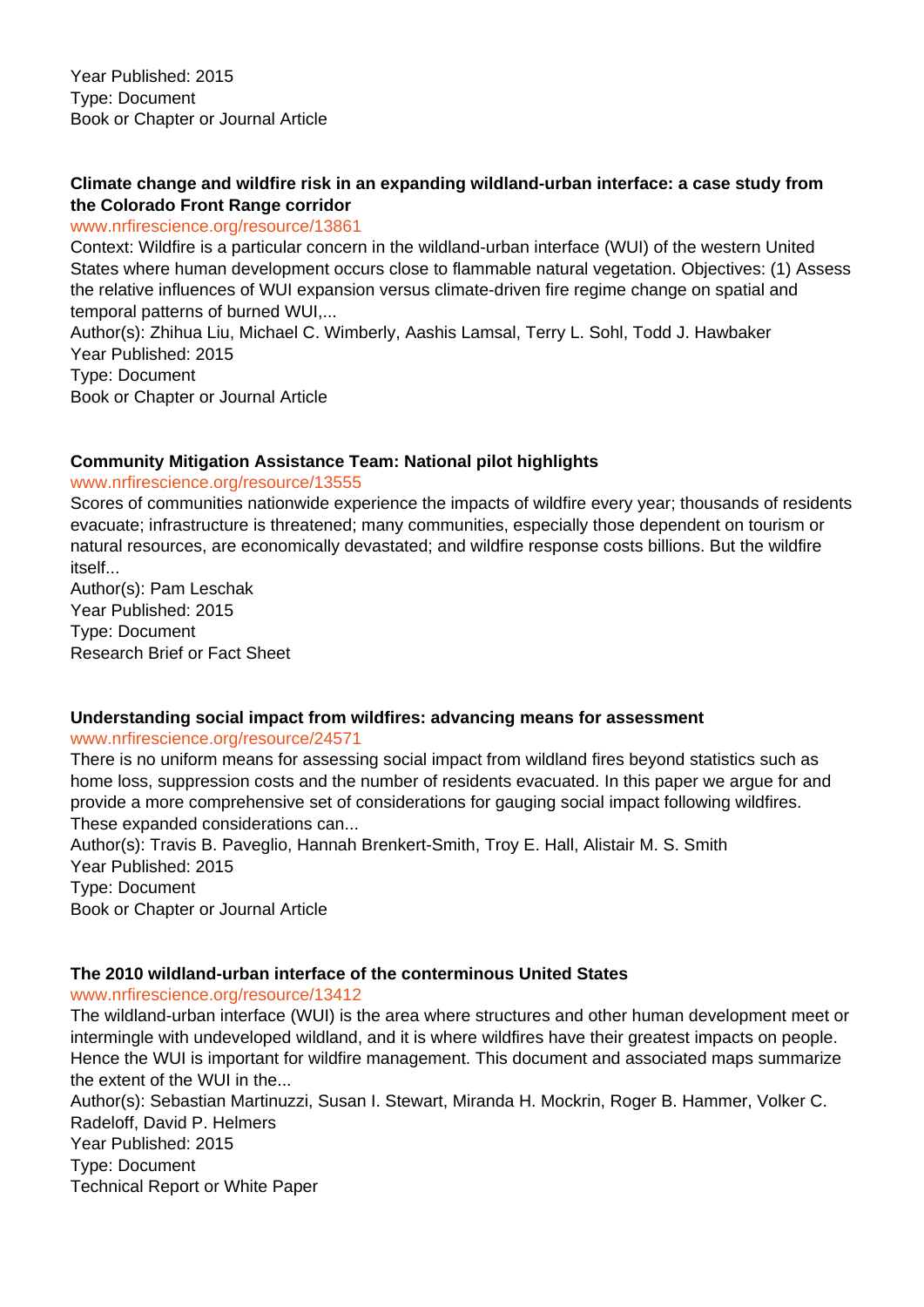# **Climate change beliefs and hazard mitigation behaviors: homeowners and wildfire risk**

#### www.nrfirescience.org/resource/14535

Downscaled climate models provide projections of how climate change may exacerbate the local impacts of natural hazards. The extent to which people facing exacerbated hazard conditions understand or respond to climate-related changes to local hazards has been largely overlooked. In this article, we examine the relationships among...

Author(s): Hannah Brenkert-Smith, James R. Meldrum, Patricia A. Champ Year Published: 2015 Type: Document

Book or Chapter or Journal Article

# **Rebuilding and new housing development after wildfire**

### www.nrfirescience.org/resource/13201

The number of wildland-urban interface communities affected by wildfire is increasing, and both wildfire suppression and losses are costly. However, little is known about post-wildfire response by homeowners and communities after buildings are lost. Our goal was to characterise rebuilding and new development after wildfires across...

Author(s): Patricia M. Alexandre, Miranda H. Mockrin, Susan I. Stewart, Roger B. Hammer, Volker C. Radeloff

Year Published: 2015 Type: Document Book or Chapter or Journal Article

# **Understanding evacuation preferences and wildfire mitigations among northwest Montana residents**

#### www.nrfirescience.org/resource/12955

There is currently insufficient information in the United States about residents' planned evacuation actions during wildfire events, including any intent to remain at or near home during fire events. This is incompatible with growing evidence that select populations at risk from wildfire are considering alternatives to evacuation....

Author(s): Travis B. Paveglio, Tony Prato, Douglas Dalenberg, Tyron J. Venn Year Published: 2014 Type: Document Book or Chapter or Journal Article

#### **The role of defensible space for residential structure protection during wildfires**

#### www.nrfirescience.org/resource/12775

With the potential for worsening fire conditions, discussion is escalating over how to best reduce effects on urban communities. A widely supported strategy is the creation of defensible space immediately surrounding homes and other structures. Although state and local governments publish specific guidelines and requirements, there...

Author(s): Alexandra D. Syphard, Teresa J. Brennan, Jon E. Keeley Year Published: 2014 Type: Document Book or Chapter or Journal Article

# **Building trust, establishing credibility, and communicating fire issues with the public**

www.nrfirescience.org/resource/12385

With more people than ever living in the vicinity of the wildland-urban interface, communicating wildland fire management activities and building trust with the public is paramount for safety. Although the time and resources it takes to build and maintain the public's trust may seem daunting, it may be one of the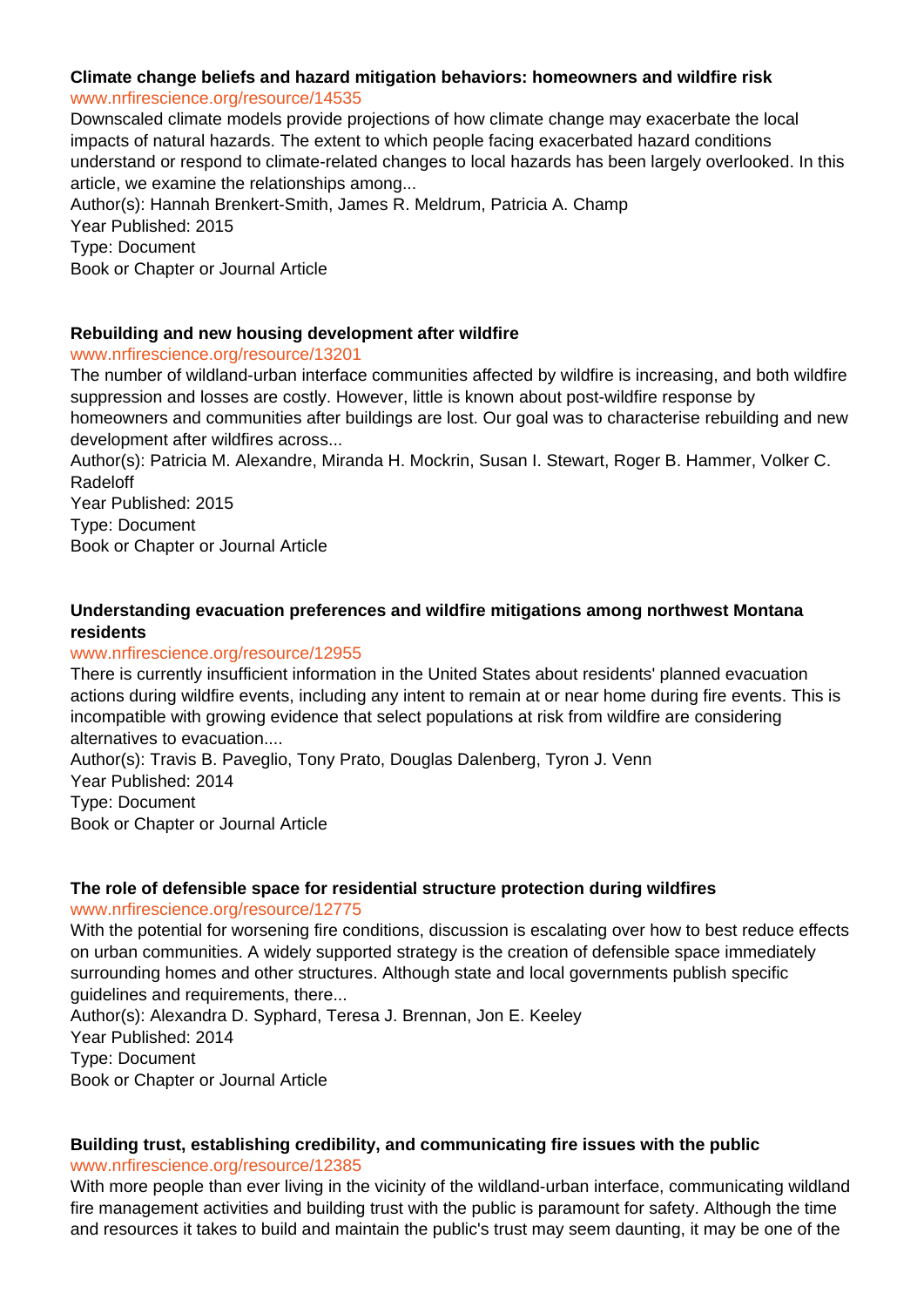most important... Author(s): Josh McDaniel Year Published: 2014 Type: Document Research Brief or Fact Sheet

# **Are wildfire management resources in the United States efficiently allocated to protect resources at risk? A case study from Montana**

www.nrfirescience.org/resource/12909

Federal wildfire management agencies in the United States are under substantial pressure to reduce and economically justify their expenditures. To support economically efficient management of wildfires, managers need better estimates of the resource benefits and avoided damage costs associated with alternative wildfire management...

Author(s): Derek T. O'Donnell, Tyron J. Venn, David E. Calkin Year Published: 2014 Type: Document Book or Chapter or Journal Article

#### **Public acceptance of wildland fire and fuel management: panel responses in seven locations** www.nrfirescience.org/resource/21917

Wildland fire affects both public and private resources throughout the United States. A century of fire suppression has contributed to changing ecological conditions and accumulated fuel loads. Managers have used a variety of approaches to address these conditions and reduce the likelihood of wildland fires that may result in...

Author(s): Eric L. Toman, Bruce A. Shindler, Sarah M. McCaffrey, James Bennett Year Published: 2014 Type: Document Book or Chapter or Journal Article

# **Fuel treatment prescriptions alter spatial patterns of fire severity around the wildland-urban interface during the Wallow Fire, Arizona, USA**

www.nrfirescience.org/resource/23567

Fuel reduction treatments are implemented in the forest surrounding the wildland-urban interface (WUI) to provide defensible space and safe opportunity for the protection of homes during a wildfire. The 2011 Wallow Fire in Arizona USA burned through recently implemented fuel treatments in the wildland surrounding residential...

Author(s): Maureen C. Kennedy, Morris C. Johnson Year Published: 2014 Type: Document Book or Chapter or Journal Article

# **Learning to coexist with wildfire**

#### www.nrfirescience.org/resource/15326

The impacts of escalating wildfire in many regions — the lives and homes lost, the expense of suppression and the damage to ecosystem services — necessitate a more sustainable coexistence with wildfire. Climate change and continued development on fire-prone landscapes will only compound current problems. Emerging strategies for...

Author(s): Max A. Moritz, E. Batllori, Ross A. Bradstock, A. Malcolm Gill, J. Handmer, Paul F. Hessburg, J. Leonard, Sarah M. McCaffrey, Dennis C. Odion, Tania L. Schoennagel, Alexandra D. Syphard

Year Published: 2014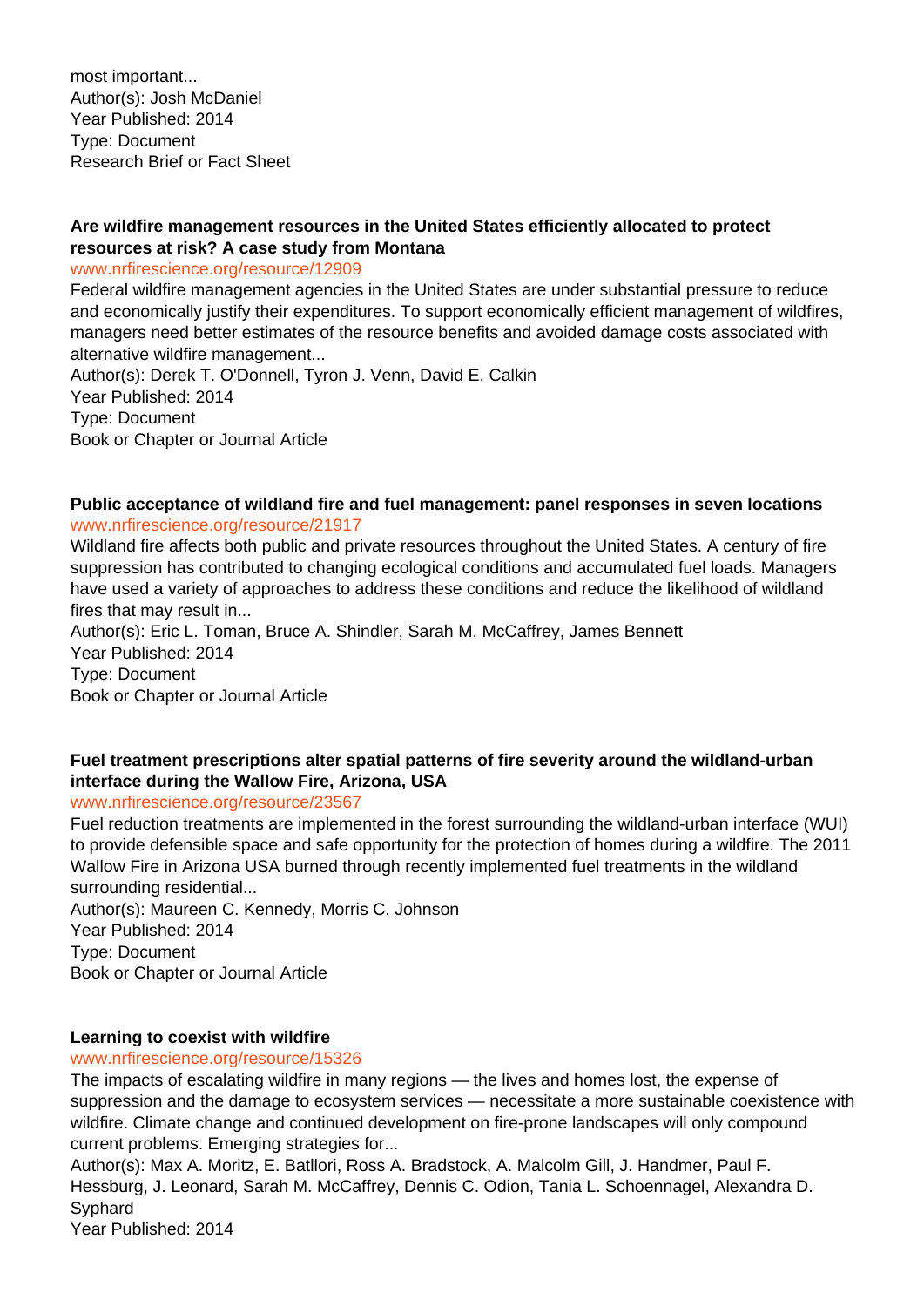# **Wildfire, wildlands, and people: understanding and preparing for wildfire in the wildland-urban interface - a forests on the edge report**

www.nrfirescience.org/resource/16861

Fire has historically played a fundamental ecological role in many of America's wildland areas. However, the rising number of homes in the wildland-urban interface (WUI), associated impacts on lives and property from wildfire, and escalating costs of wildfire management have led to an urgent need for communities to become "fire-...

Author(s): Susan M. Stein, Sara J. Comas, James P. Menakis, Mary A. Carr, Susan I. Stewart, Helene Cleveland, Lincoln Bramwell, Volker C. Radeloff

Year Published: 2013

Type: Document

Technical Report or White Paper

# **Fighting fire with fire: does a policy of broad-scale prescribed burning improve community safety?**

### www.nrfirescience.org/resource/17711

Wildfires cause enormous damage worldwide, particularly in Victoria, Australia, with growing populations in fire-prone ecosystems. Broad-scale prescribed burning is an established, yet controversial, wildfire management policy in Victoria and Australia. But does broad-scale prescribed burning reduce fire damage? The answer depends...

Author(s): Danielle Clode, Mark A. Elgar Year Published: 2013 Type: Document

Book or Chapter or Journal Article

# **Living in a tinderbox: wildfire risk perceptions and mitigating behaviours**

#### www.nrfirescience.org/resource/14672

The loss of homes to wildfires is an important issue in the USA and other countries. Yet many homeowners living in fire-prone areas do not undertake mitigating actions, such as clearing vegetation, to decrease the risk of losing their home. To better understand the complexity of wildfire risk-mitigation decisions and the role of...

Author(s): Patricia A. Champ, Geoffrey H. Donovan, Christopher M. Barth Year Published: 2013 Type: Document Book or Chapter or Journal Article

# **Social science at the wildland-urban interface: a compendium of research results to create fireadapted communities**

# www.nrfirescience.org/resource/22840

Over the past decade, a growing body of research has been conducted on the human dimensions of wildland fire. Building on a relatively small number of foundational studies, this research now addresses a wide range of topics including mitigation activities on private lands, fuels reduction treatments on public land, community impacts...

Author(s): Eric L. Toman, Melanie Stidham, Sarah M. McCaffrey, Bruce A. Shindler Year Published: 2013 Type: Document

**Synthesis**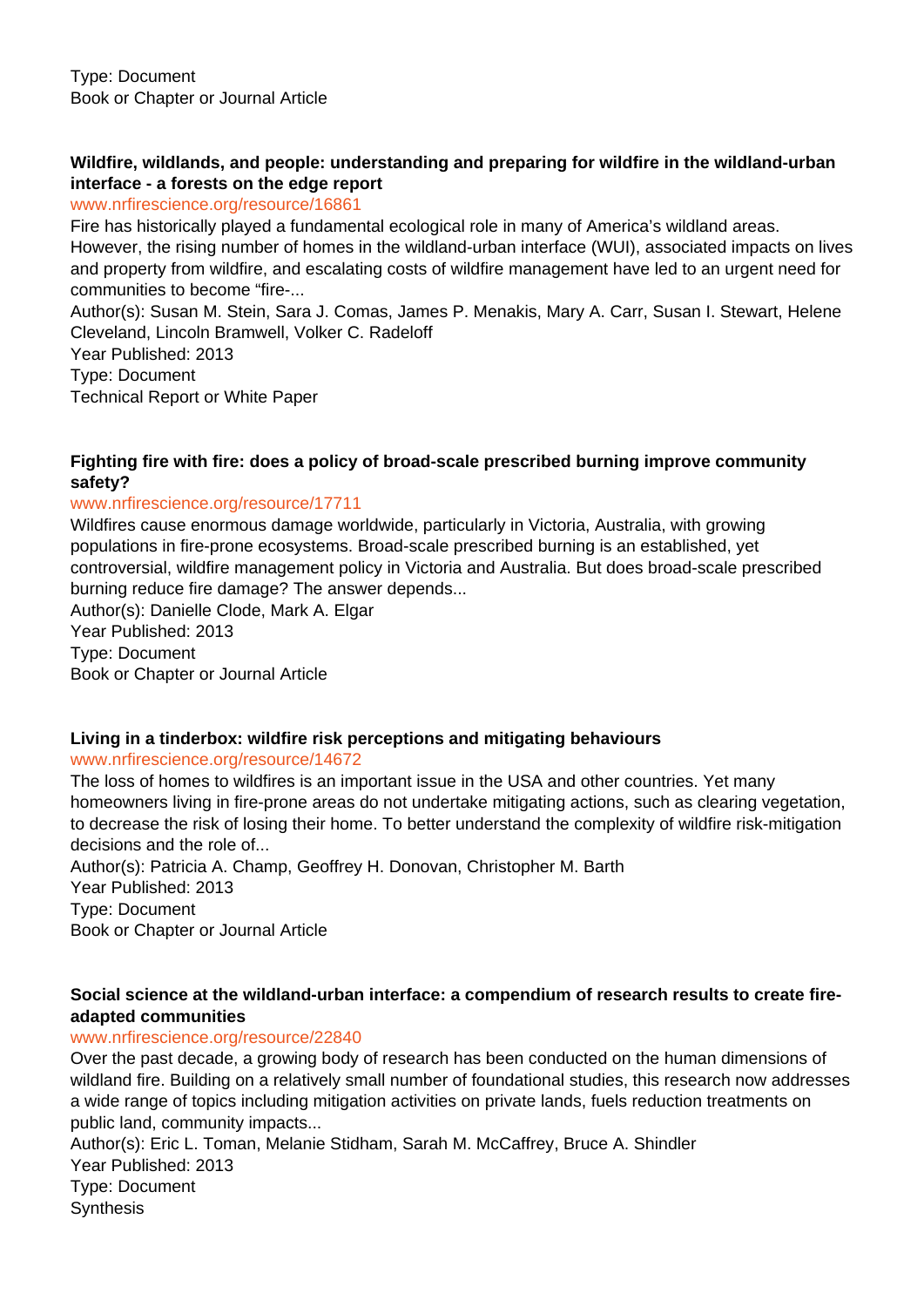#### **The rising cost of wildfire protection**

#### www.nrfirescience.org/resource/12409

Headwaters Economics produced this report to better understand and address why wildfires are becoming more severe and expensive. The report also describes how the protection of homes in the Wildland-Urban Interface has added to these costs and concludes with a brief discussion of solutions that may help control escalating costs....

Author(s): Ross Gorte Year Published: 2013 Type: Document Technical Report or White Paper

#### **Creating "Community"? Preparing for Bushfire in Rural Victoria**

www.nrfirescience.org/resource/21896

The term "community" has a long and contested lineage in social analysis and debate. This lineage, however, is not generally recognized in policy and public debates on community and bushfire in Australia. "Community" is thought to be central to bushfire preparedness in Australia, especially in rural areas, but what "...

Author(s): Peter Fairbrother, Meagan Tyler, Alison Hart, Bernard Mees, Richard Phillips, Julie Stratford, Keith Toh

Year Published: 2013 Type: Document Book or Chapter or Journal Article

# **Social amplification of wildfire risk: the role of social interactions and information sources** www.nrfirescience.org/resource/14671

Wildfire is a persistent and growing threat across much of the western United States. Understanding how people living in fire-prone areas perceive this threat is essential to the design of effective risk management policies. Drawing on the social amplification of risk framework, we develop a conceptual model of wildfire risk...

Author(s): Hannah Brenkert-Smith, Katherine L. Dickinson, Patricia A. Champ, Nicholas Flores Year Published: 2013

Type: Document Book or Chapter or Journal Article

#### **Wildfire risk and optimal investments in watershed protection**

#### www.nrfirescience.org/resource/16172

Following what was then one of the most destructive fire years on record, President Bush signed into law the Healthy Forests Restoration Act of 2003. The law requires no less than fifty percent of all funds allocated for hazardous fuels reductions to occur in the wildland-urban interface (WUI), with the aim of enhancing the...

Author(s): Travis Warziniack, Matthew P. Thompson Year Published: 2013 Type: Document Book or Chapter or Journal Article

#### **The role of trust in community wildland fire protection planning**

www.nrfirescience.org/resource/21899

Growing accumulations of fuel, changing climates, and residential development in forested landscapes have accelerated the risk of wildland fire, particularly in the western United States. The magnifying level of risk of fire in the urban-wildland interface requires multiple actors implementing coordinated fuel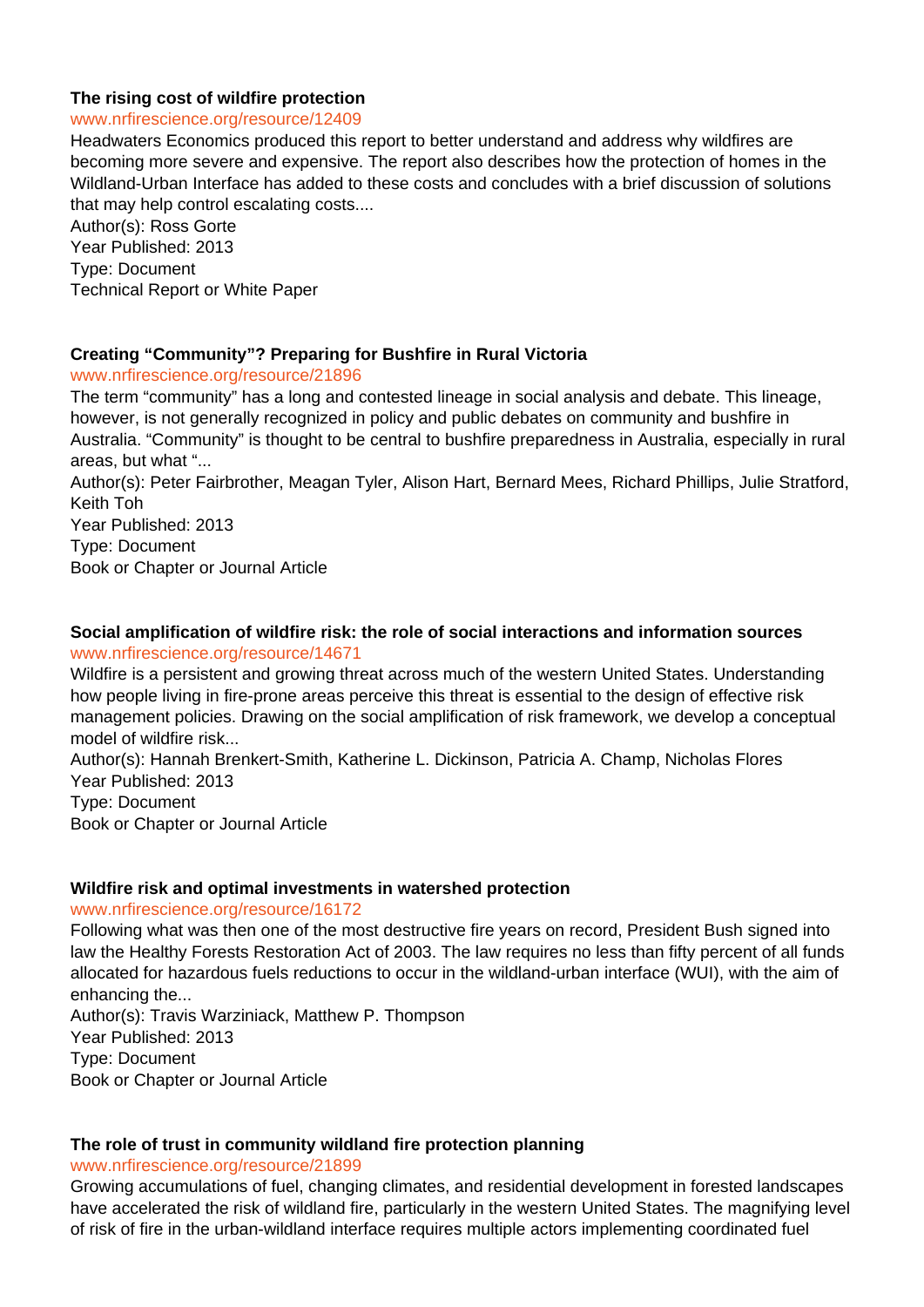management, fire... Author(s): Paul R. Lachapelle, Stephen F. McCool Year Published: 2012 Type: Document Book or Chapter or Journal Article

# **Quantifying the threat of unsuppressed wildfires reaching the adjacent wildland-urban interface on the Bridger-Teton National Forest, Wyoming, USA**

www.nrfirescience.org/resource/8349

An important objective for many federal land management agencies is to restore fire to ecosystems that have experienced fire suppression or exclusion over the last century. Managing wildfires for resource objectives (i.e., allowing wildfires to burn in the absence of suppression) is an important tool for restoring such fire-adapted...

Author(s): Joe H. Scott, Don Helmbrecht, Sean A. Parks, Carol Miller Year Published: 2012 Type: Document Book or Chapter or Journal Article

# **Place Mapping and the Role of Spatial Scale in Understanding Landowner Views of Fire and Fuels Management**

#### www.nrfirescience.org/resource/21885

Place mapping is emerging as a way to understand the spatial components of people's relationships with particular locations and how these relate to support for management proposals. But despite the spatial focus of place mapping, scale is rarely explicitly examined in such exercises. This is particularly problematic since scalar...

Author(s): Michael A. Cacciapaglia, Laurie Yung, Michael E. Patterson Year Published: 2012 Type: Document Book or Chapter or Journal Article

# **The Waldo Canyon Fire: Fires on the Colorado Front Range and Home Destruction - A Report to the Pike and San Isabel National Forests**

#### www.nrfirescience.org/resource/11266

The purpose of this white paper is to discuss fires on the Colorado Front Range and to share initial observations of fire behavior and home destruction during the Waldo Canyon Fire. It is my hope that these lessons and observations will be beneficial to agencies and especially the public. I want to share this information early when...

Author(s): Richard D. Stratton Year Published: 2012 Type: Document Technical Report or White Paper

# **Research perspectives on the public and fire management: a synthesis of current social science on eight essential questions**

#### www.nrfirescience.org/resource/12601

As part of a Joint Fire Science Program project, a team of social scientists reviewed existing fire social science literature to develop a targeted synthesis of scientific knowledge on the following questions: 1. What is the public's understanding of fire's role in the ecosystem? 2. Who are trusted sources of information about fire...

Author(s): Sarah M. McCaffrey, Christine Olsen Year Published: 2012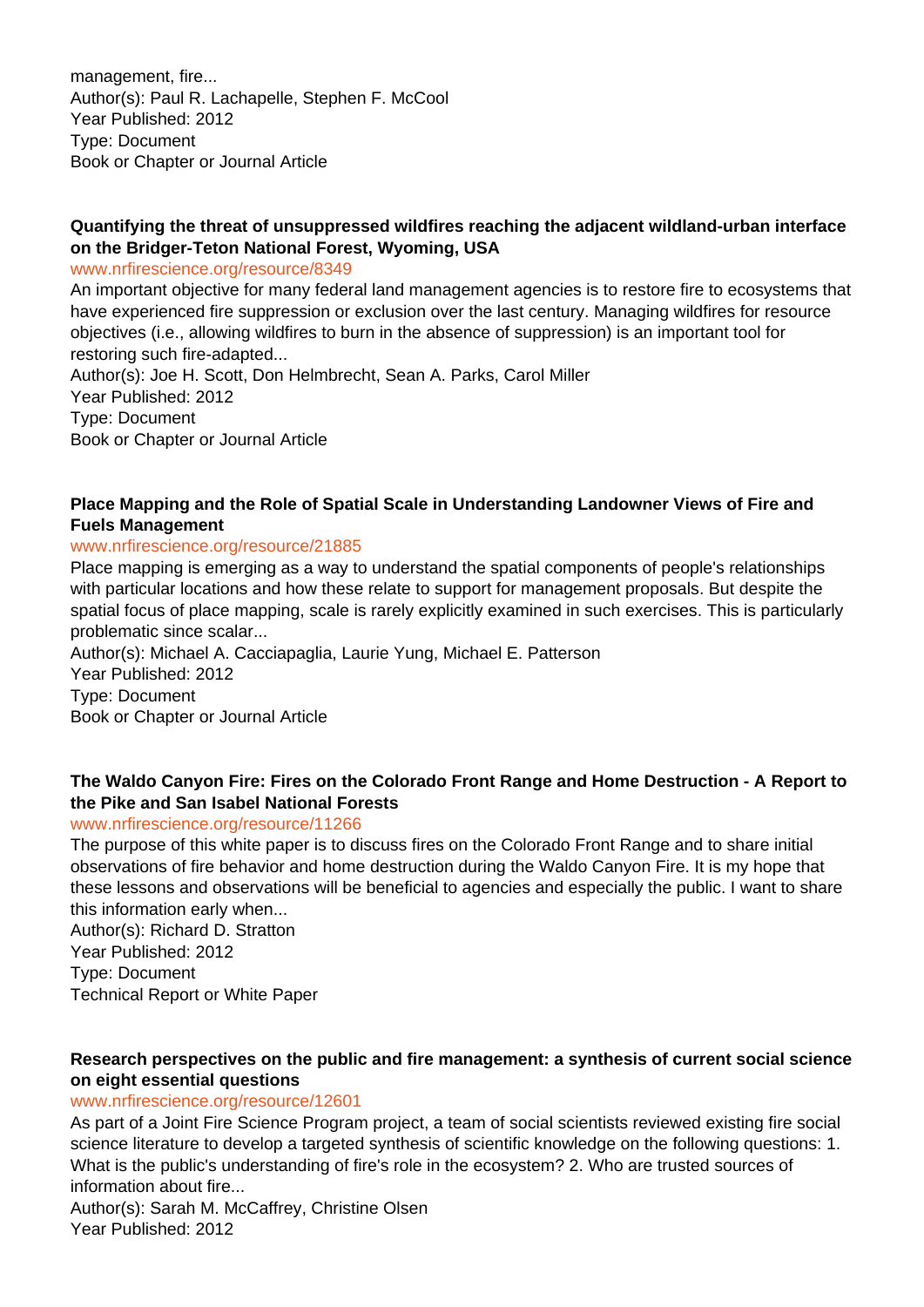Type: Document **Synthesis** 

#### **Burning questions for managers: fuels management practices in riparian areas**

www.nrfirescience.org/resource/8354

Vegetation treatment projects for fuel reduction in riparian areas can pose distinct challenges to resource managers. Riparian areas are protected by administrative regulations, many of which are largely custodial and restrict active management. Like uplands, however, riparian areas have been affected by fire suppression, land use,...

Author(s): Kristen E. Meyer, Kathleen A. Dwire, Patricia A. Champ, Sandra E. Ryan, Gregg M. Riegel, Timothy A. Burton Year Published: 2012

Type: Document

Book or Chapter or Journal Article

#### **Trying not to get burned: Understanding homeowners' wildfire risk-mitigation behaviors** www.nrfirescience.org/resource/21882

Three causes have been identified for the spiraling cost of wildfire suppression in the United States: climate change, fuel accumulation from past wildfire suppression, and development in fire-prone areas. Because little is likely to be performed to halt the effects of climate on wildfire risk, and because fuelmanagement budgets...

Author(s): Hannah Brenkert-Smith, Patricia A. Champ, Nicholas Flores Year Published: 2012 Type: Document Book or Chapter or Journal Article

### **Understanding homeowner preparation and intended actions when threatened by a wildfire** www.nrfirescience.org/resource/11138

As wildland fires affect more houses, increasing attention is being paid to how homeowners in affected areas respond to the wildfire threat. Most research on homeowner responses to wildfire has focused on actions homeowners take before a fire to mitigate their fire risk, particularly vegetation management. Less attention has been...

Author(s): Sarah M. McCaffrey, Greg Winter Year Published: 2011 Type: Document Technical Report or White Paper

# **Complexity of homeowner wildfire risk mitigation: an integration of hazard theories**

www.nrfirescience.org/resource/21903

Each year wildfire affects communities in Canada, resulting in evacuations and, in some cases, loss of homes. Several Canadian wildfire management agencies have initiated mitigation programs aimed at reducing wildfire risk. Successful wildfire mitigation involves both community-level and homeowner action. This paper examines factors...

Author(s): Bonita McFarlane, Tara K. McGee Year Published: 2011 Type: Document Book or Chapter or Journal Article

# **Public engagement in neighbourhood level wildfire mitigation and preparedness: case studies from Canada, the US and Australia**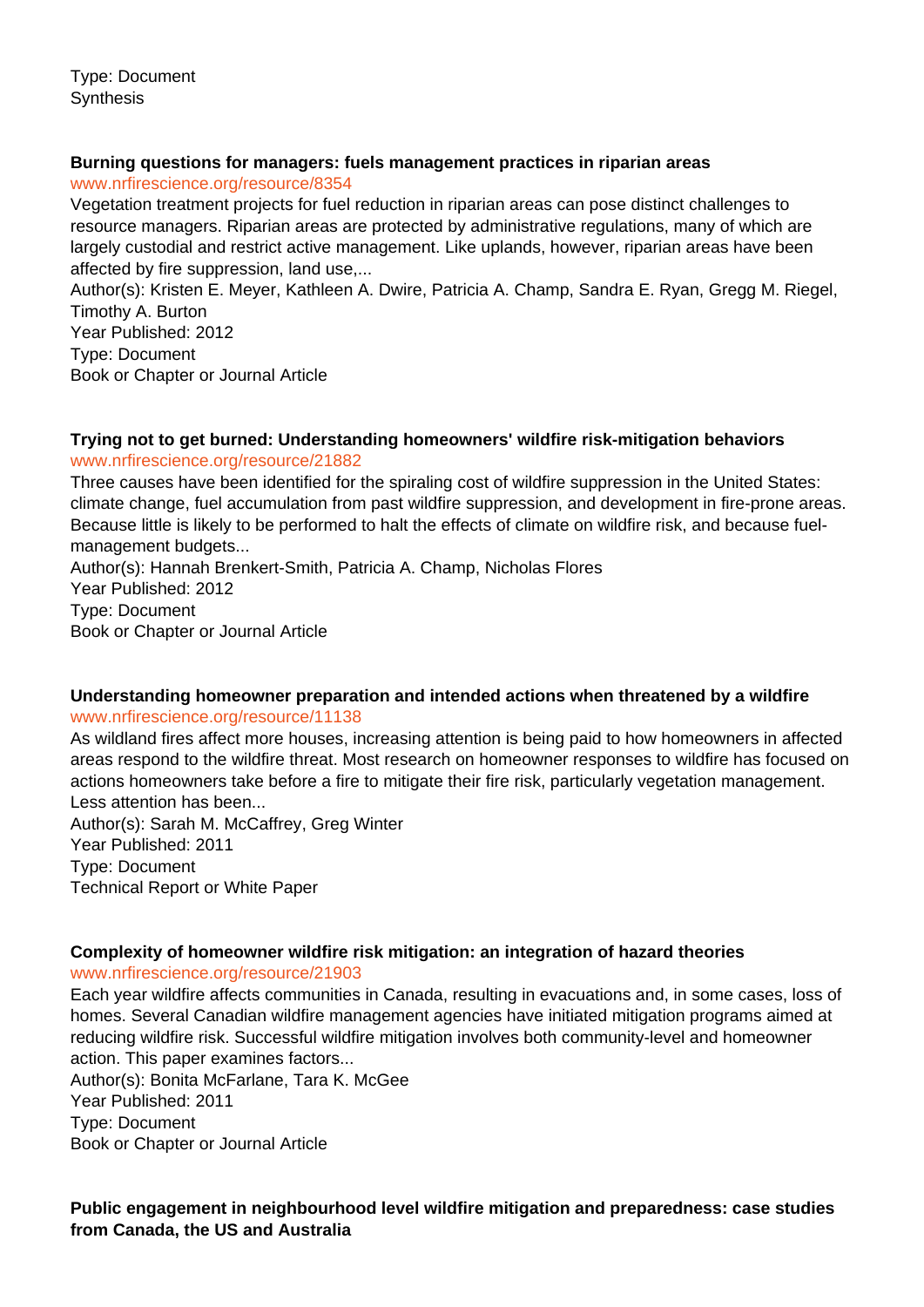#### www.nrfirescience.org/resource/12432

This study examined neighbourhood level wildfire mitigation programs being implemented in neighbourhoods in Canada (FireSmart-ForestWise), Australia (Community Fireguard) and the US (Firewise Communities). Semi-structured interviews were completed with 19 residents participating in the programs. A wide range of activities were... Author(s): Tara K. McGee

Year Published: 2011 Type: Document Book or Chapter or Journal Article

#### **Fire safe councils in the interface**

#### www.nrfirescience.org/resource/21889

Legislators exhort government agencies to work with the public to reduce fire hazards in the wildlandurban interface. However, working with an unorganized 'public' is a challenge for agencies. We present survey research on fire safe councils in California, community-based groups that work to reduce wildfire hazards with a range of...

Author(s): Yvonne Everett, Michelle Fuller Year Published: 2011 Type: Document Book or Chapter or Journal Article

# **Reducing fuels in the wildland-urban interface: community perceptions of agency fuels treatments**

#### www.nrfirescience.org/resource/11452

Wildland fires and resulting effects have increased in recent years. Efforts are under way nationwide to proactively manage vegetative conditions to reduce the threat of wildland fires. Public support is critical to the successful implementation of fuels reduction programs, particularly at the wildland-urban interface. This study...

Author(s): Eric Toman, Melanie Stidham, Bruce A. Shindler, Sarah M. McCaffrey Year Published: 2011 Type: Document Book or Chapter or Journal Article

#### **Proceedings of the Second Conference on the Human Dimensions of Wildland Fire**

www.nrfirescience.org/resource/17808

This proceedings contains articles, posters, and abstracts of presentations from the second Human Dimensions of Wildland Fire Conference held 27-29 April 2010 in San Antonio, Texas. The conference covered the social issues at the root of wildland fire management's most serious challenges. Specific topics included: firefighter and...

Year Published: 2011 Type: Document Conference Proceedings

#### **How fuel treatments saved homes from the 2011 Wallow fire**

#### www.nrfirescience.org/resource/17699

This is a fuel treatment effectiveness assessment report from Region 3 about the success of fuel treatments in protecting several communities from the recent Wallow fire in Arizona and New Mexico. The report narrative and graphics point to the success of good forest management and good community assistance to protect life, property...

Author(s): Pam Bostwick, James P. Menakis, Tim Sexton Year Published: 2011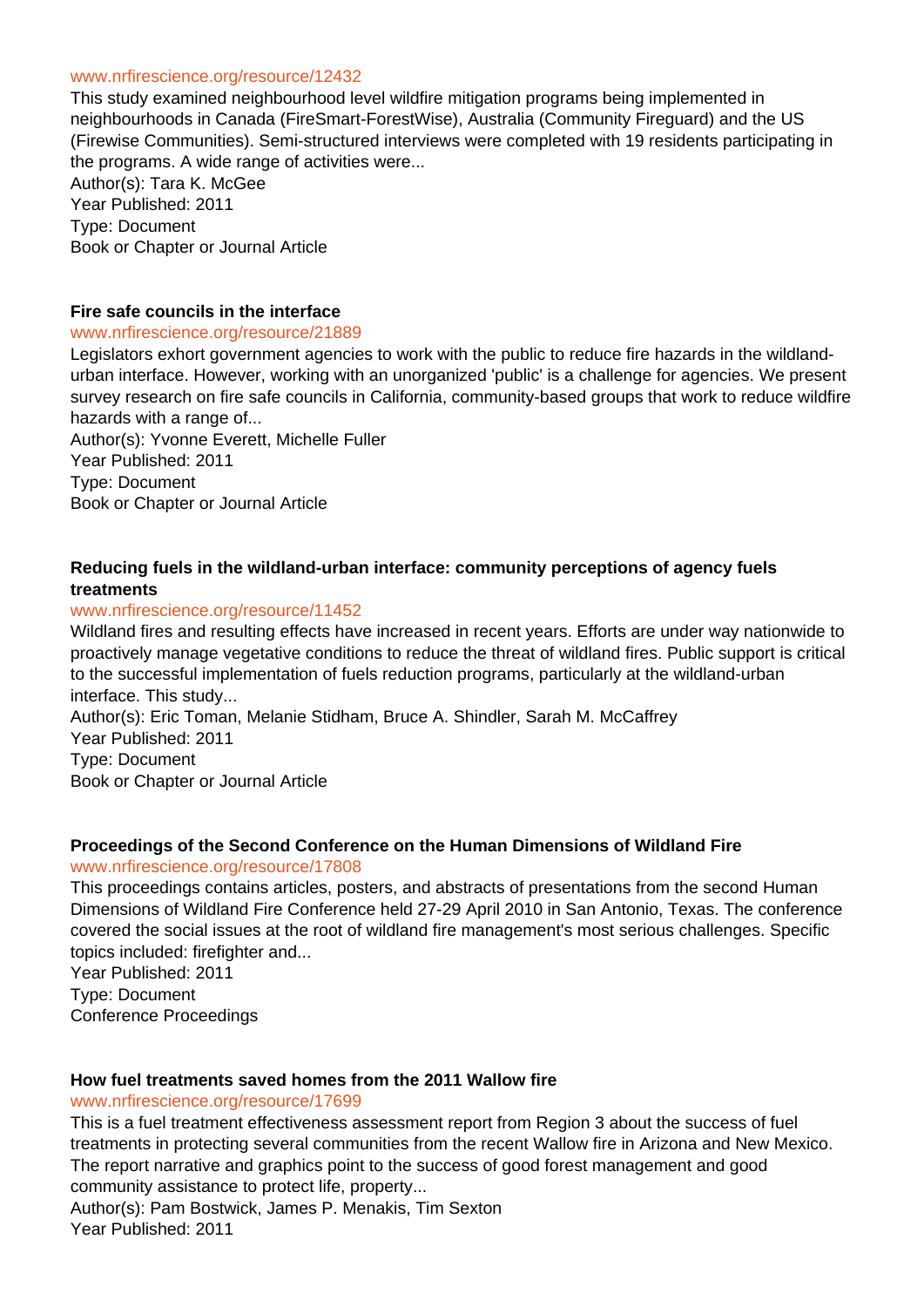# **The art of learning: wildfire, amenity migration and local environmental knowledge**

www.nrfirescience.org/resource/21888

Communicating the need to prepare well in advance of the wildfire season is a strategic priority for wildfire management agencies worldwide. However, there is considerable evidence to suggest that although these agencies invest significant effort towards this objective in the lead up to each wildfire season, landholders in at-risk...

Author(s): Christine Eriksen, Timothy Prior Year Published: 2011 Type: Document Book or Chapter or Journal Article

#### **Outreach programs, peer pressure, and common sense: what motivates homeowners to mitigate wildfire risk?**

#### www.nrfirescience.org/resource/8335

In recent years, altered forest conditions, climate change, and the increasing numbers of homes built in fire prone areas has meant that wildfires are affecting more people. An important part of minimizing the potential negative impacts of wildfire is engaging homeowners in mitigating the fire hazard on their land. It is therefore...

Author(s): Sarah M. McCaffrey, Melanie Stidham, Eric Toman, Bruce A. Shindler Year Published: 2011 Type: Document Book or Chapter or Journal Article

### **Alternatives to evacuation during wildland fire: exploring adaptive capacity in one Idaho community**

#### www.nrfirescience.org/resource/11993

The use of alternatives to evacuation during wildfire events continues to be an intensely debated strategy in the professional and policy circles of numerous fire-prone countries. The most recent chapter comes in response to the Black Saturday Fires in Australia, which has led to policy changes concerning alternatives to evacuation...

Author(s): Travis B. Paveglio, Matthew S. Carroll, Pamela J. Jakes Year Published: 2010 Type: Document Book or Chapter or Journal Article

### **National Fire Plan fuels treatments target the wildland-urban interface in the western United States**

#### www.nrfirescience.org/resource/8351

The article 'Implementation of National Fire Plan treatments in the wildland-urban interface in the western United States' (1) is misleading because it is based on wildland-urban interface (WUI) designations not used by federal agencies or their state and local partners. Moreover, by omitting any examination of the allotment of...

Author(s): Allan Fitzsimmons Year Published: 2009 Type: Document Book or Chapter or Journal Article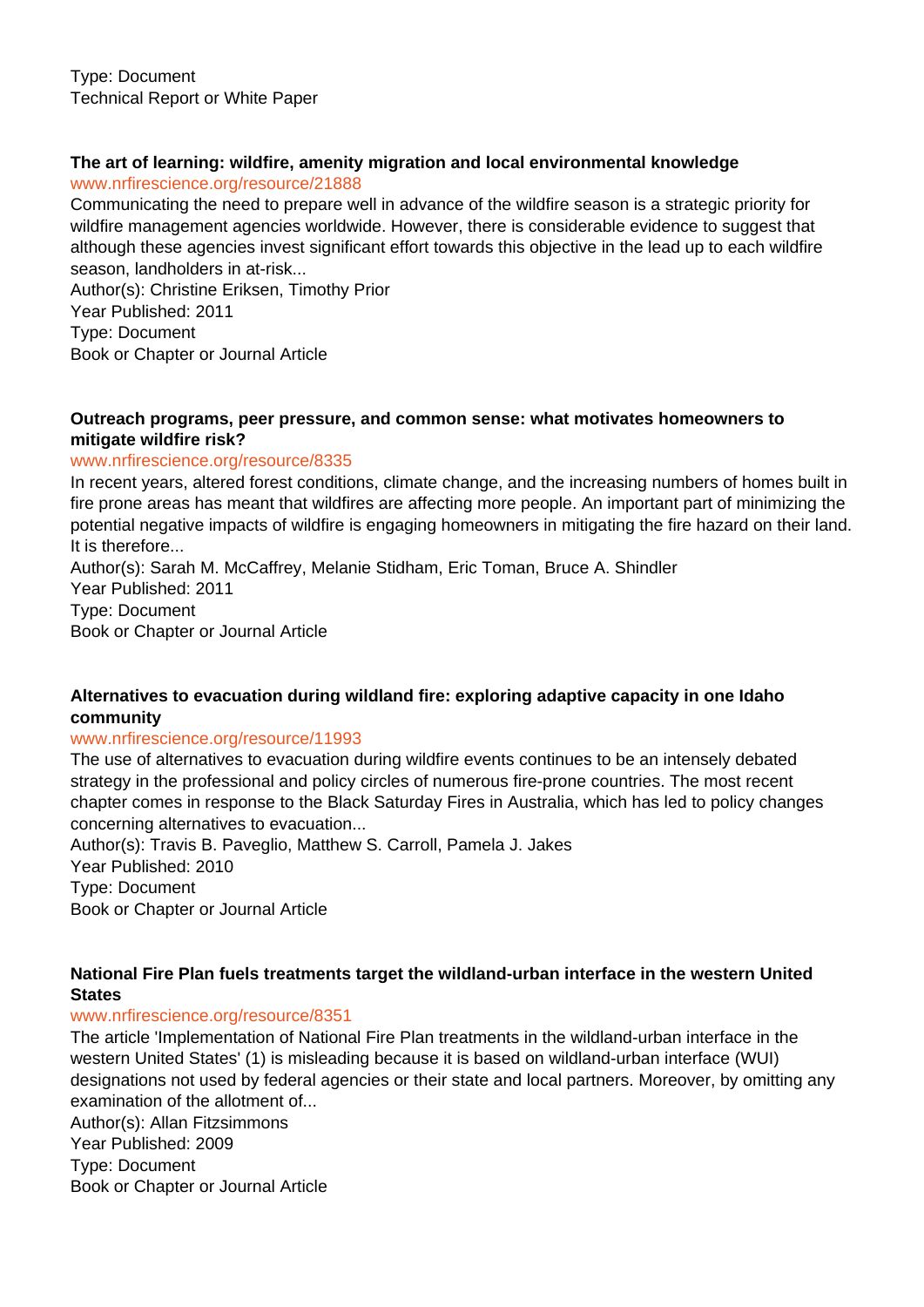# **Synthesis of Knowledge on the Effects of Fire and Thinning Treatments on Understory Vegetation in U.S. Dry Forests**

#### www.nrfirescience.org/resource/22845

The results of this synthesis illustrate several important lessons. First, current forest structure is the result of decades of fire-suppression activities, and so restoration will require multiple treatments to bring forests to within the range of historic variation. Second, while the treatments discussed in this document generally...

Author(s): Anne Bartuszevige, Patricia L. Kennedy Year Published: 2009 Type: Document **Synthesis** 

#### **Implementation of National Fire Plan fuel treatments near the wildland-urban interface in the western United States**

#### www.nrfirescience.org/resource/8225

Because of increasing concern about the effects of catastrophic wildland fires throughout the western United States, federal land managers have been engaged in efforts to restore historical fire behavior and mitigate wildfire risk. During the last 5 years (2004-2008), 44,000 fuels treatments were implemented across the western...

Author(s): Tania L. Schoennagel, Cara R. Nelson, David M. Theobald, Gunnar C. Carnwath, Teresa B. Chapman

Year Published: 2009 Type: Document Book or Chapter or Journal Article

### **Temporal and spatial structure in a daily wildfire-start data set from the western United States (1986-96)**

#### www.nrfirescience.org/resource/8201

The temporal and spatial structure of 332 404 daily fire-start records from the western United States for the period 1986 through 1996 is illustrated using several complimentary visualisation techniques. We supplement maps and time series plots with Hovmller diagrams that reduce the spatial dimensionality of the daily data in order...

Author(s): Patrick J. Bartlein, Steven W. Hostetler, Sarah L. Shafer, J. O. Holman, Allen M. Solomon Year Published: 2008

Type: Document

Book or Chapter or Journal Article

#### **Potential for future development on fire-prone lands**

#### www.nrfirescience.org/resource/12009

Most studies of wildland fire and residential development have focused on the cost of firefighting and solutions such as fuel reduction and fire-safe home building. Although some studies quantify the number of homes being built near forests, little research has indicated the potential magnitude of the problem in the future. This...

Author(s): Patricia Gude, Ray Rasker, Jeff van den Noort Year Published: 2008 Type: Document Book or Chapter or Journal Article

# **The homeowner view of thinning methods for fire hazard reduction: more positive than many think**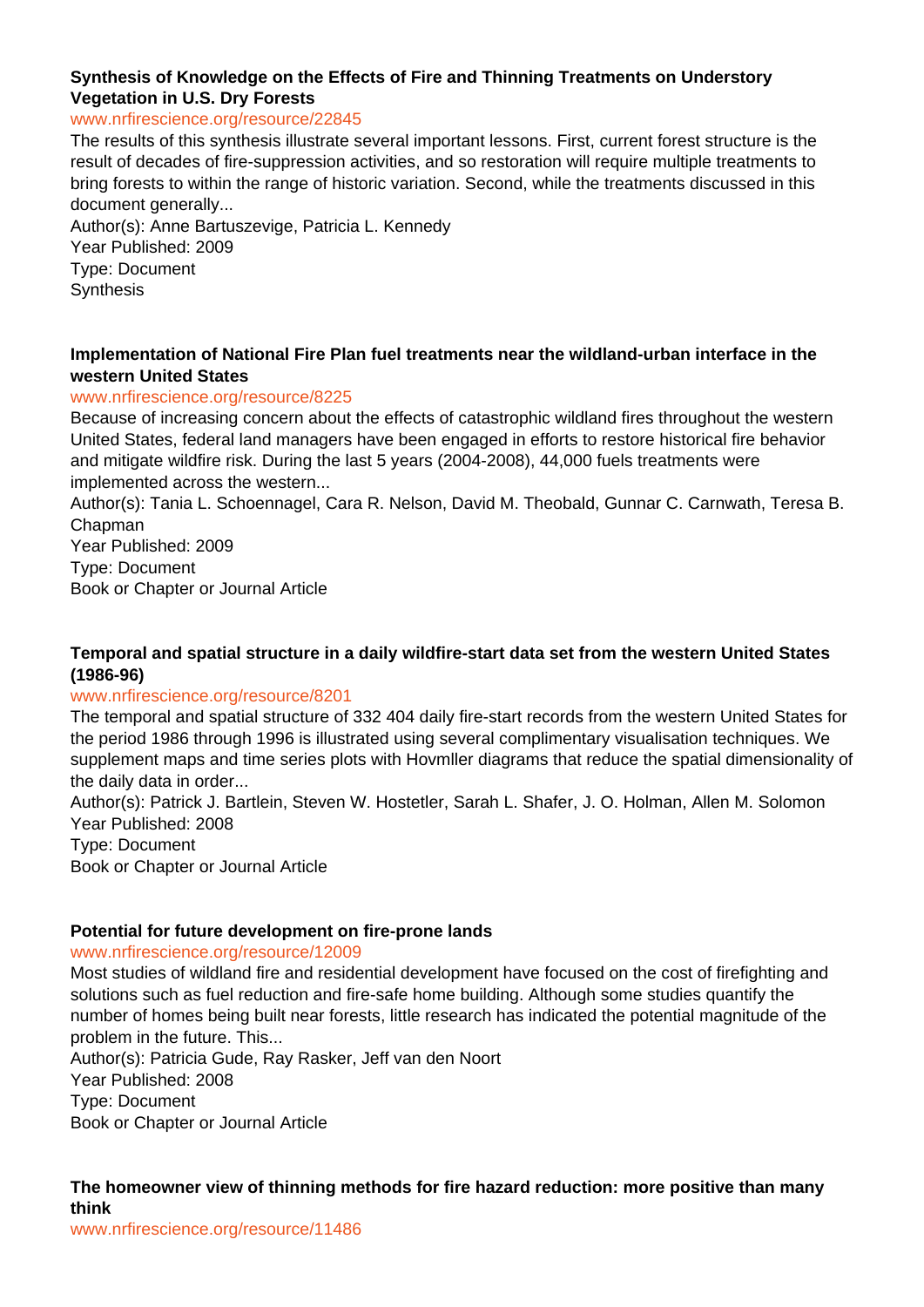With the focus of the National Fire Plan on decreasing fire risk in the wildland-urban interface, fire managers are increasingly tasked with reducing the fuel load in areas where mixed public and private ownership and a growing number of homes can make most fuel reduction methods problematic at best. In many of these intermix areas...

Author(s): Sarah M. McCaffrey Year Published: 2008 Type: Document Conference Proceedings, Technical Report or White Paper

# **Northern Inland West land/homeowner perceptions of fire risk and responsibility in the wildlandurban interface**

# www.nrfirescience.org/resource/8338

The issue of sorting through who should bear responsibility for mitigating wildfire risk in the wildlandurban interface of the northern Inland West was approached using focus groups. The groups were selected to reflect a variety of stakeholders in the study area population for whom interface issues are relevant. Most participants...

Author(s): Brad R. Weisshaupt, Pamela J. Jakes, Matthew S. Carroll, Keith A. Blatner Year Published: 2007 Type: Document Book or Chapter or Journal Article

# **Improving wildfire preparedness: lessons from communities across the US**

www.nrfirescience.org/resource/7947

Communities across the U.S. have been taking action to adapt to the wildfire risk they face. In a series of case studies conducted in 15 communities, researchers identified and described four elements that form the foundation for community wildfire preparedness: landscape, government, citizens, and community.

Author(s): Pamela J. Jakes, Linda E. Kruger, Martha C. Monroe, Kristen C. Nelson, Victoria Sturtevant Year Published: 2007

Type: Document

Book or Chapter or Journal Article

# **Development of initial Wildland Fire Use documentation for Charles M. Russell National Wildlife Refuge**

# www.nrfirescience.org/resource/11077

The Charles M. Russell National Wildlife Refuge manages ecosystems that depend on fire for their maintenance. Fire is abundant in and adjacent to the refuge where lightning and human ignitions can rapidly spread in grass and shrub fuels. Farm and ranch land which would be adversely impacted by fire, pose a significant logistical...

Author(s): Bill Clark, Doug Stephen, Pat Stephen, Laurie L. Kurth, Ken Kerr Year Published: 2006 Type: Document Management or Planning Document

# **Managing for fire in the interface: challenges and opportunities**

# www.nrfirescience.org/resource/157

Fire managers define the wildland-urban interface as all areas were flammable wildland fuels are adjacent to homes and communities. With this definition, the wild-land-urban interface may encompass a much broader landscape than traditionally perceived. For example, the Tunnel Fire in the Oakland hills in 1991 included a large area...

Author(s): Alan J. Long, Dale D. Wade, Frank C. Beall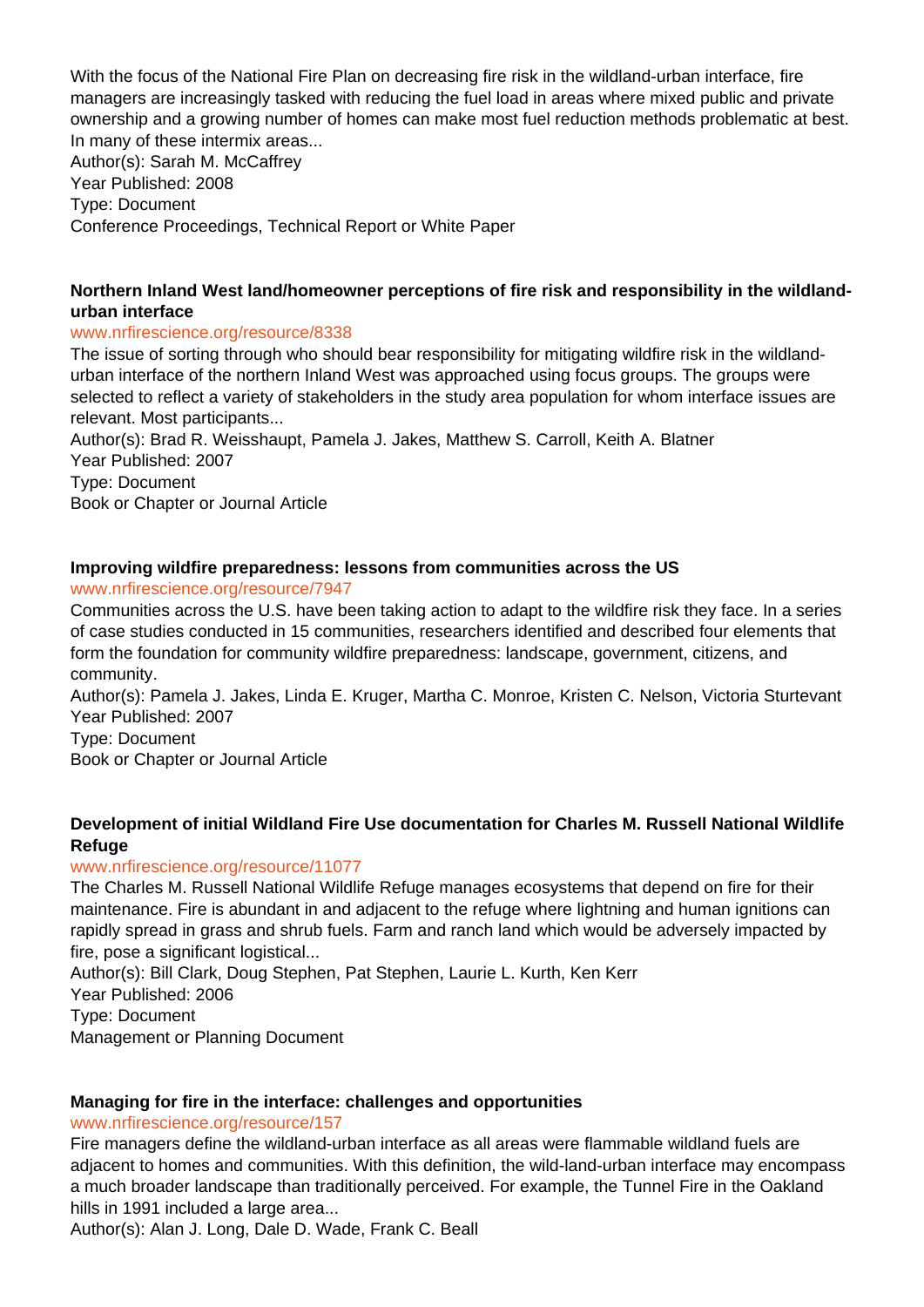# **New technology for fuel breaks and green strips in urban interface and wildland areas**

www.nrfirescience.org/resource/11039

Threat from wildfire can be greatly minimized through proactive efforts that reduce and slow spread through use of green strips or fuel breaks, and decrease fire volatility by reducing fuel load. This results in greater safety to fire fighters and protection to key urban interface areas or wildlife habitat. The fight against western...

Author(s): Jennifer L. Vollmer Year Published: 2005 Type: Document Conference Proceedings

# **Acceptability of smoke from prescribed forest burning in the northern inland west: a focus group approach**

# www.nrfirescience.org/resource/8393

Focus groups were used to gauge tolerance of smoke from broadcast prescribed forest burning in the wildland-urban interface of the northern Inland West. Focus group participants worked through issues surrounding prescribed burning as a management tool to determine if the origin of smoke made a difference in the acceptance of that...

Author(s): Brad R. Weisshaupt, Matthew S. Carroll, Keith A. Blatner, William D. Robinson, Pamela J. Jakes

Year Published: 2005 Type: Document Book or Chapter or Journal Article

# **Red Lodge, Montana: steps to improve community preparedness for wildfire**

# www.nrfirescience.org/resource/11104

This is a government publication outlining the steps to wildfire preparedness in Red Lodge, MT. The key features include homeowners' associations, which lead in fuel reduction around properties; USFS recreation residences, which conduct fuel reduction projects; evacuation plans and fuel breaks; regulations; and relationships, which...

Author(s): Victoria Sturtevant, Linda E. Kruger Year Published: 2004 Type: Document Research Brief or Fact Sheet

# **Keys to community preparedness for wildfire**

# www.nrfirescience.org/resource/11403

Assessments of a community's vulnerability to wildfires often focus on landscape conditions or ecological factors such as forest type, age distribution, forest health, topography, or hydrology. However, vulnerability is also a function of a variety of social factors. We need to understand both the social and ecological factors that...

Author(s): Linda E. Kruger, Shruti Agrawal, Martha C. Monroe, Erika A. Lang, Kristen C. Nelson, Pamela J. Jakes, Victoria Sturtevant, Sarah M. McCaffrey, Yvonne Everett Year Published: 2003 Type: Document Conference Proceedings, Technical Report or White Paper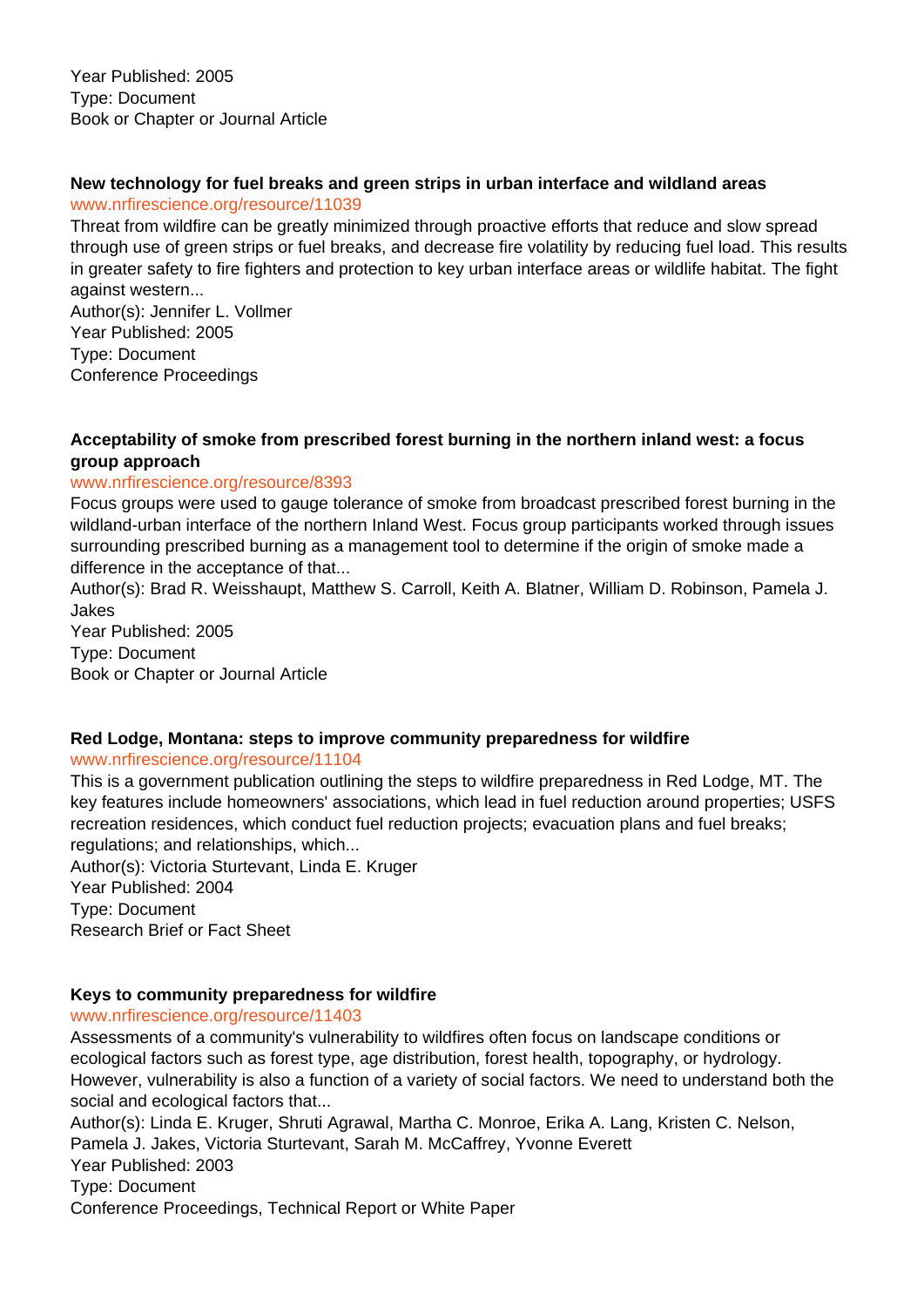# **A collaborative fire hazard reduction/ecosystem restoration stewardship project in a Montana mixed ponderosa pine/Douglas-fir/western larch wildland-urban interface**

www.nrfirescience.org/resource/11009

Forest Service managers and researchers designed and evaluated alternative disturbance-based fire hazard reduction/ecosystem restoration treatments in a greatly altered low-elevation ponderosa pine/Douglas-fir/western larch wildland urban interface. Collaboratively planned improvement cutting and prescribed fire treatment...

Author(s): Steve Slaughter, Laura Ward, Michael Hillis, Jimmie D. Chew, Becky McFarlan Year Published: 2003 Type: Document Conference Proceedings

### **Microsimulation of neighborhood evacuations in the urban-wildland interface**

www.nrfirescience.org/resource/11491

Residential development in fire-prone wildlands is occurring at an unprecedented rate. Communitybased evacuation planning in many areas is an emerging need. In this paper we present a method for using microscopic traffic simulation to develop and test neighborhood evacuation plans in the urban wildland interface. The method...

Author(s): Thomas J. Cova, Justin P. Johnson Year Published: 2002 Type: Document Book or Chapter or Journal Article

### **Preventing disaster: home ignitability in the wildland-urban interface**

#### www.nrfirescience.org/resource/159

Wildland-urban interface (W-UI) fires are a significant concern for federal, state, and local land management and fire agencies. Research using modeling, experiments, and W-UI case studies indicates that home ignitability during wildland fires depends on the characteristics of the home and its immediate surroundings. These findings...

Author(s): Jack D. Cohen Year Published: 2000 Type: Document Book or Chapter or Journal Article

# **The Bitterroot Ecosystem Management Research Project: what we have learned, symposium proceedings; May 18-20, 1999; Missoula, MT**

www.nrfirescience.org/resource/11890

The varied topics presented in these symposium proceedings represent the diverse nature of the Bitterroot Ecosystem Management Research Project (BEMRP). Separated into six sections, the papers cover the different themes researched by BEMRP collaborators as well as brief overviews of five other ecosystem management projects. The...

Author(s): Helen Y. Smith Year Published: 2000 Type: Document Conference Proceedings

#### **A site-specific approach for assessing the fire risk to structures at the wildland/urban interface** www.nrfirescience.org/resource/12423

The essence of the wildland/urban interface fire problem is the loss of homes. The problem is not new, but is becoming increasingly important as more homes with inadequate adherence to safety codes are